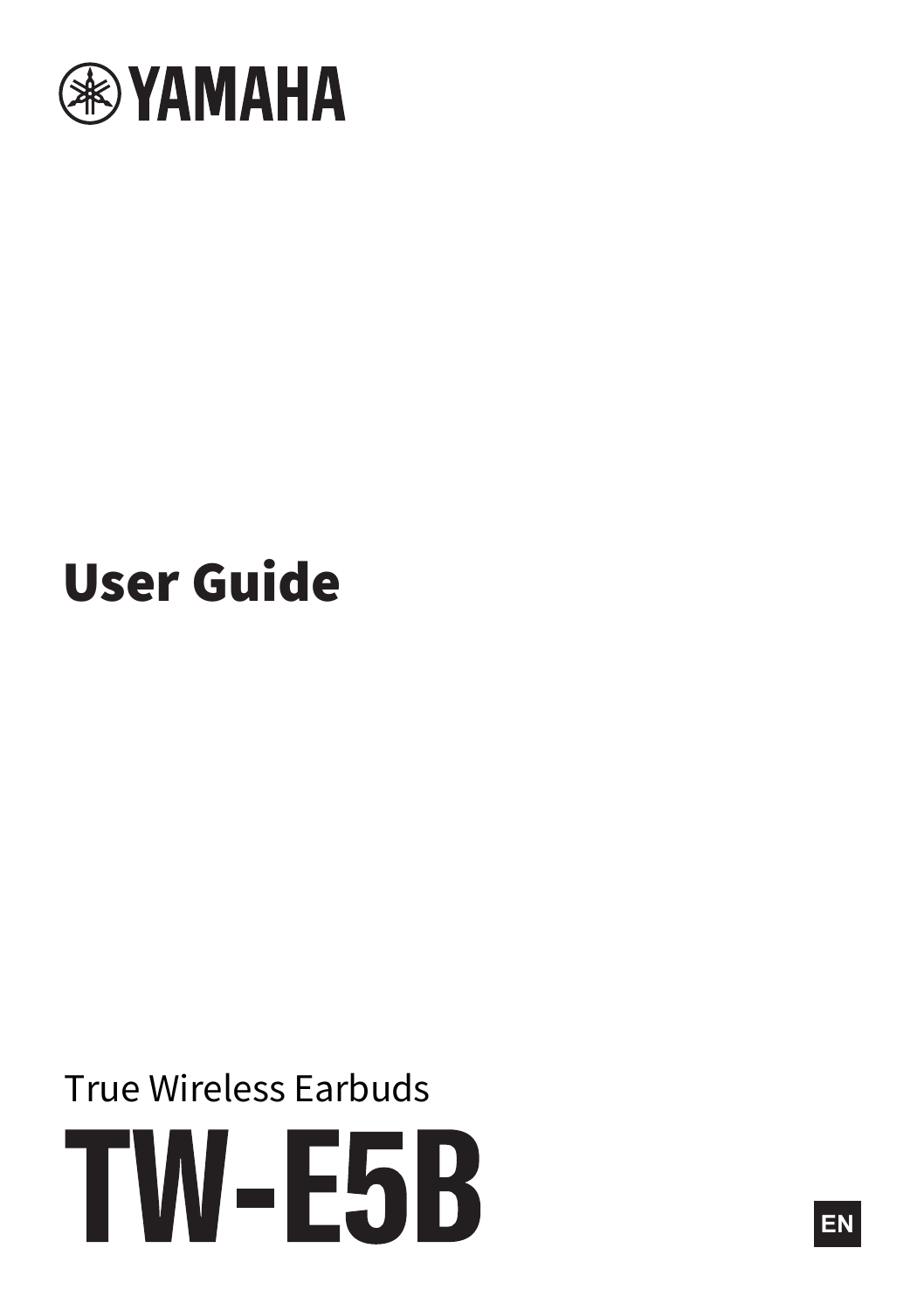## Contents

## [Introduction](#page-3-0) [4](#page-3-0)

## [Charging and Powering](#page-9-0) **[10](#page-9-0)**

| Turning on the power …………………………………………………………………… 14 |  |
|----------------------------------------------------|--|
|                                                    |  |
|                                                    |  |

## [Bluetooth® Connectivity](#page-16-0) [17](#page-16-0)

| Pairing for the First Time ……………………………………………………………… 17    |  |
|-----------------------------------------------------------|--|
| Pairing with a Different Device ………………………………………………………… 19 |  |
|                                                           |  |

## [Wearing This Product](#page-21-0) [22](#page-21-0)

## [Operation \(Audio Playback and Phone Calls\)](#page-23-0) [24](#page-23-0)

| Making ambient sounds easier to hear (AMBIENT SOUND)  25                                                      |  |
|---------------------------------------------------------------------------------------------------------------|--|
| Talking on the phone manuminal continuum continuum and the phone and the phone manuminal states and the phone |  |
|                                                                                                               |  |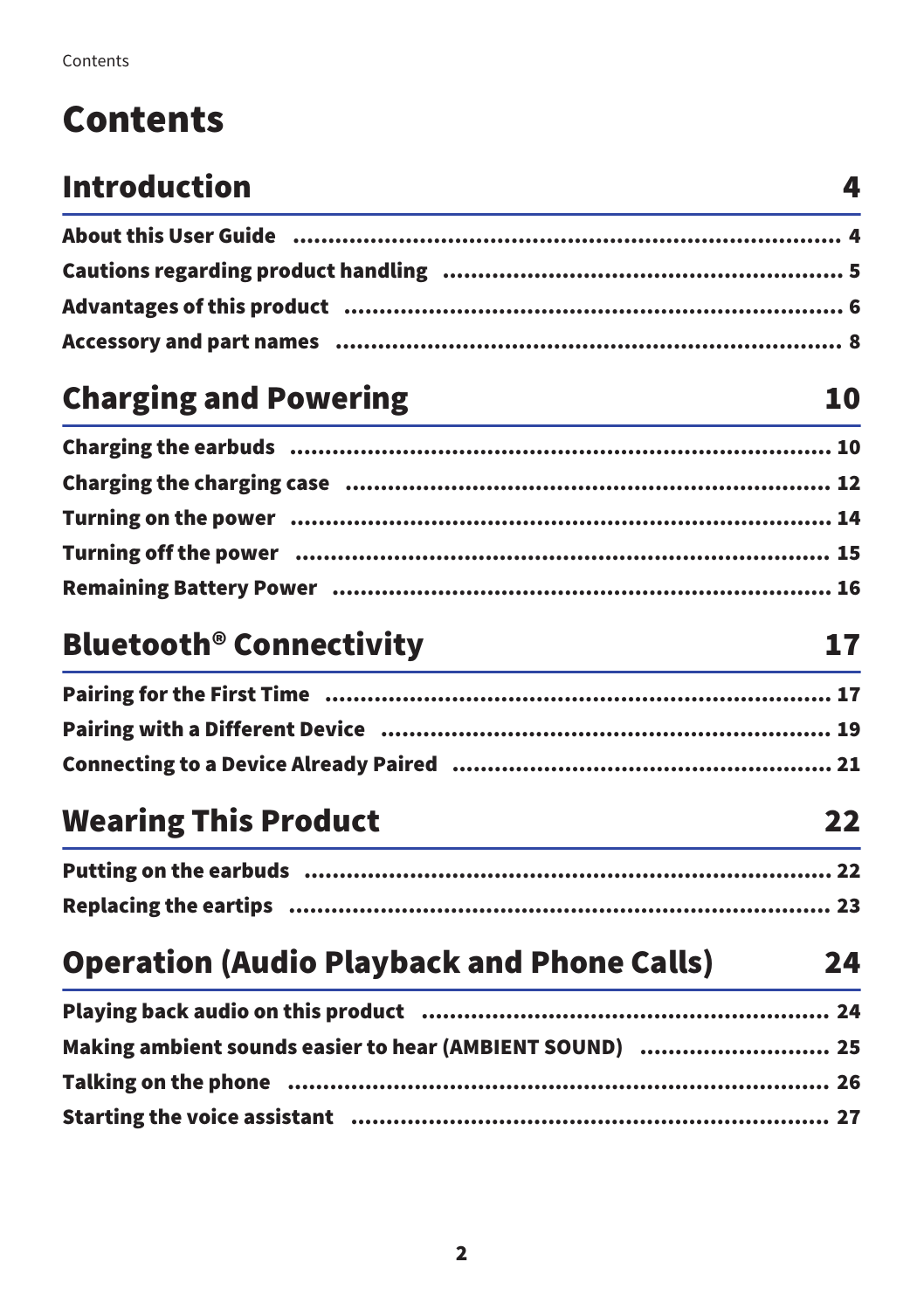Contents

## **Dedicated Application**

28

32

46

## **Troubleshooting**

| Read this first ………………………………………………………………………………… 32                 |  |
|--------------------------------------------------------------------|--|
| Cannot connect manual manual control control control control of 33 |  |
| Power will not turn on ………………………………………………………………… 34                |  |
| The product cannot be charged ………………………………………………………… 35            |  |
|                                                                    |  |
|                                                                    |  |
|                                                                    |  |
|                                                                    |  |
|                                                                    |  |
|                                                                    |  |
|                                                                    |  |
|                                                                    |  |
|                                                                    |  |

## **Appendix**

| List of operations ………………………………………………………………………… 46 |  |
|----------------------------------------------------|--|
|                                                    |  |
|                                                    |  |
|                                                    |  |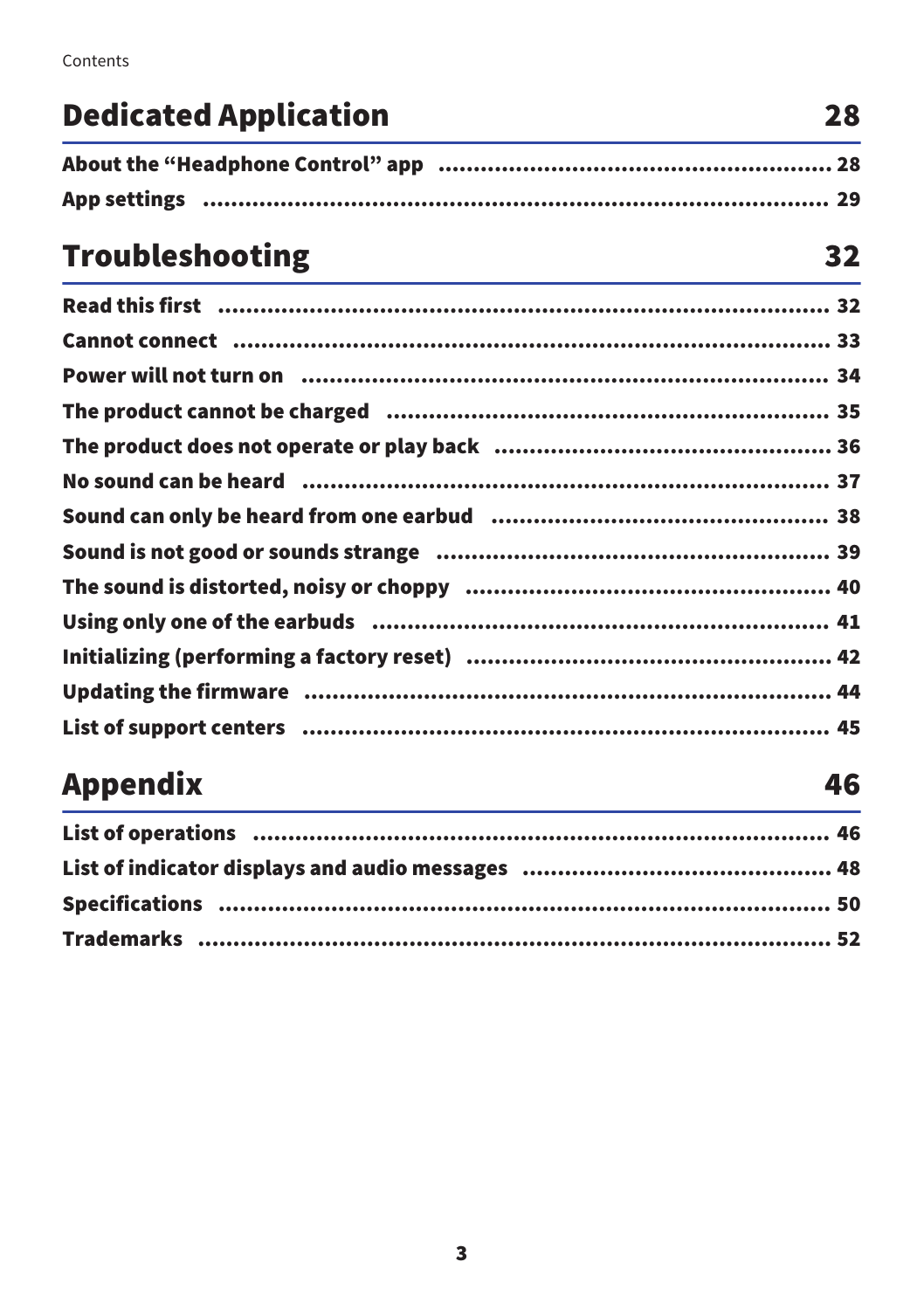## <span id="page-3-0"></span>Introduction

## <span id="page-3-1"></span>About this User Guide

The User Guide is intended for users of this product, and explains how to connect and operate the product.

• The precautions and other matters in this Guide are classified as follows.



This content indicates "risk of serious injury or death."



This content indicates "risk of injury."

 $\cdot$  NOTICE

Indicates points that you must observe in order to prevent product failure, damage or malfunction and data loss, as well as to protect the environment.

( NOTE

Indicates notes on instructions, restrictions on functions, and additional information that may be helpful.

- All illustrations and screens shown in this Guide are for explanatory purposes.
- ( All company names, product names and other such listings in this Guide are the registered trademarks or trademarks of their respective companies.
- Text labeled as [search tag] is for the purpose of searching. These tags are used as links from the "Quick Start Guide" to the "User Guide."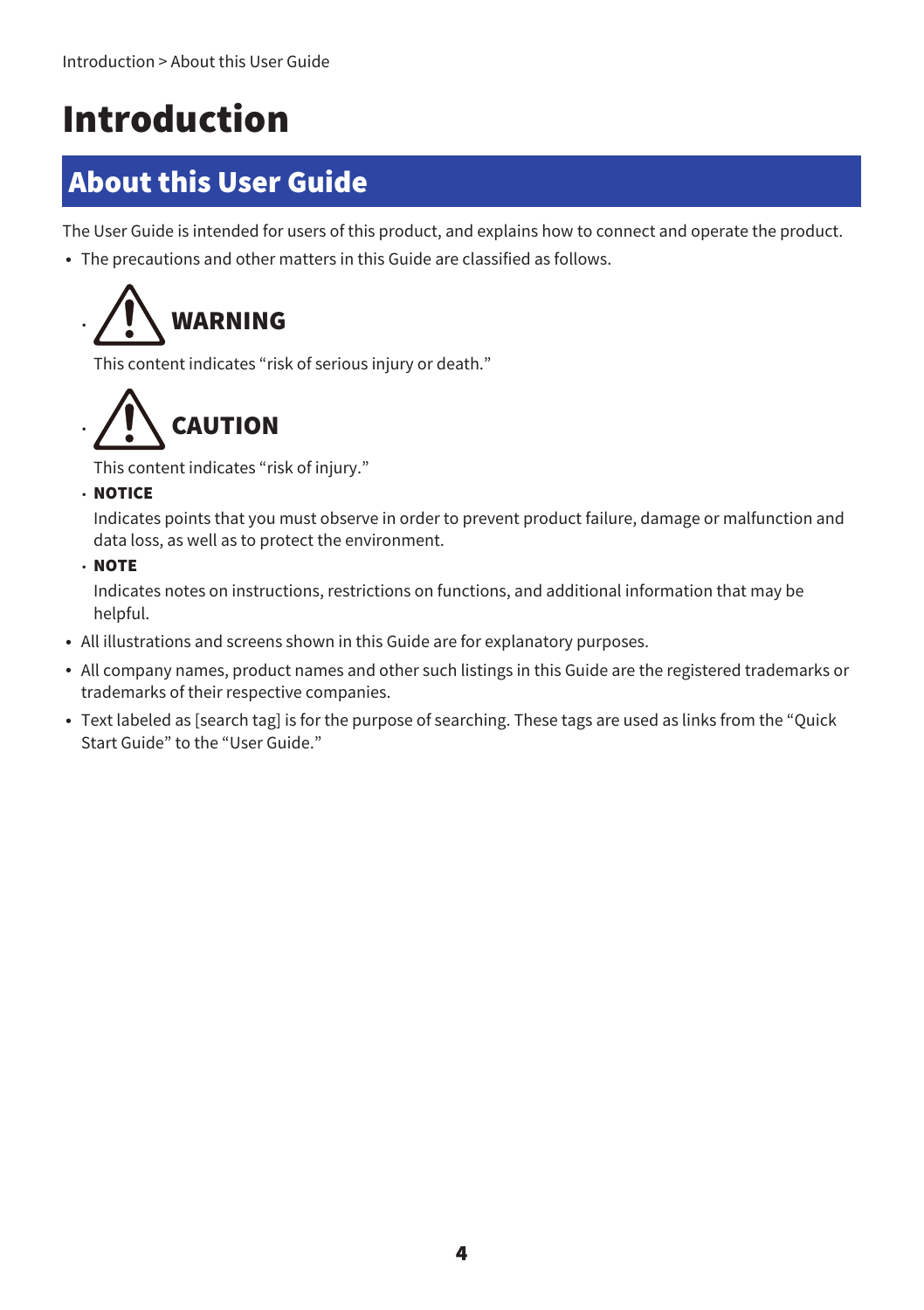## <span id="page-4-0"></span>Cautions regarding product handling

Please read the "Safety Brochure" included with this product and use caution regarding the following points.

#### Waterproof performance

The waterproof performance of this product are as shown below. Product failures caused by water ingress due to incorrect handling are not covered by the warranty.

- ( Earbuds
	- $\cdot$  The waterproof performance of the body of these earbuds is compliant with IPX5 standards. The earbuds are protected by direct jets of water from all directions. (Earbud nozzle: excluding the sound conduit)
	- $\cdot$  The waterproof performance of this product will not continue to last, and may degrade through regular use.

#### ( Charging case

The charging case and the included USB power cable are not waterproof. Use caution regarding the following to avoid electric shock or product failure.

- $\cdot$  Do not expose this product to liquids such as sweat, rainwater or seawater.
- $\cdot$  Thoroughly wipe off any sweat, rainwater, seawater or other liquids that get on the earbuds before placing them back in the charging case.

#### About IPX

- IPX refers to a product's "liquid ingress protection" as cited in JIS C 0920 (the harmonized standard of IEC 60529), "Degrees of protection provided by enclosures (IP Code)".
- These are provisions that guarantee the performance of a product in fresh water or tap water at room temperature. This does not guarantee equivalent performance in warm water, seawater or the like.

#### About the charging performance

This product uses lithium-ion batteries in both the earbuds and in the charging case. Lithium-ion batteries are consumable items. To extend the life of the batteries as long as possible, use caution regarding the following.

- If the product is not used for a long period of time, it may take longer to recharge the batteries.
- When storing the product for a long time, charge the product around once every six months to avoid excessive discharge.
- If the duration of the battery's charge is too short, it may have reached the end of its lifespan. Contact Yamaha dealer or service center.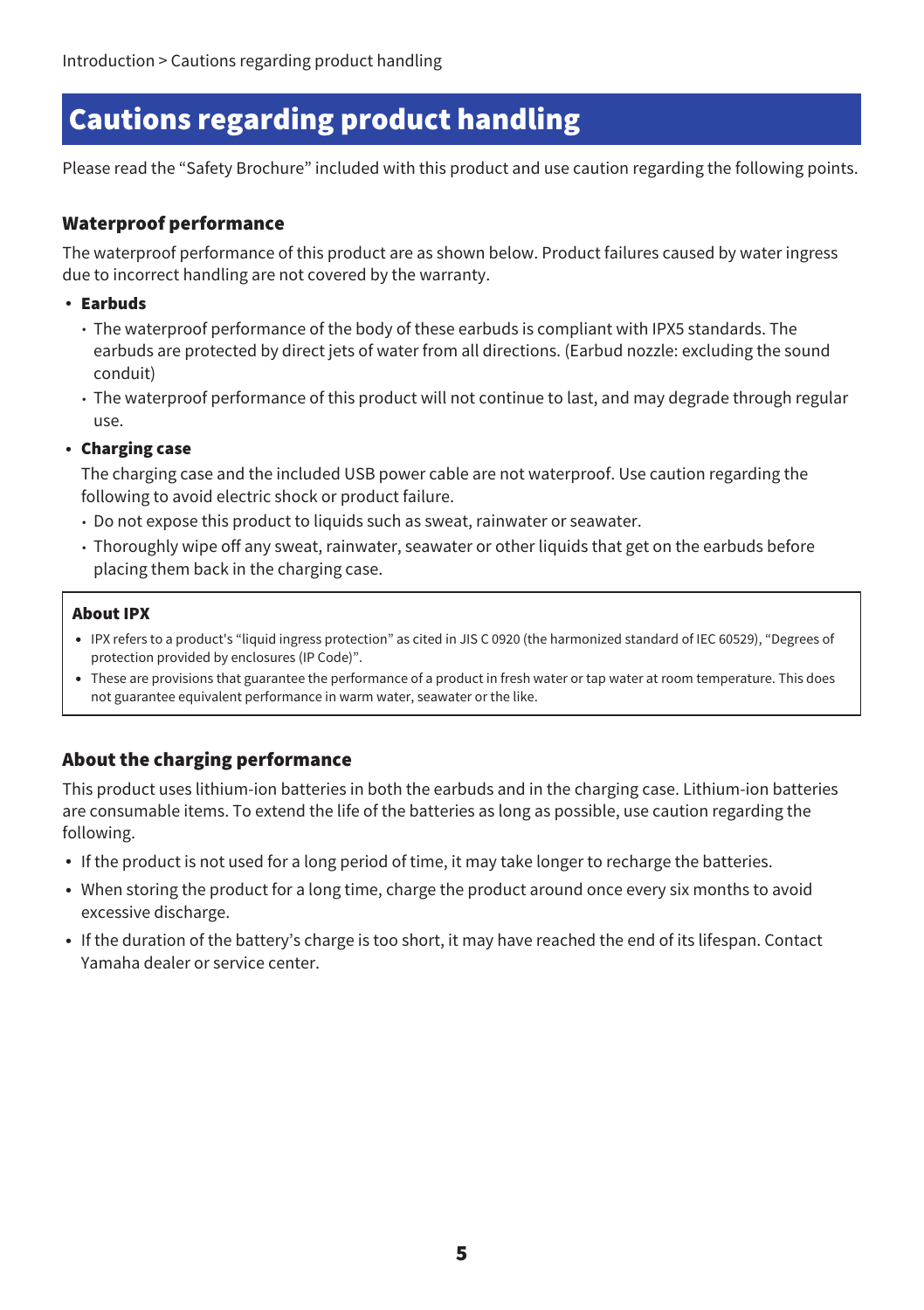### <span id="page-5-0"></span>Advantages of this product

This product is a set of wireless earbuds that connect to Bluetooth devices such as a portable music player or smartphone.

#### High-definition playback of sound from Bluetooth devices

This product supports Qualcomm® aptX™ Adaptive as well as the SBC and AAC codecs.

Qualcomm® aptX™ Adaptive Audio is an audio codec that offers both high quality and high connectivity performance in response to audio signal interruptions.

#### Supports Qualcomm TrueWireless™ Mirroring

This product features technology that lets you connect both left and right earbuds at the same time to a smartphone, music player or other device for high-definition sound. The earbuds switch between primary and secondary devices automatically for a stable connection.

#### AMBIENT SOUND

This function makes it easier to hear the sounds around you, such as announcements made on public transportation, the sounds of passing cars and so on.

( ["Making ambient sounds easier to hear \(AMBIENT SOUND\)" \(p.25\)](#page-24-0)

#### LISTENING CARE

This product features LISTENING CARE, which lets you enjoy rich sound quality even at a low volume. Focusing on the characteristics of the human ear where the low- and high-end sounds become harder to hear at lower volumes, as well as how things sound differently in different listening environments, this feature corrects the sound balance for the optimal sound to match the volume. By rendering a natural sound that's easy to listen to, this feature reduces the load on your ears caused by excessive levels.

#### GAMING MODE

Enabling this function helps improve latency when you are watching a video or playing a game that is affected by lag or delay.

#### Smartphone support

You can use this product to talk on the phone and start up the voice assistant while connected to this product.

#### Dedicated smartphone app: Headphone Control

Install the Headphone Control app on your smartphone to configure more detailed settings. You can switch ON/OFF for AMBIENT SOUND, LISTENING CARE, GAMING MODE and so on.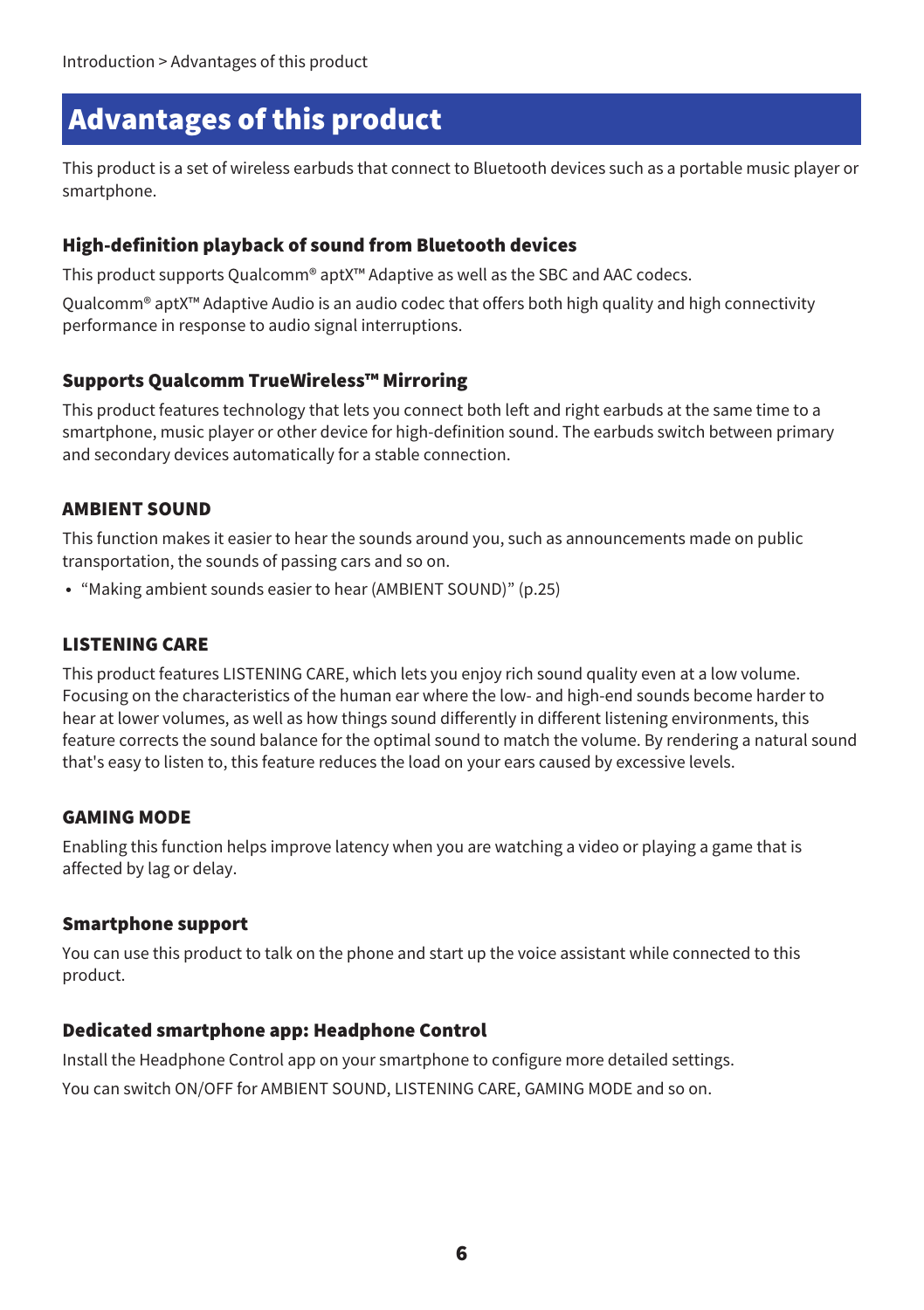#### **NOTE**

- While the AMBIENT SOUND feature makes it easier to hear sounds around you, it does not guarantee that you will be able to hear everything. You may be unable to hear ambient sounds if you've turned up the volume of the audio, or in certain situations.
- When using GAMING MODE, the video/audio latency may change or the sound quality and connection stability may degrade, depending on the usage environment and how you wear the product.

#### Related links

- ( ["Pairing for the First Time" \(p.17\)](#page-16-1)
- ["Making ambient sounds easier to hear \(AMBIENT SOUND\)" \(p.25\)](#page-24-0)
- ( ["Starting the voice assistant" \(p.27\)](#page-26-0)
- ( ["About the "Headphone Control" app" \(p.28\)](#page-27-1)
- ["App settings" \(p.29\)](#page-28-0)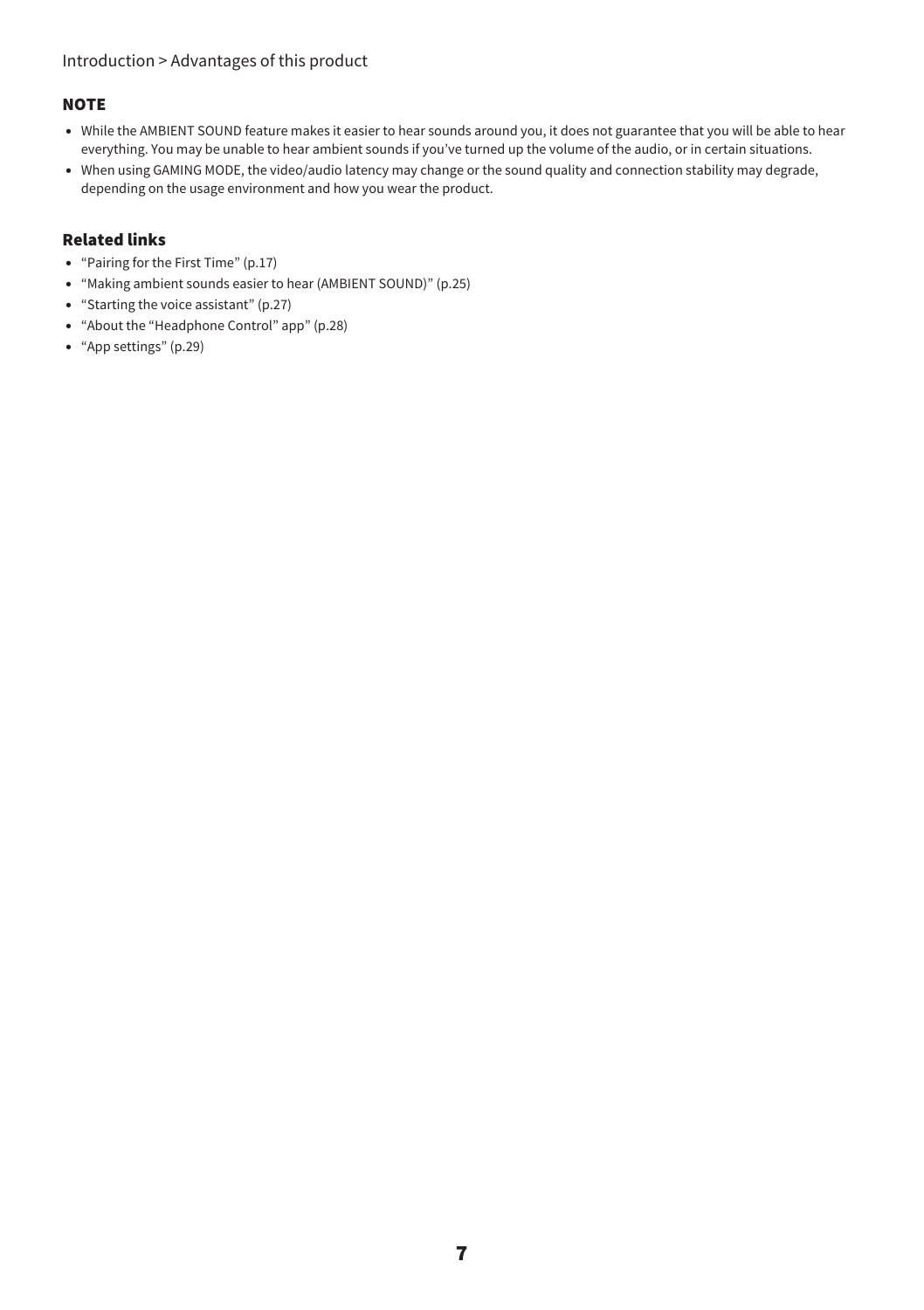### <span id="page-7-0"></span>Accessory and part names

Make sure that all of the accessories are included with this product.

#### Earbuds



- **O** Function key
- $\Theta$  + (plus) key
- <sup>6</sup> − (minus) key
- **4** Indicator

#### Charging case



**6** Charging connector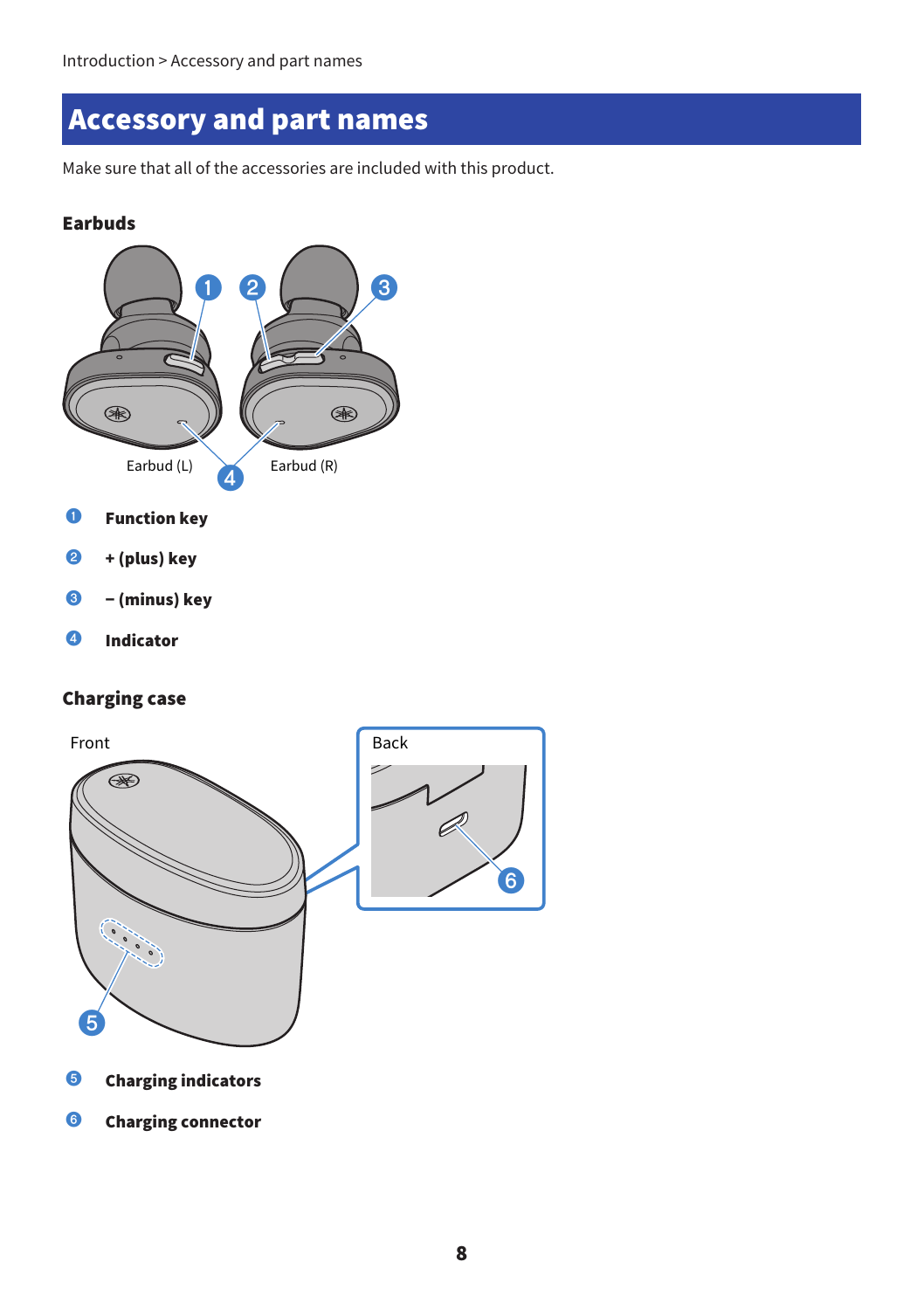#### USB power cable (30 cm (11-3/4 in); type A to C)



#### Eartips (XS, S, M, L; one set each)

Note: The M-size eartips are pre-attached.



#### Quick Start Guide

#### Safety Brochure

#### **NOTE**

- The earbuds are stored in the charging case.
- The earbuds feature a built-in microphone.
- The charging case contains a battery for charging the earbuds.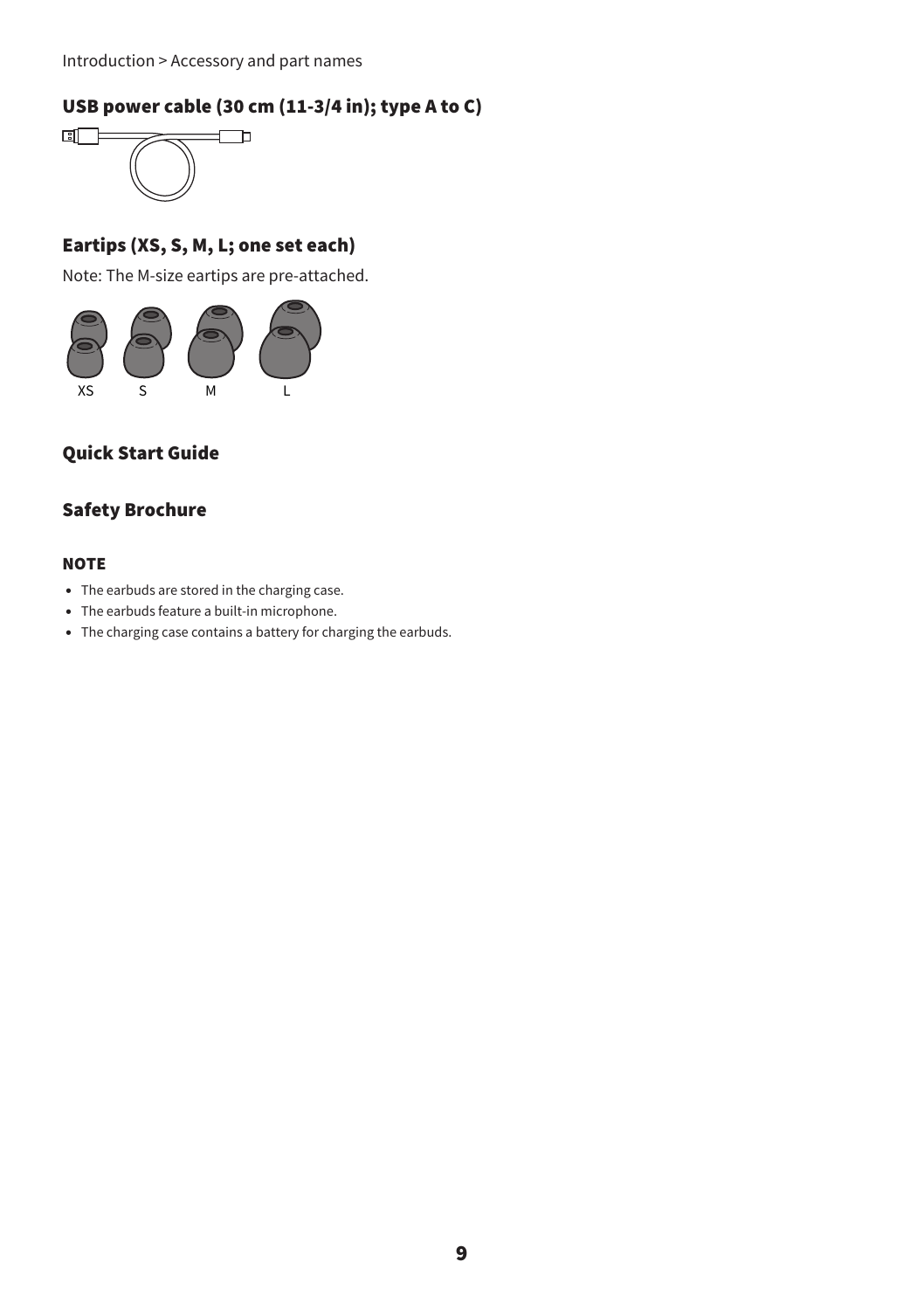## <span id="page-9-0"></span>Charging and Powering

## <span id="page-9-1"></span>Charging the earbuds

Charge the earbuds before use by placing them in the charging case.



- The charging case is not waterproof. Thoroughly wipe off any sweat, rainwater, seawater or other liquids that get on the earbuds before placing them back in the charging case.
- Charge this product within a temperature range of 5 to 40 $\degree$ C.

#### When using this product for the first time

• Remove the earbuds from the charging case the first time you use this product, and peel off the isolation sheets found on each.



Indicator

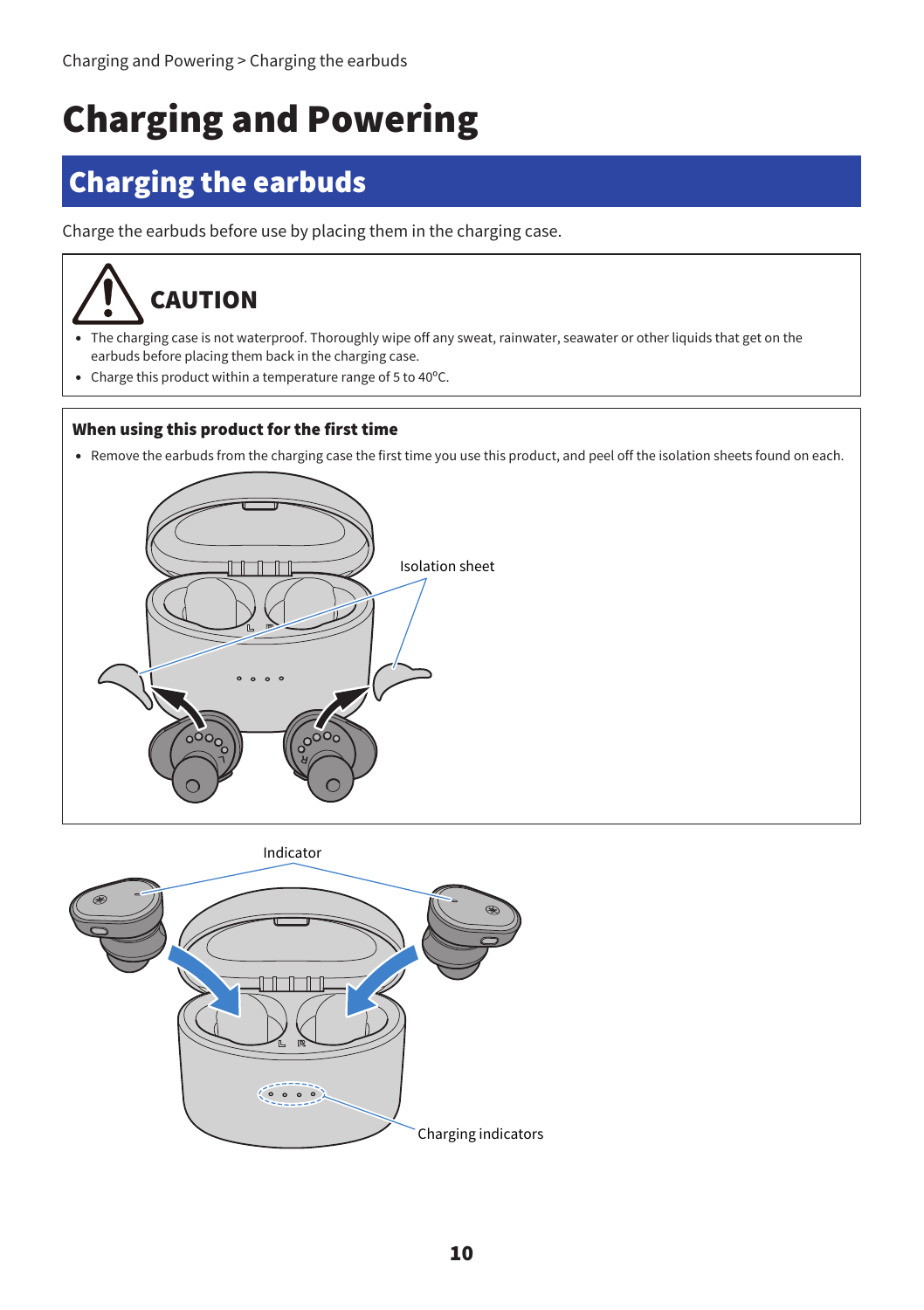Charging and Powering > Charging the earbuds

#### 1 Open the charging case lid.

#### 2 Place the earbuds in the charging case.

The earbud indicators light up red while charging, and turn off when charging is completed.

Charging takes about 1.5 hours.

#### **NOTE**

- Once you place the earbuds in the charging case, the indicators on the charging case will show the remaining battery power for five seconds (except when the charging case itself is still charging).
- You cannot connect the earbuds via Bluetooth or use them for playback while they are recharging.

#### Related links

["Appendix" \(p.46\)](#page-45-0)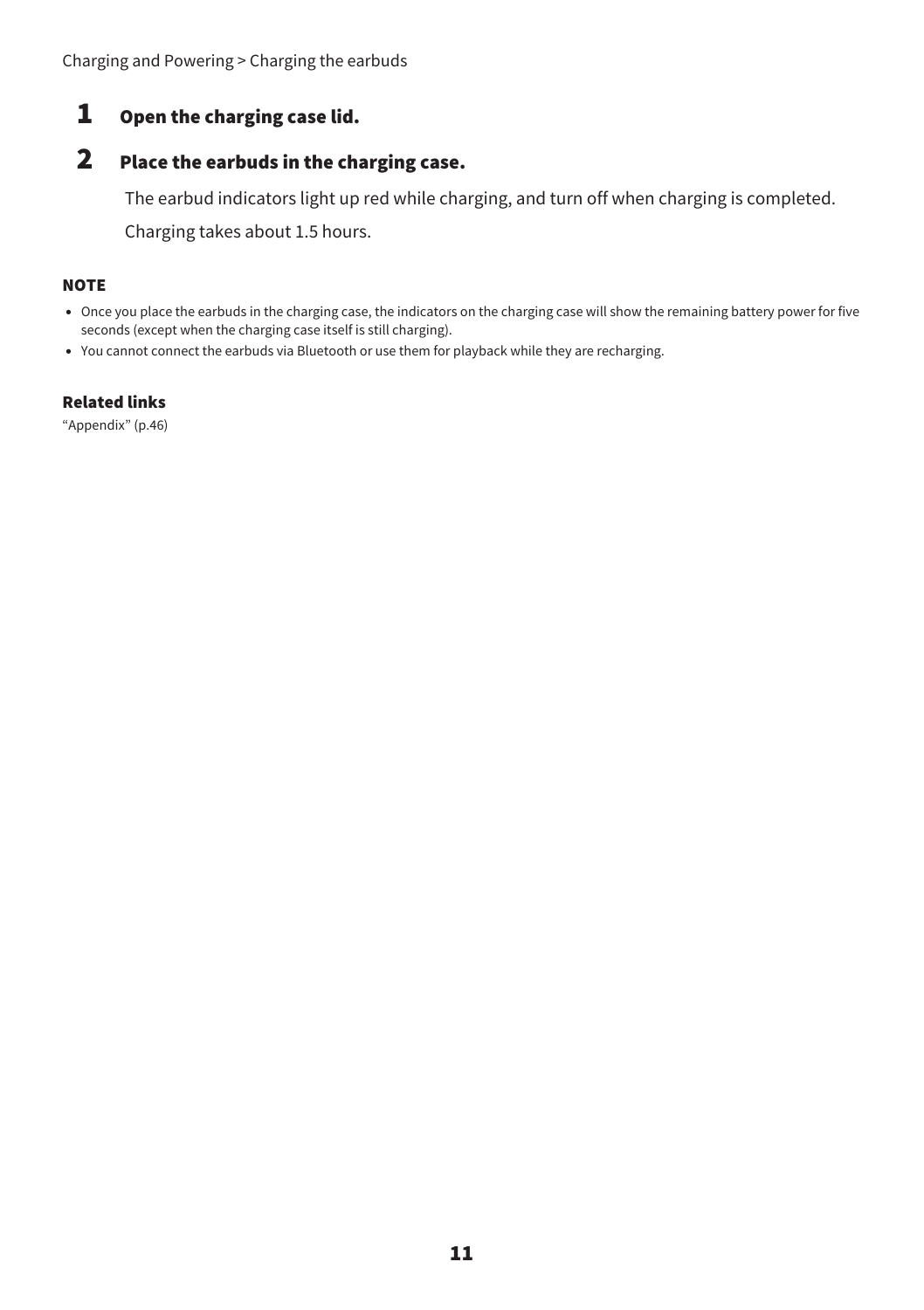## <span id="page-11-0"></span>Charging the charging case

To charge the charging case, connect the included USB power adaptor.

## CAUTION

- The charging case is not waterproof. Do not expose this product to liquids such as sweat, rainwater or seawater.
- Be sure to use the USB power cable that was included with this product.
- When using a USB power adaptor, be sure that the commercially-available adaptor is compatible with 5 V DC (at least 0.5 A) power output.
- ( When charging this product inside of China, be sure to use a USB power adaptor that is approved by CCC.
- Charge this product within a temperature range of 5 to 40 $^{\circ}$ C.



#### $\boldsymbol{1}$  Plug the USB power cable (type C side) into the charging case.

### 2 Plug the USB power cable (type A side) into the USB power adaptor.

#### 3 Plug the USB power adaptor into the power outlet.

Charging will begin. Charging takes about 2.5 hours.

While the case is charging, the indicators light up as shown below.

| Remaining battery power | Indicator                                                      |
|-------------------------|----------------------------------------------------------------|
| 100%                    | $\begin{array}{ccc} 0 & 0 & 0 & 0 \end{array}$                 |
| 75-100%                 |                                                                |
| 50-75%                  | $\begin{array}{ccc} \circ & \circ & \circ & \circ \end{array}$ |
| 25-50%                  | 0 <sup>o</sup>                                                 |
| $0 - 25%$               | $\circ$<br>∩                                                   |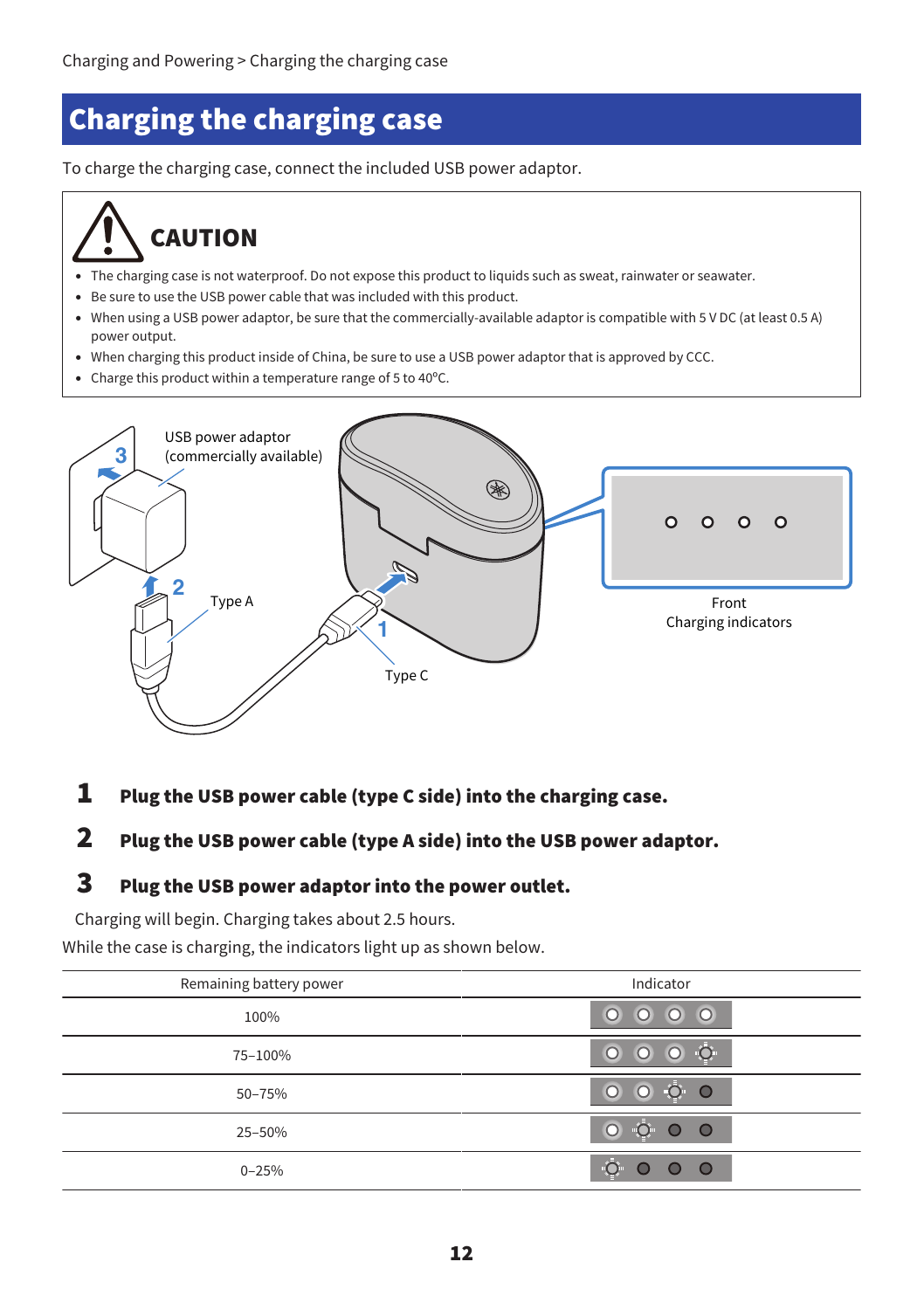Charging and Powering > Charging the charging case





#### **NOTE**

- You can also charge the earbuds while the charging case is charging.
- ( You can charge from the USB port on your computer instead of using a USB power adaptor.
- Once you place the earbuds in the charging case, the indicators on the charging case will show the remaining battery power for five seconds (except when the charging case itself is still charging).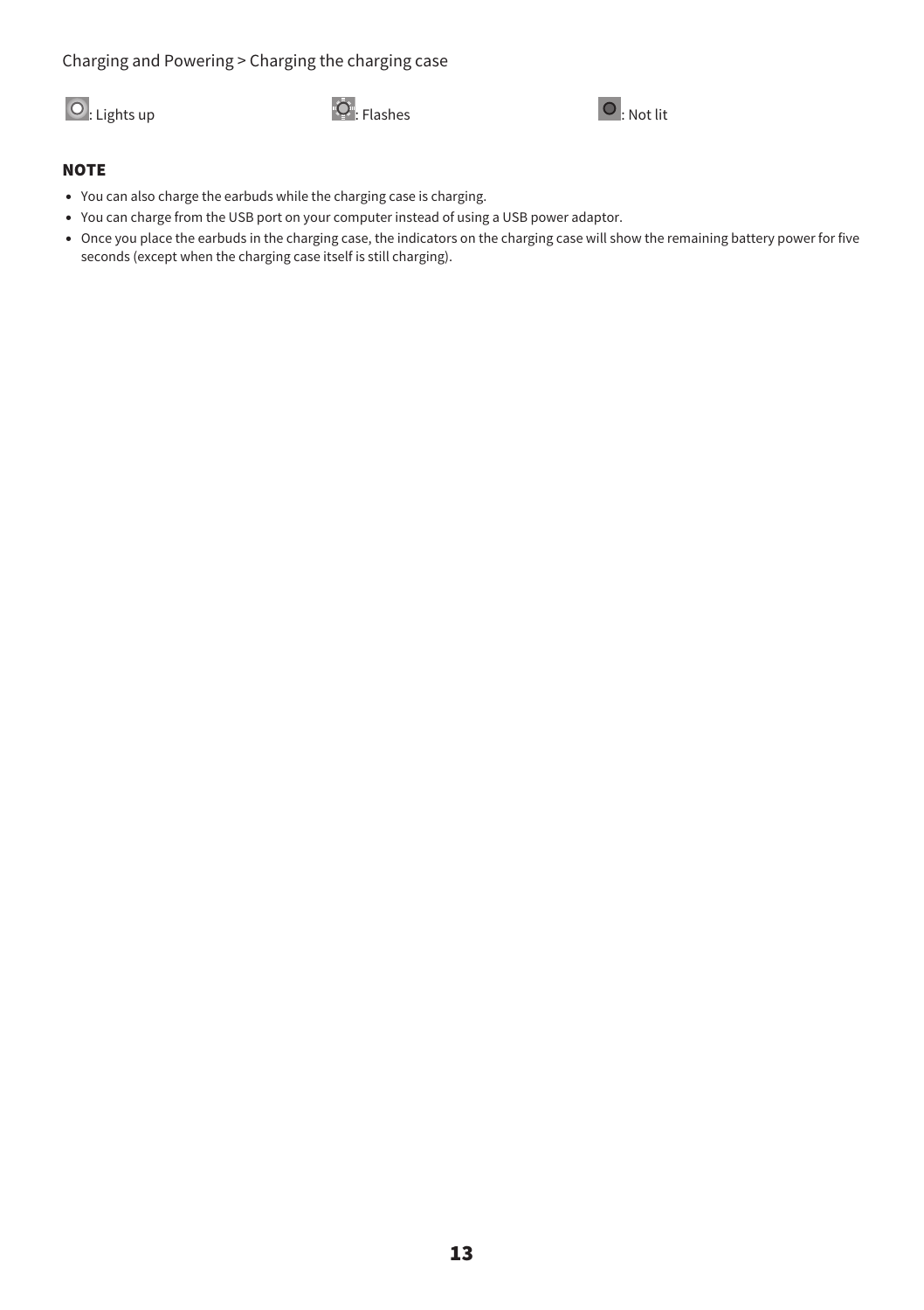## <span id="page-13-0"></span>Turning on the power

Once you remove the earbuds from the charging case, the earbuds will turn on.

#### 1 Remove the earbuds from the charging case.

The indicators light up as shown below, and the power turns on.



#### **NOTE**

- When an earbud is low on battery power, its indicator will flash red three times when the power is turned on. If this happens, charge the earbud.
- ( If the earbuds have been removed from the charging case or if they do not turn on when removed from the charging case, hold down the function key on earbud (L) and the + (plus) key on earbud (R) until the indicators light up blue to turn the earbuds on.

#### Related links

["Remaining Battery Power" \(p.16\)](#page-15-0)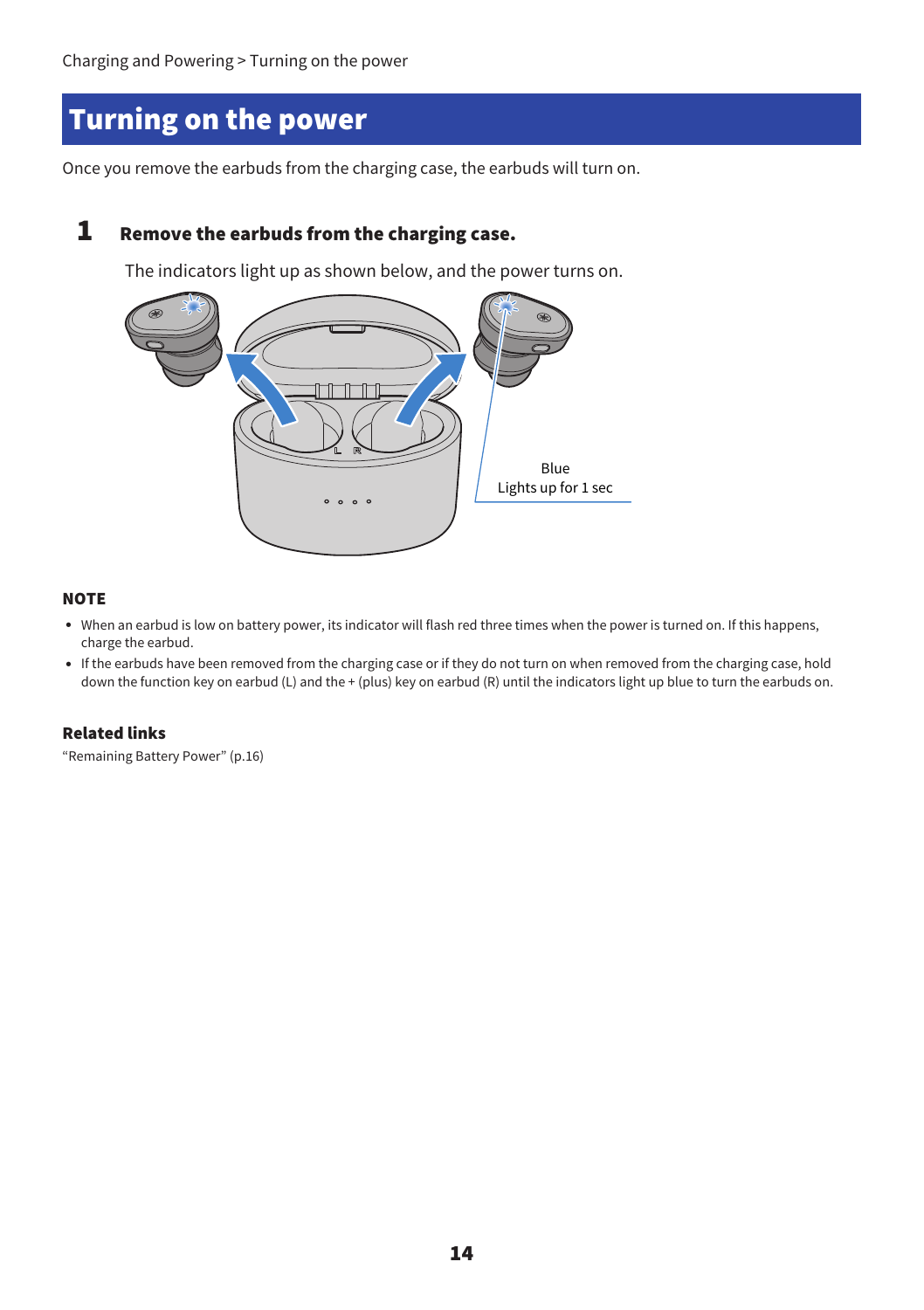## <span id="page-14-0"></span>Turning off the power

When you put the earbuds back into the charging case, the earbuds turn off.

#### **1** Place the earbuds in the charging case.

The earbud power will turn off, and the product will enter charging mode.



#### **NOTE**

When you want to turn off the earbuds without putting them back in the charging case, hold down the function key on earbud (L) and the + (plus) key on earbud (R) until the indicators light up red. You will hear the "Power Off" audio message in the earbuds.

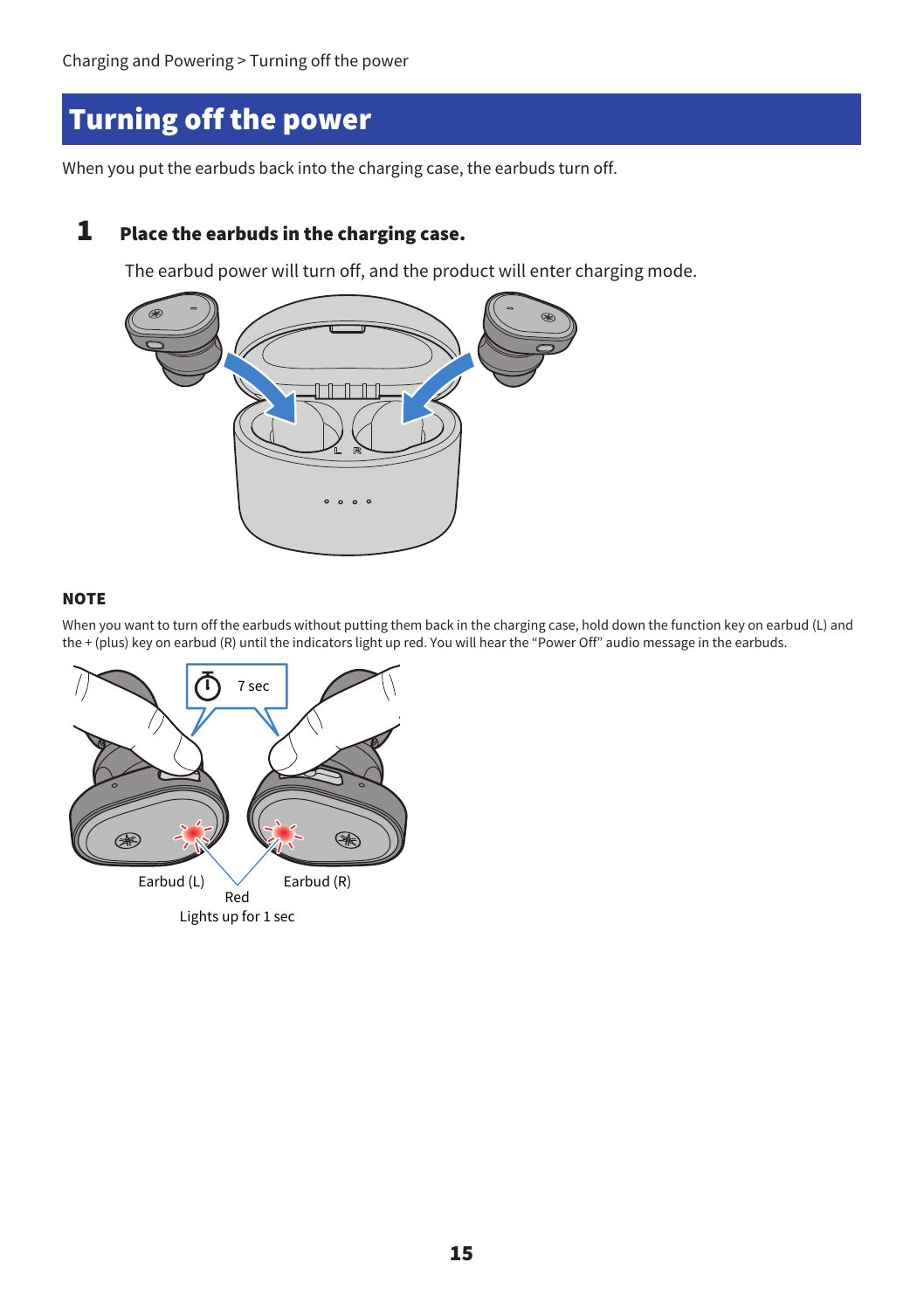## <span id="page-15-0"></span>Remaining Battery Power

After this product is turned on, you can check how much battery power is left from the audio messages in the earbuds and by the indicators.

#### • Audio messages:

- Battery High: plenty of charge remaining
- Battery Medium: moderate charge remaining
- Battery Low: small amount of charge remaining

#### **NOTE**

You can check the remaining battery power of the charging case in the following situations.

- While charging the charging case
- Right after placing the earbuds into the charging case (except when the charging case itself is charging)

#### Related links

["Charging the charging case" \(p.12\)](#page-11-0)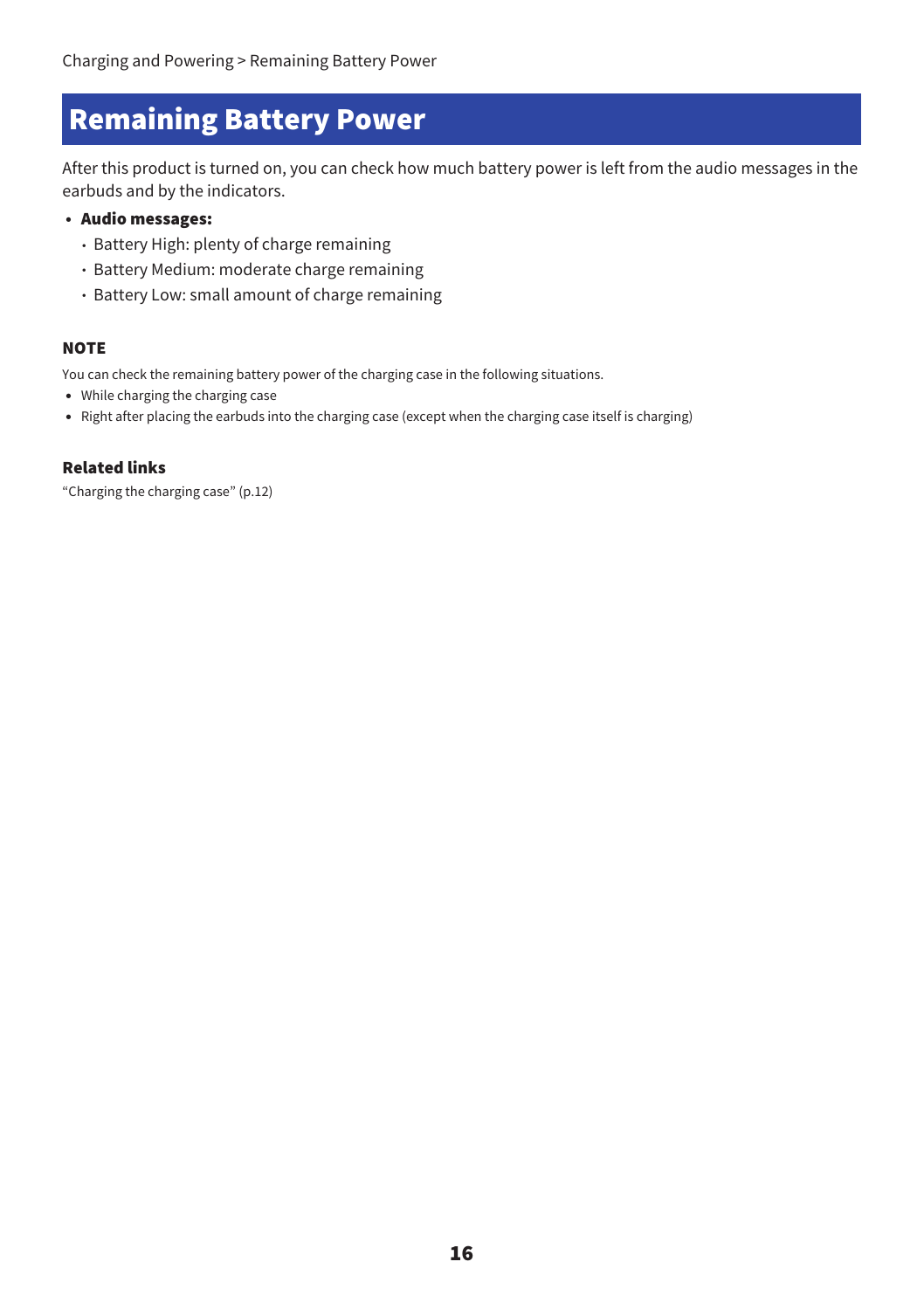## <span id="page-16-0"></span>Bluetooth® Connectivity

## <span id="page-16-1"></span>Pairing for the First Time

When first connecting this product to a Bluetooth device (such as a smartphone), follow the steps below to pair (register) this product with that device.

[Search tag] #Q02 Pairing

#### **1** Remove the earbuds from the charging case.

The earbuds will turn on and both earbuds automatically connect. Either earbud (L) or (R) will be the primary earbud, and its indicator lights up as shown in the illustration below as the unit enters pairing standby mode. You will hear the "Pairing" audio message in the earbud. Either earbud (L) or earbud (R) can become the primary earbud.



#### **NOTE**

The indicators may flash blue for a while after you remove the earbuds from the charging case.

#### 2 Activate Bluetooth on your Bluetooth device.

A list of Bluetooth devices that can be connected will be shown.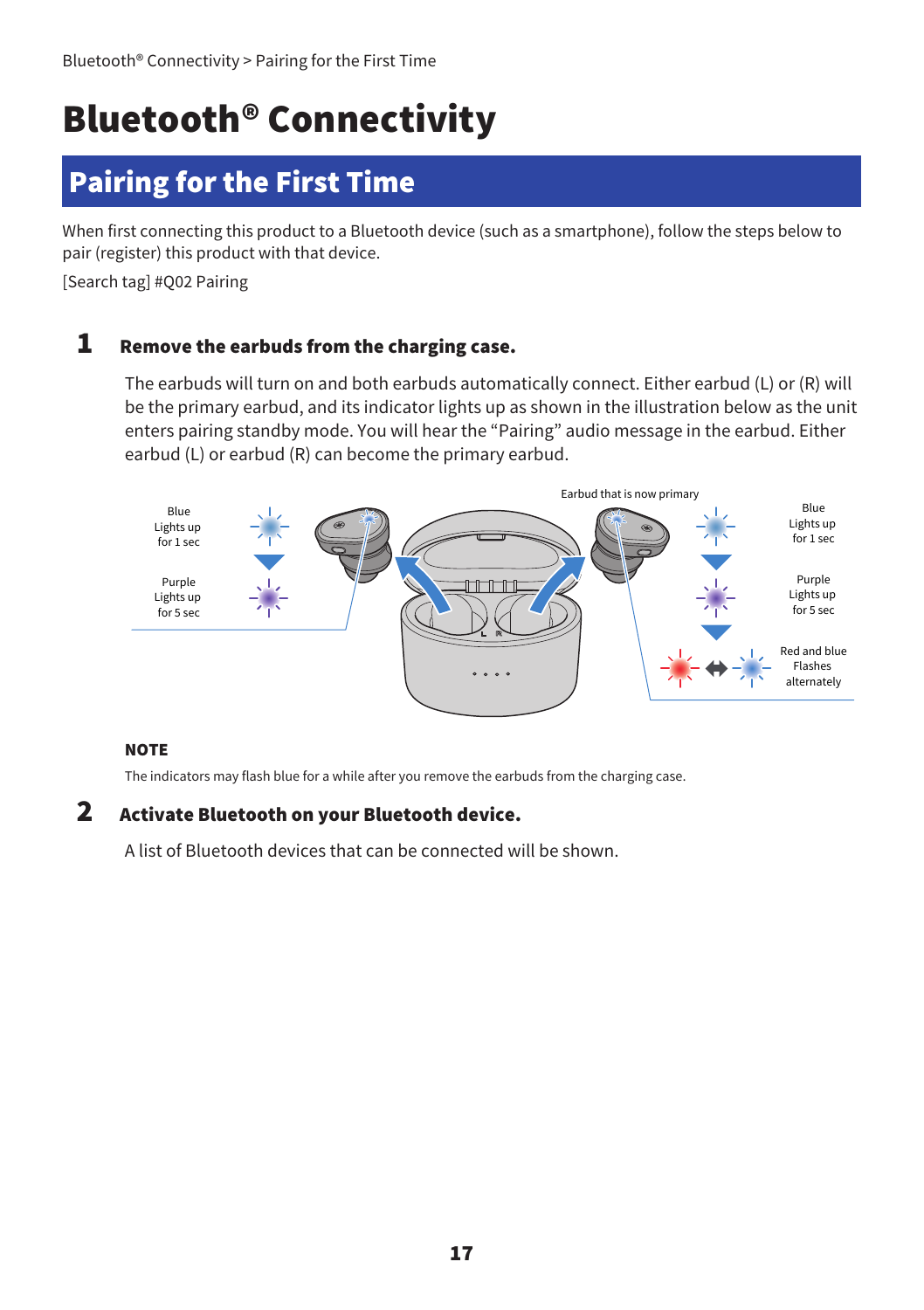#### 3 Select this product from the list on your Bluetooth device.

Select the listing that reads "Yamaha..." and not the listing that reads "LE-Yamaha...". If a passkey is required when connecting, input "0000".



Once connected, the indicator on the primary earbud lights up as shown below. You will hear the "Pairing Successful" and "Connected" audio messages in the earbud.



#### **NOTE**

- Pairing standby mode will automatically end on this product after about two minutes. To pair again or if the connection was unsuccessful, place the earbuds back into the charging case and start again at step 1.
- $\bullet$  If the earbuds (L) and (R) do not automatically connect, put them back into the charging case and take them out again.

#### Related links

- ["Pairing with a Different Device" \(p.19\)](#page-18-0)
- ["Connecting to a Device Already Paired" \(p.21\)](#page-20-0)
- ( ["About the "Headphone Control" app" \(p.28\)](#page-27-1)
- ["Using only one of the earbuds" \(p.41\)](#page-40-0)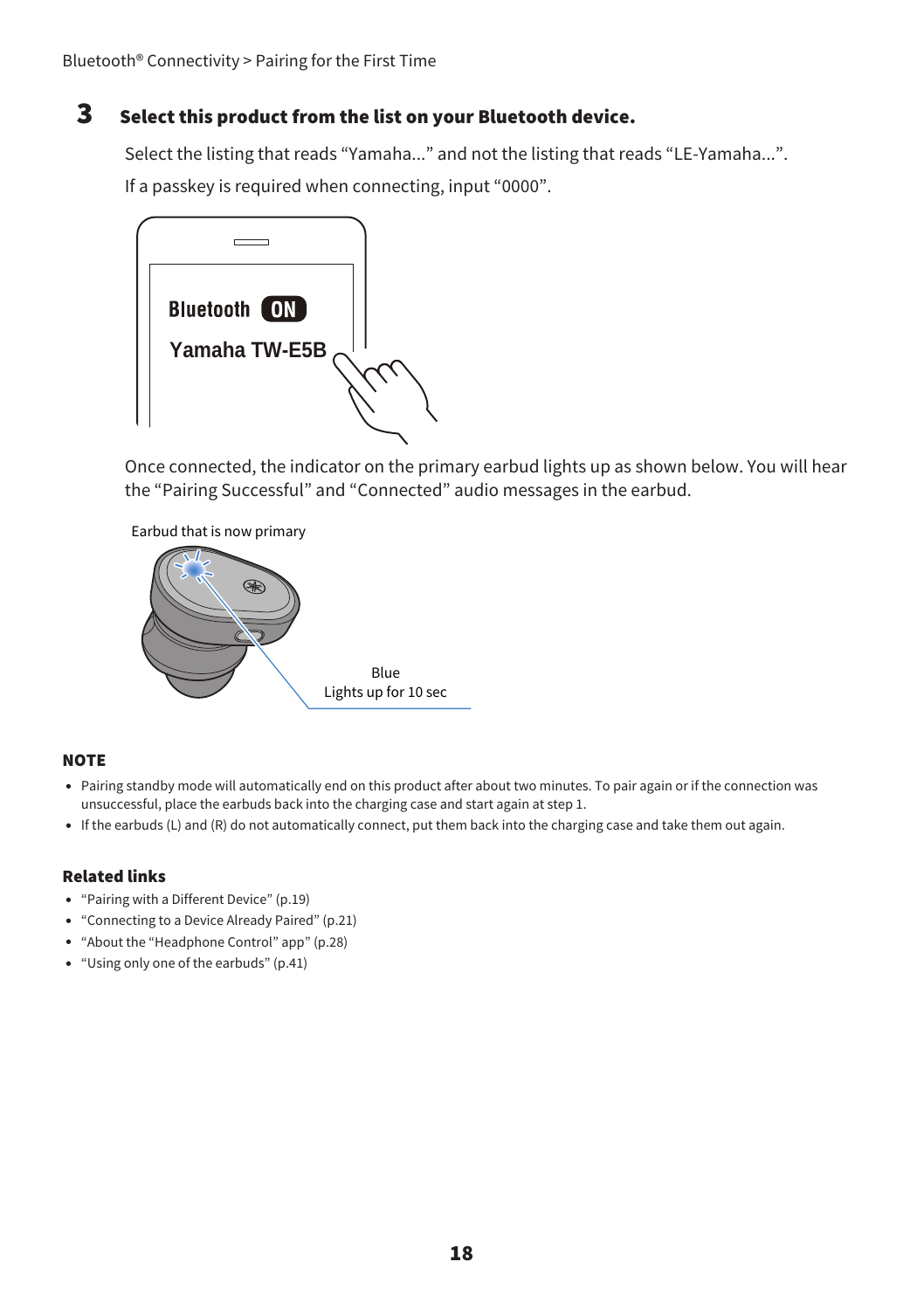## <span id="page-18-0"></span>Pairing with a Different Device

Follow the steps below to pair with another Bluetooth device, or to try pairing with the same device again.

Note that this product cannot connect to more than one Bluetooth device at the same time. If this product is already connected to another Bluetooth device, disconnect it and then follow these steps.

[Search tag] #Q02 Pairing

#### $\boldsymbol{1}$  With earbuds (L) and (R) turned on, hold down the function key on earbud (L) and the + (plus) key on earbud (R) for about three seconds.

Either earbud (L) or (R) will be the primary earbud, and its indicator alternately flashes red and blue while you hear the message "Pairing." This means that the earbud is in pairing standby mode.



#### 2 Activate Bluetooth on the Bluetooth device.

A list of Bluetooth devices that can be connected will be shown.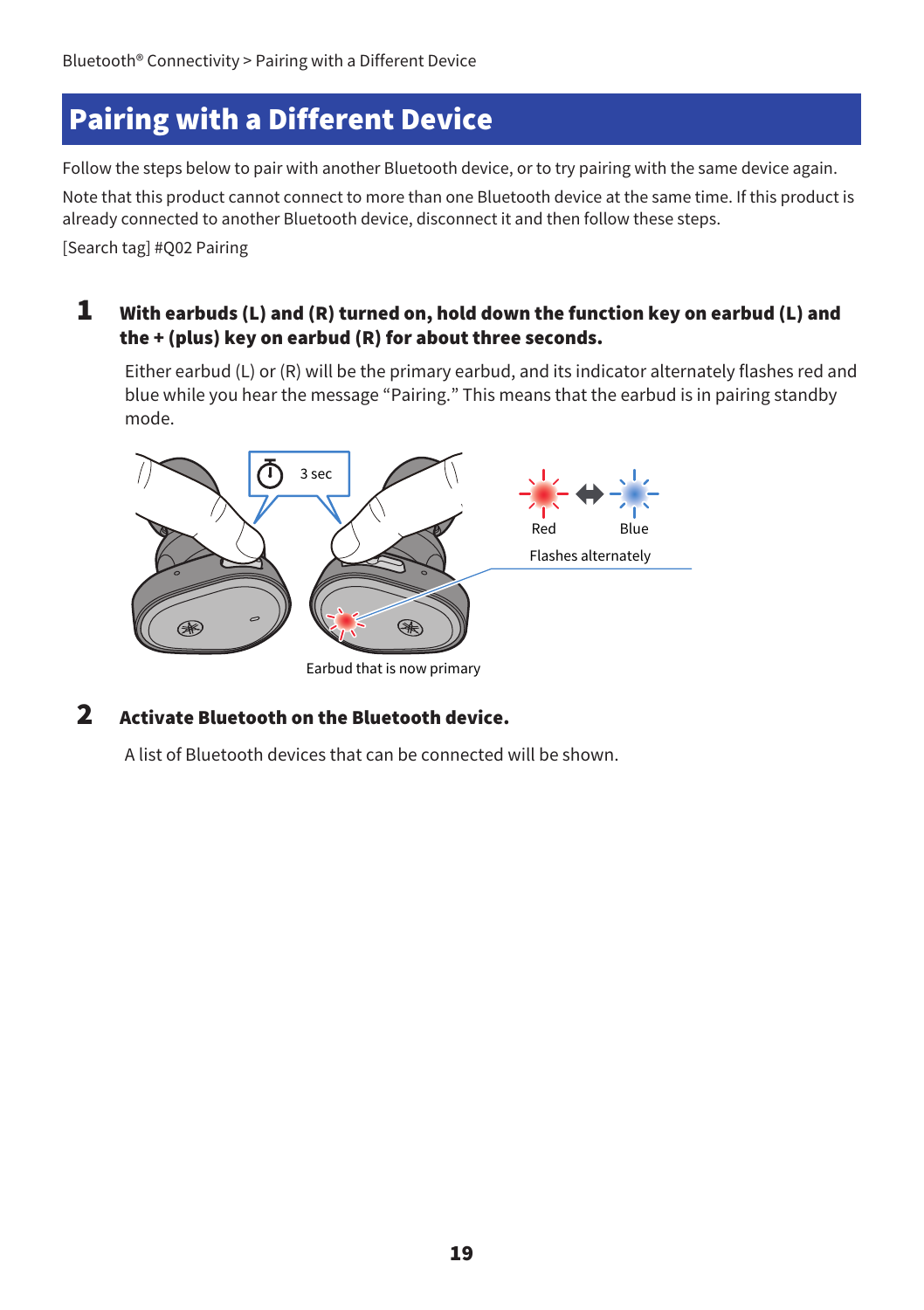#### 3 Select this product from the list on your Bluetooth device.

Select the listing that reads "Yamaha..." and not the listing that reads "LE-Yamaha...". If a passkey is required when connecting, input "0000".



If successfully connected, you will hear the "Pairing Successful" and "Connected" audio messages in the earbud that is flashing red and blue. The indicator displays as shown below.



Earbud (L) and (R) connect automatically and are ready for use.

#### **NOTE**

- Pairing standby mode will automatically end on this product after about two minutes. To pair again, start from step 1.
- If the earbuds (L) and (R) do not automatically connect, put them back into the charging case and take them out again.
- Up to three Bluetooth devices can be registered with this product. If you pair a device beyond the maximum number, the information for device you first paired (the oldest pairing) will be deleted.
- This product does not support multi-point connectivity (connection to multiple devices at the same time).

#### Related links

- ( ["Pairing for the First Time" \(p.17\)](#page-16-1)
- ( ["Connecting to a Device Already Paired" \(p.21\)](#page-20-0)
- ( ["About the "Headphone Control" app" \(p.28\)](#page-27-1)
- $\bullet$  ["Using only one of the earbuds" \(p.41\)](#page-40-0)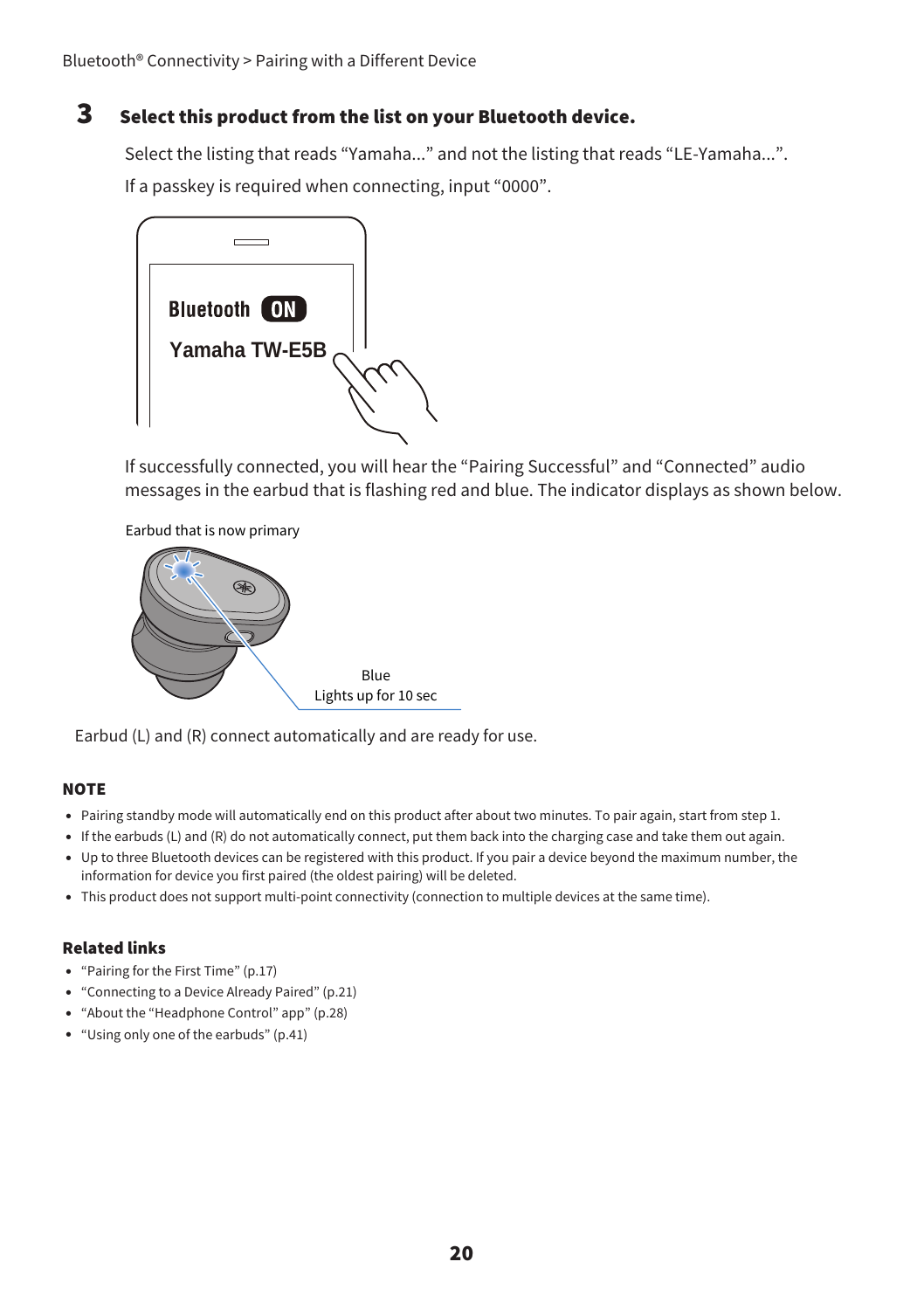### <span id="page-20-0"></span>Connecting to a Device Already Paired

Here's how to connect to a Bluetooth device to which this product has already been paired.

#### 1 Activate Bluetooth on the Bluetooth device.

#### 2 Remove the earbuds from the charging case.

The earbuds will turn on and both earbuds automatically connect to the last Bluetooth device to which they were connected. Once connected, the indicators light up as shown below.



If successfully connected, you will hear the "Connected" audio message in the earbud.

If the earbuds do not automatically connect to a Bluetooth device, they are waiting for a connection or are in pairing standby mode. Make the connection to the earbuds from your Bluetooth device.

#### **NOTE**

- One of the earbuds (L or R) will be the primary earbud when connecting, according to their remaining battery power.
- If the earbuds (L) and (R) do not automatically connect, put them back into the charging case and take them out again.
- This product does not support multi-point connectivity (connection to multiple devices at the same time).

#### Related links

- ( ["Pairing for the First Time" \(p.17\)](#page-16-1)
- ( ["Pairing with a Different Device" \(p.19\)](#page-18-0)
- $\bullet$  ["Using only one of the earbuds" \(p.41\)](#page-40-0)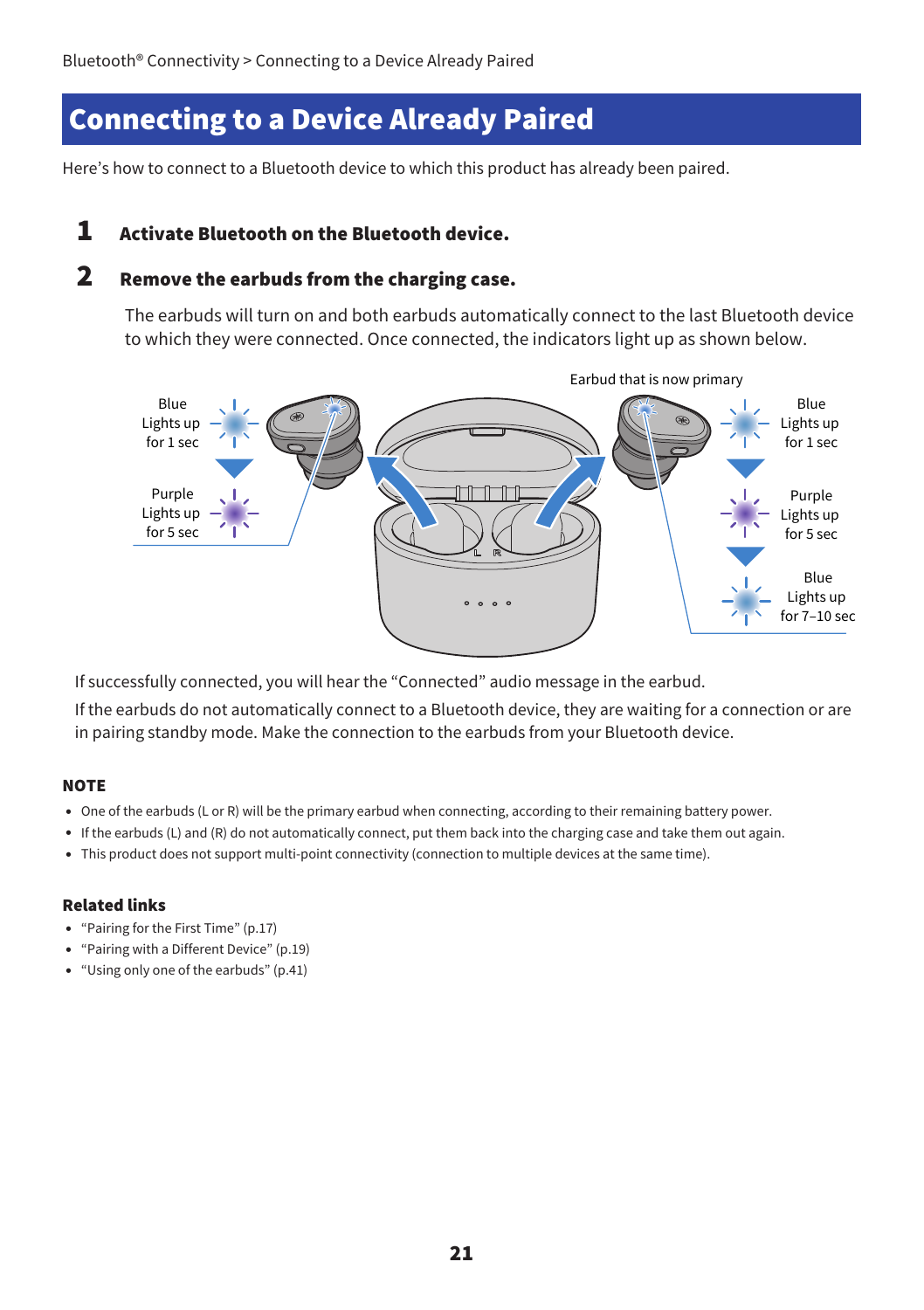## <span id="page-21-0"></span>Wearing This Product

## <span id="page-21-1"></span>Putting on the earbuds

Check the markings on the L (left) and R (right) earbuds to make sure they are worn in the correct ear. Rotate the earbuds slowly to adjust them so that they fit well in your ears after you put them on.





- Do not forcibly press on or move the earbuds once you've put them on. Doing this may damage your ears.
- If the earbuds still aren't fitting snugly in your ears, try replacing the eartips.
- As this product is designed to fit in your ears, your ears may feel tired depending on how the earbuds fit. If you notice any skin problems after coming into direct contact with this product, stop using this product immediately. If the problem does not improve, consult with a physician.

#### Related links

["Replacing the eartips" \(p.23\)](#page-22-0)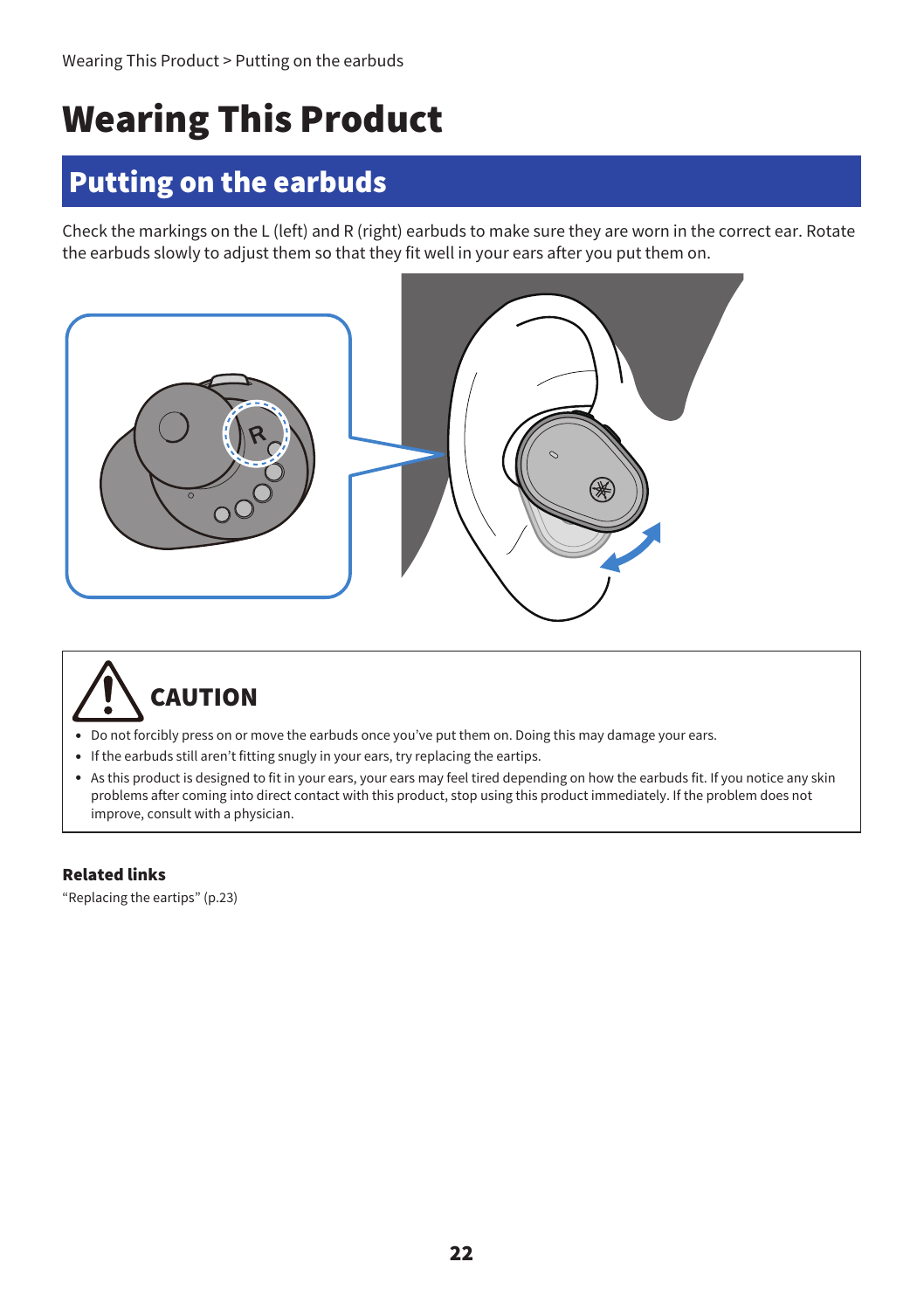## <span id="page-22-0"></span>Replacing the eartips

When using different eartips, select the size that matches your ears. When putting the earbuds on, use the eartips that keep out ambient sounds as much as possible while the audio is stopped.



#### **NOTE**

Four sizes of eartips are included with this product. The earbuds come pre-attached with M-size eartips.

## CAUTION

- Do not use broken eartips or wear the earbuds without eartips. Doing so may damage your ears.
- Firmly attach the eartips. Failure to do so may cause them to come loose inside your ears, which may damage your ears. If an eartip comes loose inside your ear, consult a physician.
- Once removed, keep the eartips out of reach of children, to avoid them being accidentally swallowed.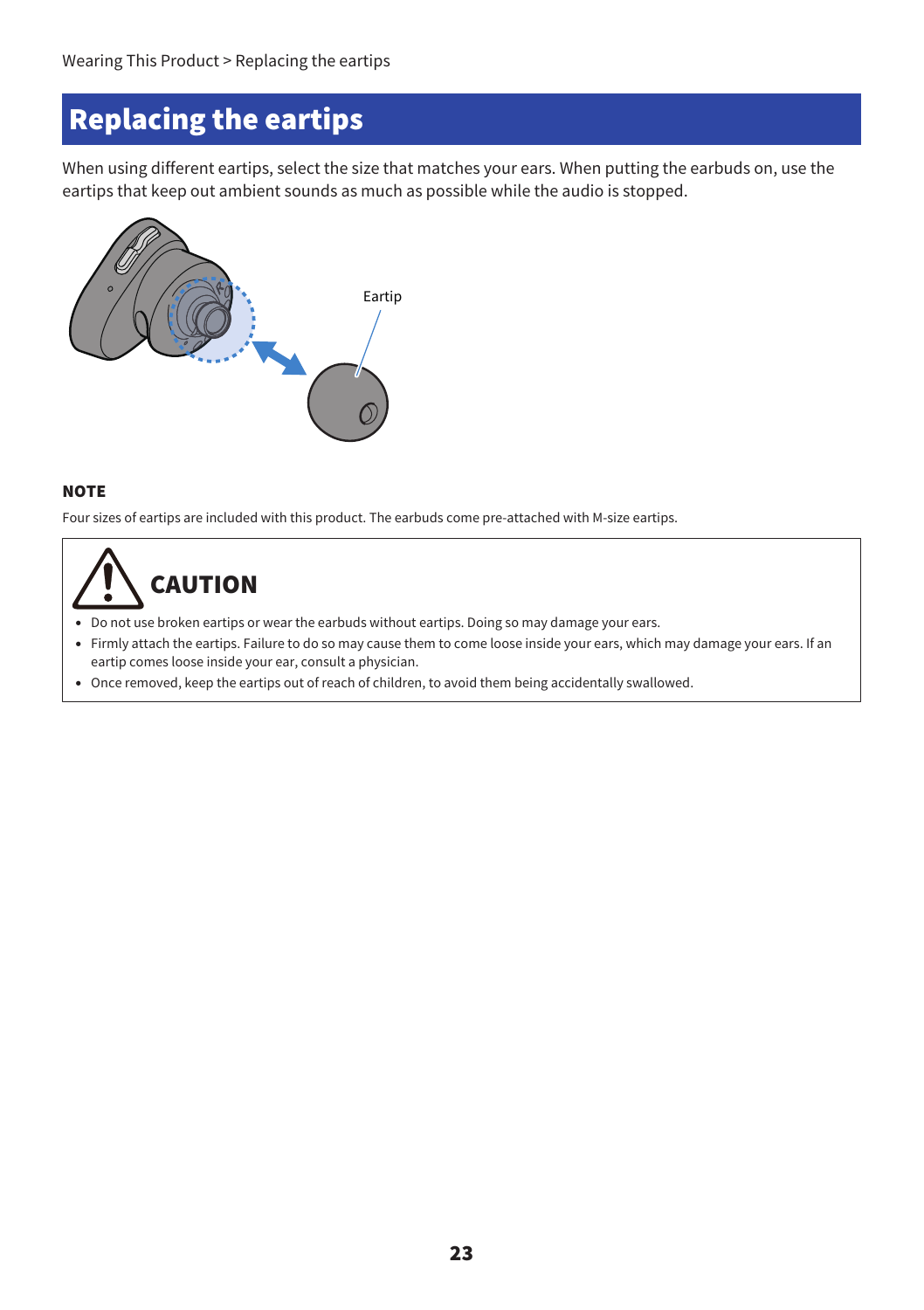## <span id="page-23-0"></span>Operation (Audio Playback and Phone Calls)

## <span id="page-23-1"></span>Playing back audio on this product

You can operate this product using the respective keys during playback as follows.



#### Volume controls

- Turn the volume up Press the + (plus) key.
- Turn the volume down Press the − (minus) key.

#### Playing back audio

- Pause/play Press the function key.
- Skip to the next track Press the + (plus) key twice.
- ( Go back to the beginning of the track (while in the middle of the track), or back to the previous track (when at the beginning of a track)

Press the − (minus) key twice.

The operation may differ, depending on the Bluetooth device or app you use.

#### **NOTE**

When connecting to a device (such as a smartphone) on which the volume can be adjusted, you can also adjust the volume using that device.

• To select a song for playback, operate the connected device.

#### Related links

- ["App settings" \(p.29\)](#page-28-0)
- ["Using only one of the earbuds" \(p.41\)](#page-40-0)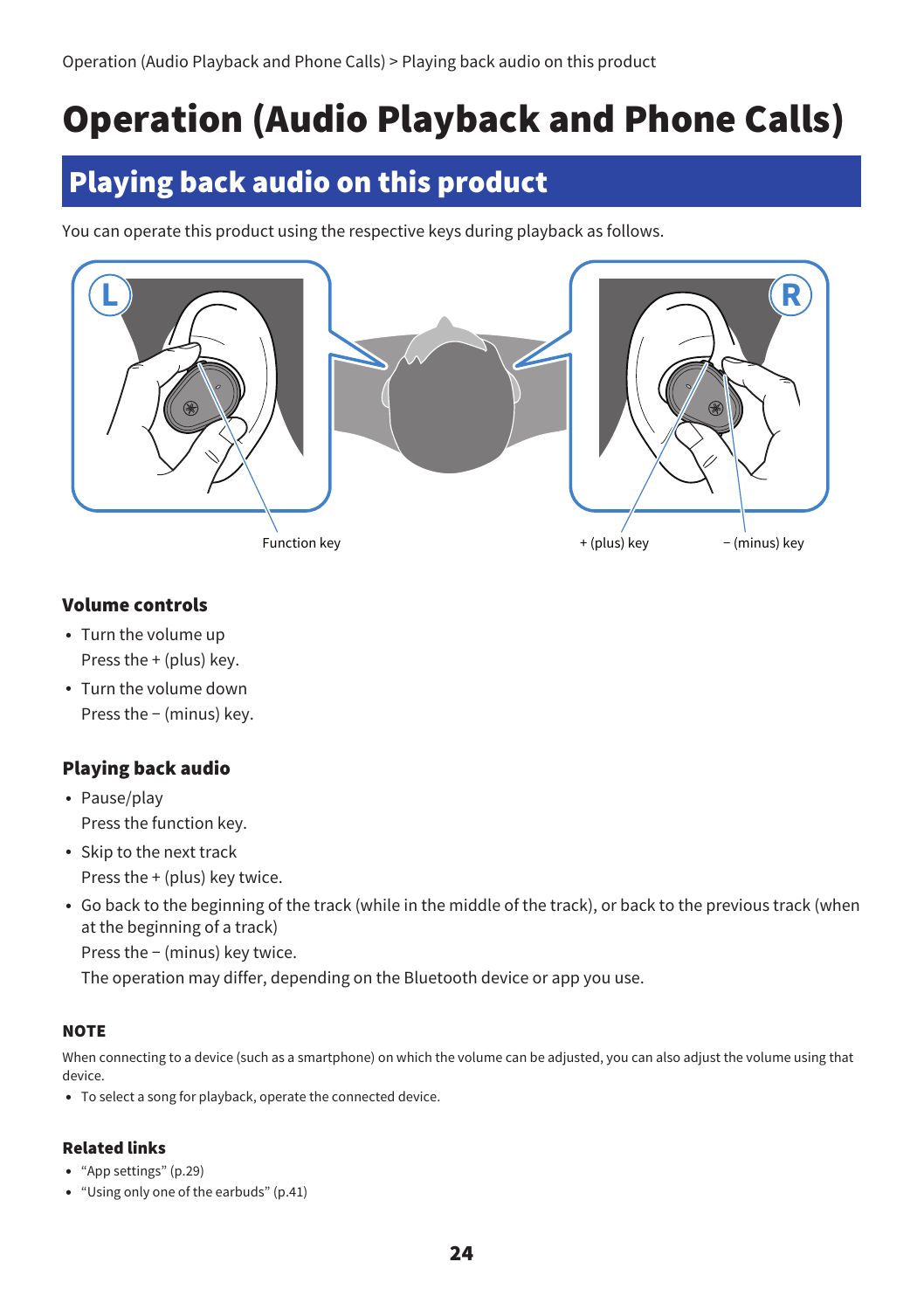### <span id="page-24-0"></span>Making ambient sounds easier to hear (AMBIENT SOUND)

Enabling AMBIENT SOUND makes it easier to hear the sounds around you, such as announcements made on public transportation, the sounds of passing cars and so on.



#### Switching the AMBIENT SOUND/OFF on and off

#### $\boldsymbol{1}$  Press the function key twice.

Press the key twice to toggle between enable and disable.

AMBIENT SOUND → OFF → back to AMBIENT SOUND

- $\cdot$  When AMBIENT SOUND is ON: an ascending piano chord is heard.
- $\cdot$  When AMBIENT SOUND is OFF: a low piano chord is heard.

#### **NOTE**

- The default setting is OFF.
- While the AMBIENT SOUND feature makes it easier to hear sounds around you, it does not guarantee that you will be able to hear everything. You may be unable to hear ambient sounds if you've turned up the volume of the audio, or in certain situations.
- You can also set this with the Headphone Control app. The settings are as follows.
	- ON: enables AMBIENT SOUND.
	- OFF (default setting): this is normal playback mode.
- Depending on the type of sound you are playing back and what is going on around you, the ambient sound may not be so easy to hear. In this case, pause the playback.
- Do not cover the earbuds with your hand. If your hand is covering the mic, the AMBIENT SOUND effect will not work properly, and you may hear noise.
- The AMBIENT SOUND effect does not operate during a phone call or when a call is coming in.

#### Related links

- ( ["Playing back audio on this product" \(p.24\)](#page-23-1)
- ( ["App settings" \(p.29\)](#page-28-0)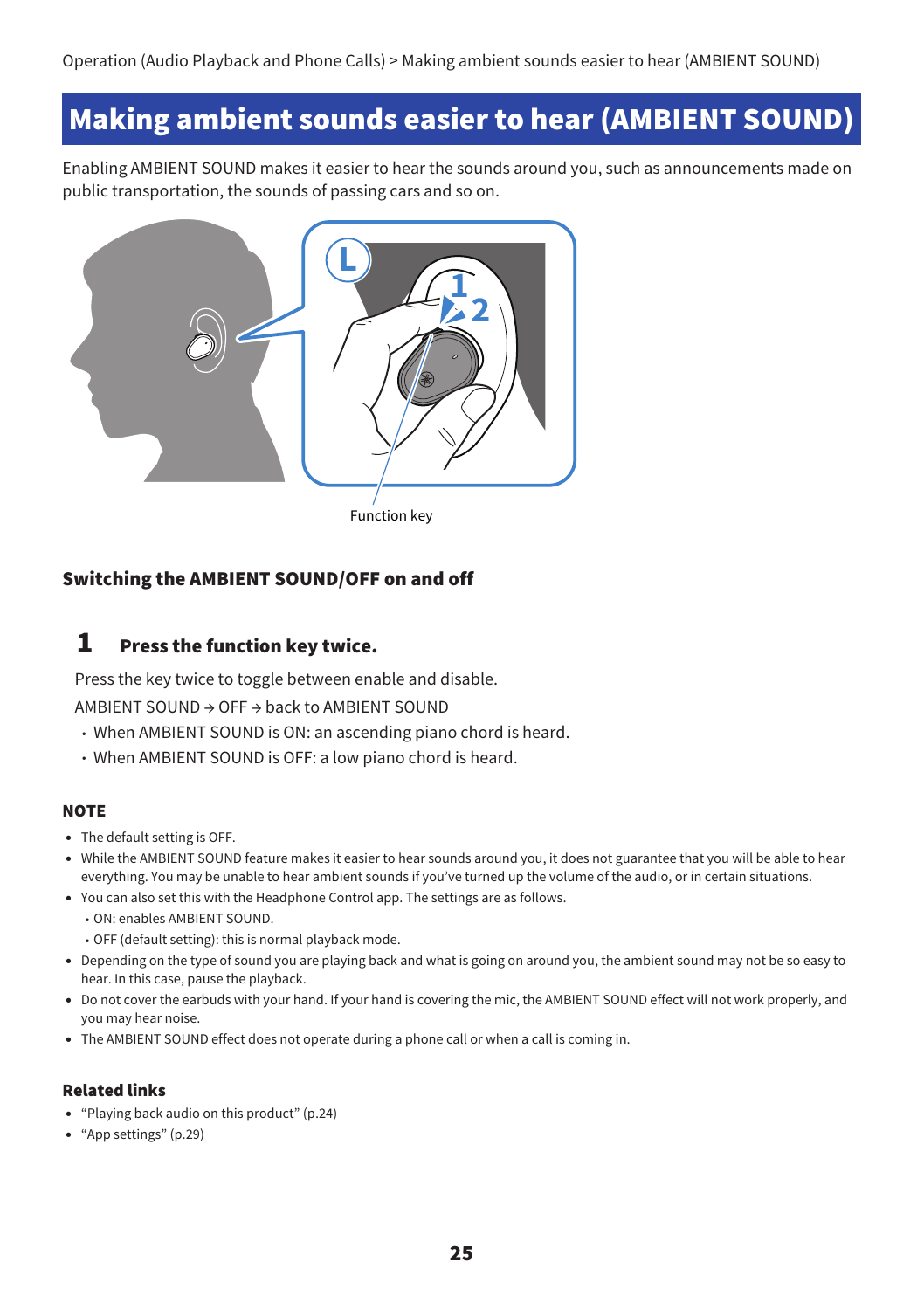## <span id="page-25-0"></span>Talking on the phone

You can use this product to talk on the phone when connecting to a Bluetooth device such as a smartphone. Operate this product as follows.



- Receive a phone call When a phone call comes in, press the function key.
- End a phone call During the phone call, press the function key for about one second.
- Ignore a call
- When a phone call comes in, press the function key for about one second.
- Turn the volume up During the phone call, press the + (plus) key.
- Turn the volume down During the phone call, press the − (minus) key.

#### **NOTE**

When a call is coming in, any audio being played will be paused. Audio playback will automatically resume when the call ends or you ignore the call.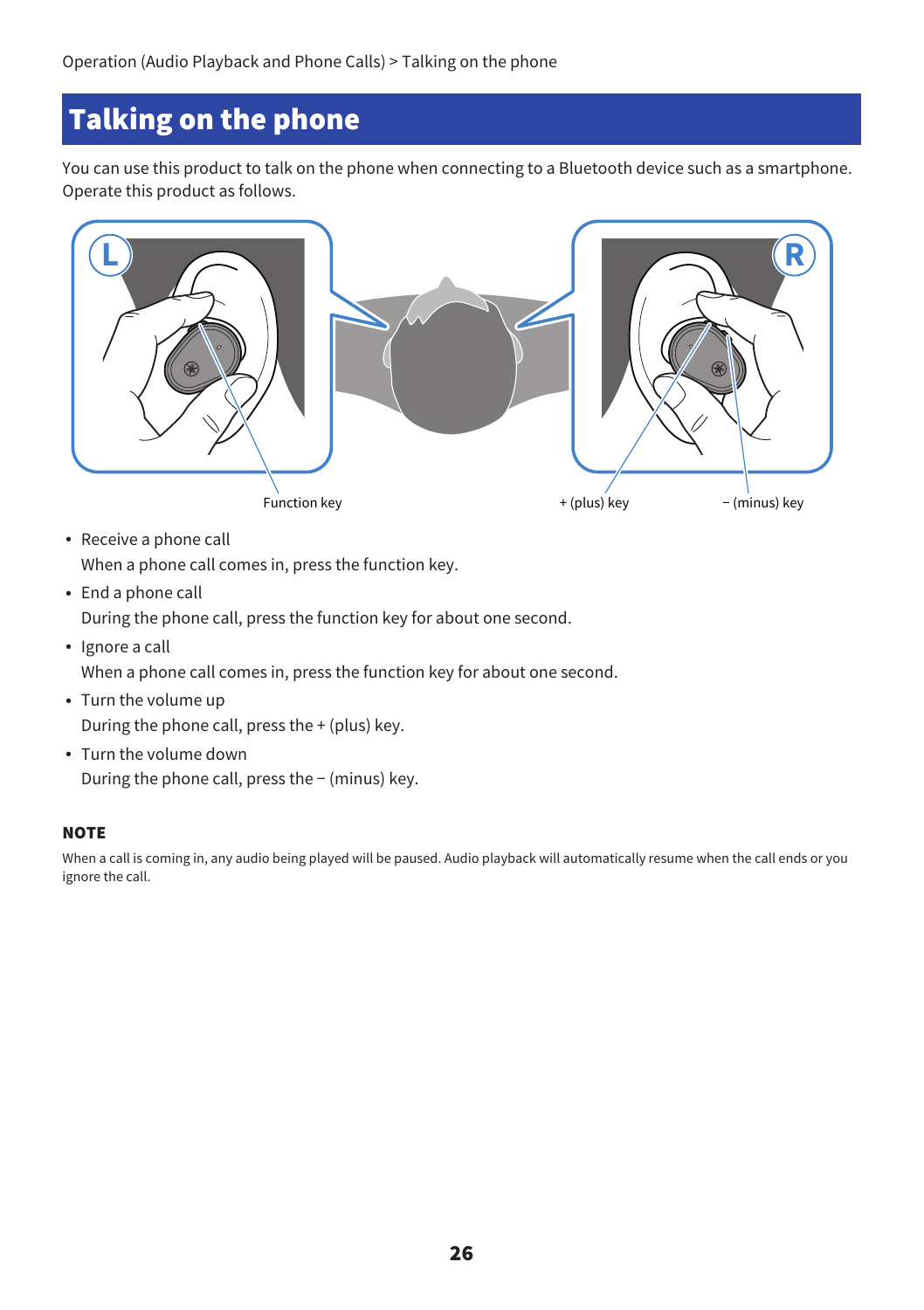## <span id="page-26-0"></span>Starting the voice assistant

You can use this product to control a voice assistance feature such as Siri or Google Assistant. This feature is available when you connect this product to a Bluetooth device that supports voice assistance.



• Start voice assistant Hold down the − (minus) key (about one second).

- Stop voice assistant
	- $\cdot$  When using Siri

Hold down the − (minus) key (about one second).

• When using Google Assistant Operate using your Bluetooth device.

#### **NOTE**

The operations for the voice assistant feature will vary depending on your Bluetooth device. See the user's manual of your Bluetooth device for details.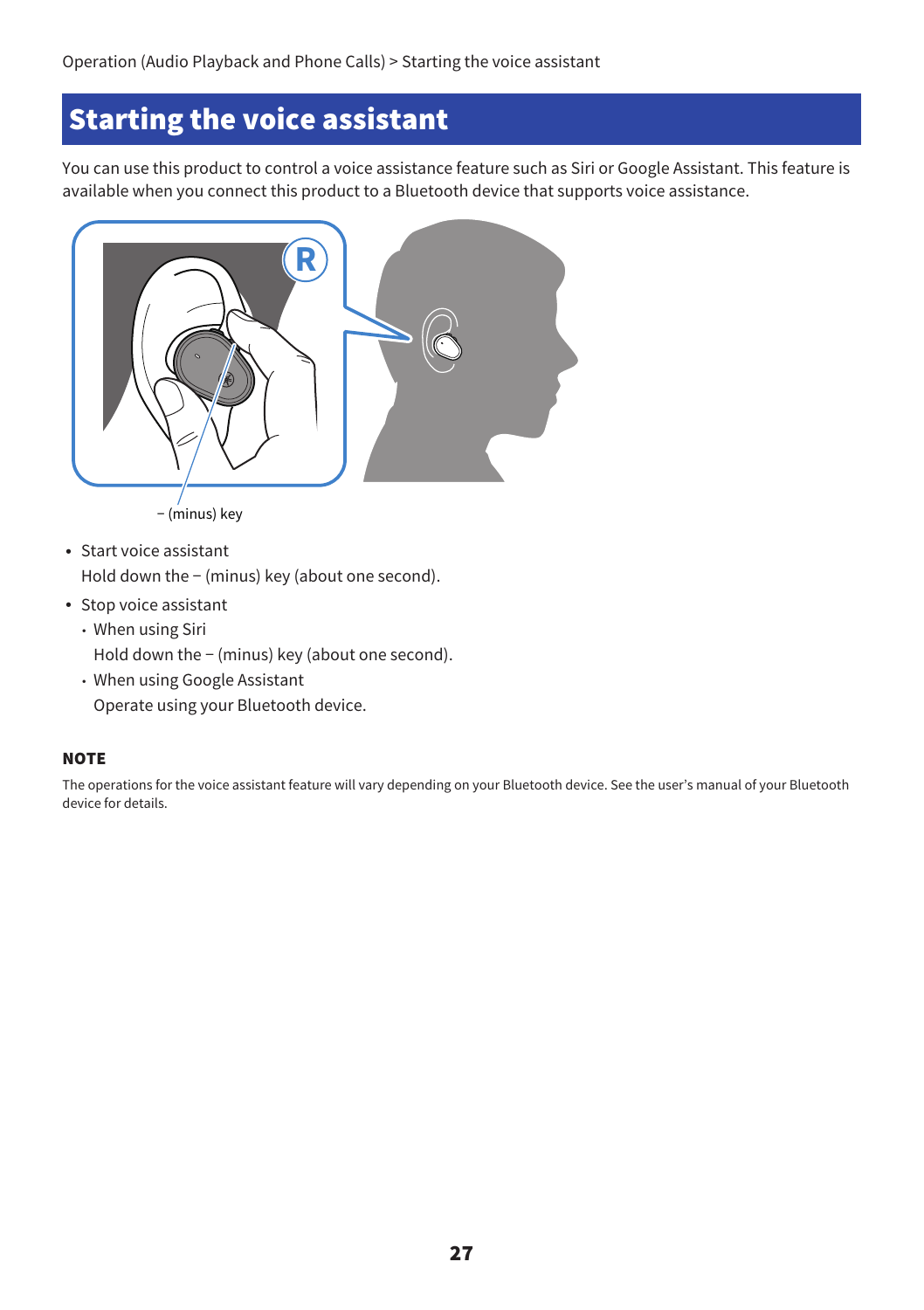## <span id="page-27-0"></span>Dedicated Application

## <span id="page-27-1"></span>About the "Headphone Control" app

The Headphone Control smartphone app is a dedicated app for getting the best sound quality from your Yamaha earbuds or headphones.

[Search tag] #Q03 App



This app will let you do the following.

- Show the status of your earbuds/headphones (such as remaining battery power)
- Make detailed settings on your earbuds/headphones

Install the app from the App Store (iOS devices) or on Google Play (Android™ devices). See the information about the app on each store for details.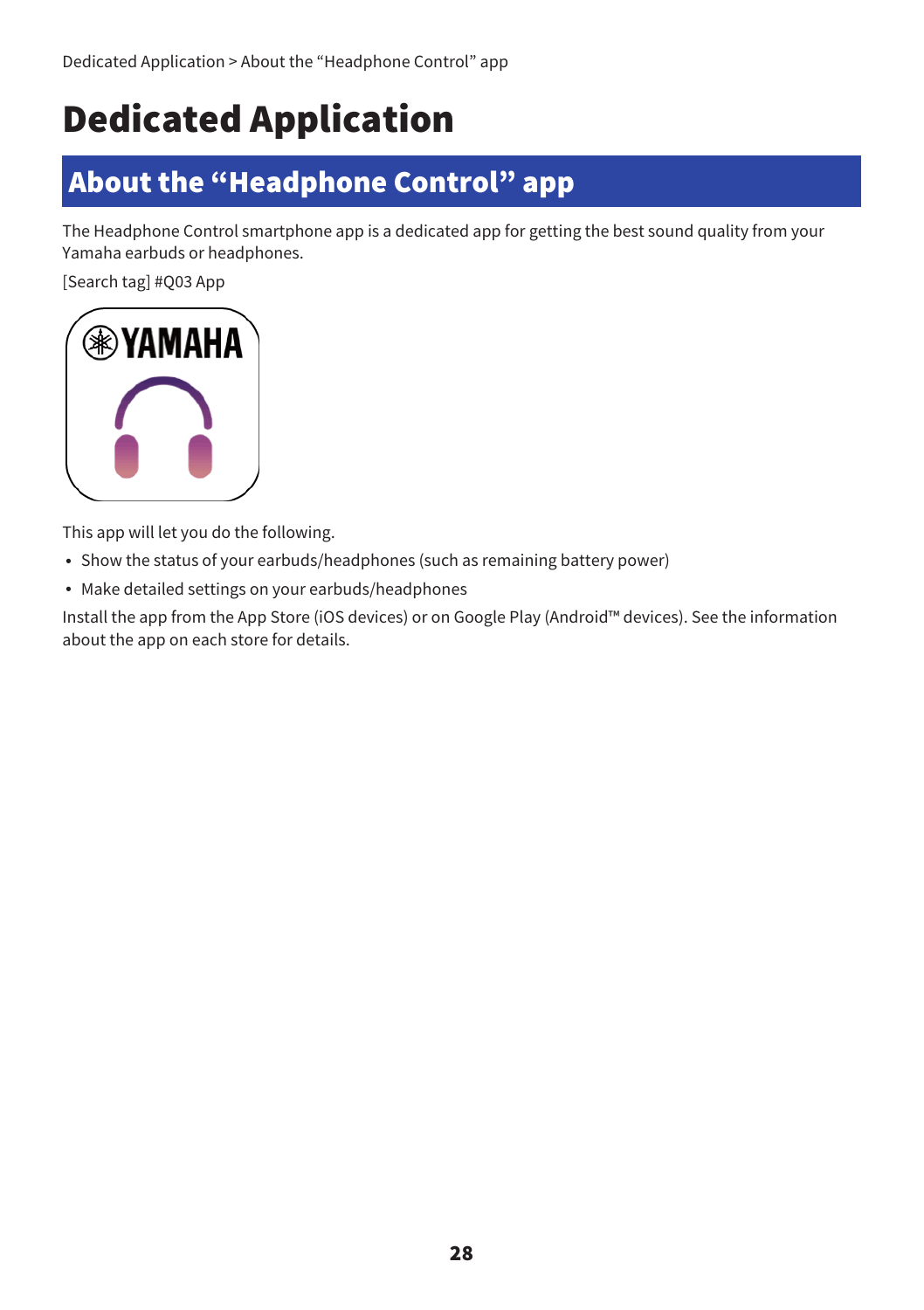## <span id="page-28-0"></span>App settings

This explains the settings and items you can check using the Headphone Control app.

[Search tag] #Q03 App

#### **NOTE**

The app screen and items may differ, depending on your product.

#### Main screen

| ස           |                                                         | TW-E5B                                                                       |             |
|-------------|---------------------------------------------------------|------------------------------------------------------------------------------|-------------|
|             | ■四                                                      | Ġ.<br><b>C</b> 100% C 100%                                                   | $\circledR$ |
|             | <b>NI EQUALIZER</b>                                     |                                                                              |             |
|             |                                                         |                                                                              |             |
| <b>BASS</b> | <b>RESET</b>                                            | MID                                                                          | TREBLE      |
|             | <b>LISTENING CARE</b>                                   |                                                                              |             |
|             | +2- AMBIENT SOUND                                       | Hear full-range sound at lower volumes.                                      |             |
|             |                                                         | Makes it easier to hear environmental sounds<br>while headphones are in use. |             |
|             | <b>EN GAMING MODE</b>                                   |                                                                              |             |
|             | Reduces delay and improves audio transmission<br>speed. |                                                                              |             |

• AMBIENT SOUND

This function makes it easier to hear the sounds around you, such as announcements made on public transportation, the sounds of passing cars and so on.

#### Settings

- ON: enables AMBIENT SOUND
- OFF(default setting): AMBIENT SOUND disabled (normal playback mode)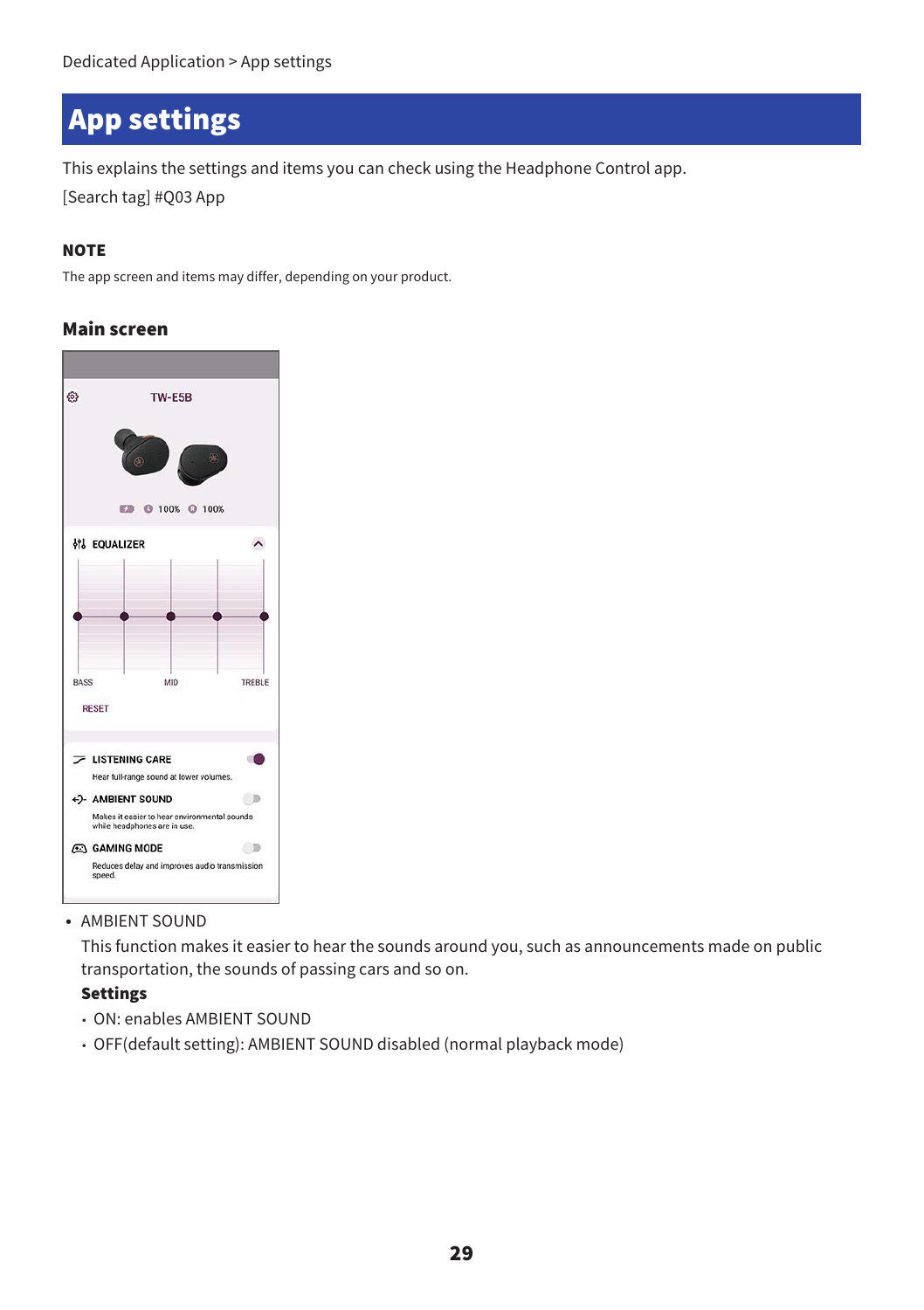#### Dedicated Application > App settings

• LISTENING CARE

When LISTENING CARE is enabled, this product automatically adjusts the sound quality according to the playback volume. This feature adjusts the frequency balance, offering rich sound quality playback even at a low volume.

#### Settings

- ( ON (default setting): enables LISTENING CARE
- ( OFF: disables LISTENING CARE
- ( GAMING MODE

This makes the audio and video sound more in sync when you are watching a video or playing a game.

#### Settings

- ( ON: enabled GAMING MODE
- $\cdot$  OFF (default setting): disabled GAMING MODE
- EQUALIZER

This is a five-band graphic equalizer that lets you create your own custom sound settings.

#### EQUALIZER default settings

 $\cdot$  RESET: the gain of all equalizers is reset to 0 dB.

#### Gain settings for each equalizer

- ( 0 dB (default setting)
- Auto power-off timer

Sets the time it takes for the power to turn off after Bluetooth has been disconnected.

#### Settings

- $\cdot$  OFF
- ( 5 minutes (default setting)
- $\cdot$  30 minutes
- $\cdot$  1 hour
- $\cdot$  3 hours

#### **NOTE**

- The AMBIENT SOUND does not guarantee that you will be able to hear everything. You may be unable to hear ambient sounds if you've turned up the volume of the audio, or in certain situations.
- When using GAMING MODE, the video/audio latency may change or the sound quality and connection stability may degrade, depending on the usage environment and how you wear the product.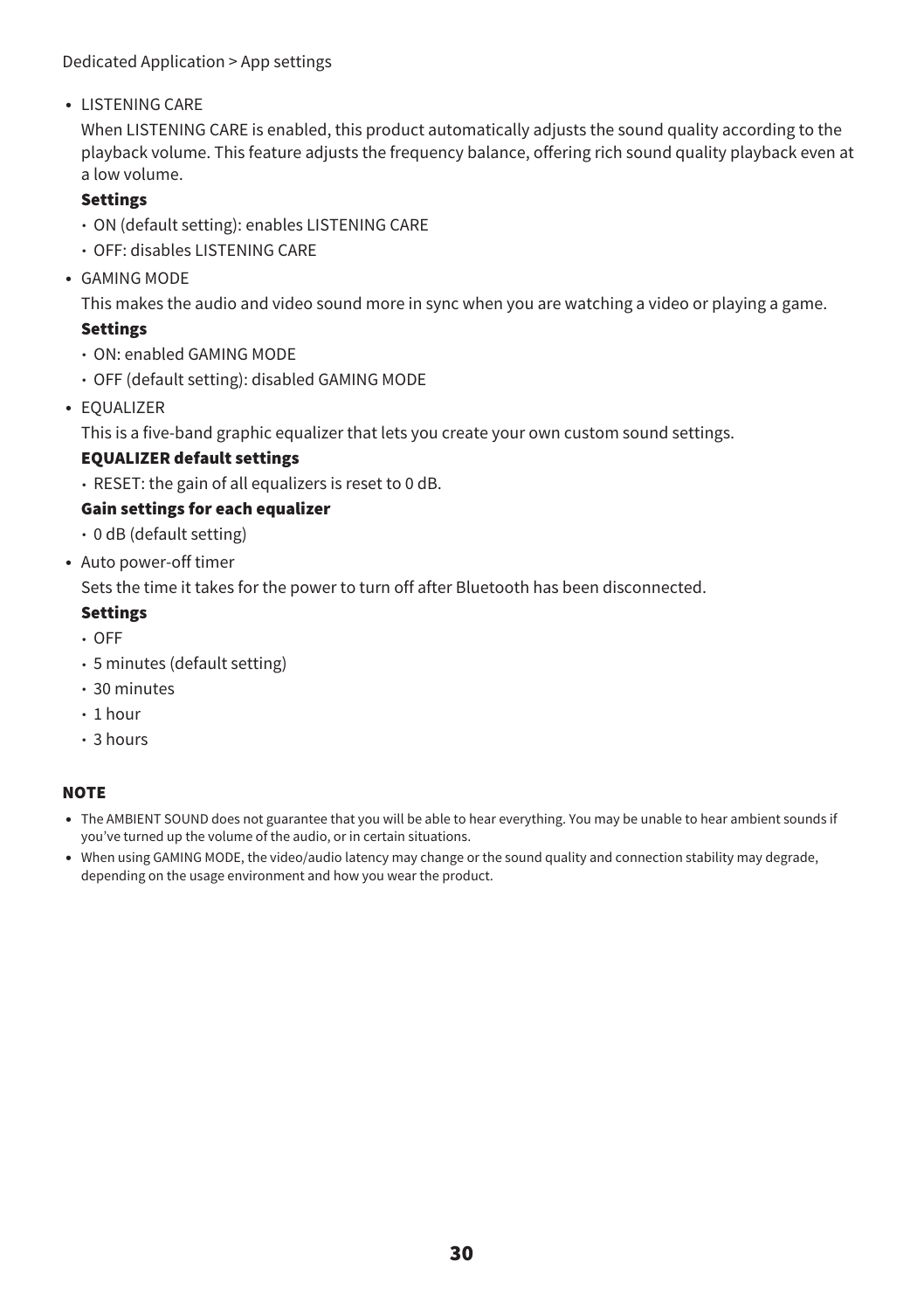Dedicated Application > App settings

#### Menu screen

| 10:07                             | $*$ $*$ 0          |
|-----------------------------------|--------------------|
| Settings                          | Done               |
| Model name                        | TW-E5B             |
| Version                           | 2.03               |
| <b>App Version</b>                | 1.0.0(1)           |
| Auto power-off timer              | S minutes <b>O</b> |
| <b>User Guide</b>                 | $\rightarrow$      |
| <b>Fit Guidance Video</b>         | $\rightarrow$      |
| <b>Privacy Policy</b>             |                    |
| <b>Software License Agreement</b> | >>                 |
|                                   |                    |
|                                   |                    |
|                                   |                    |
|                                   |                    |
|                                   |                    |
|                                   |                    |

• Check for firmware update Checks whether new firmware has been released, and performs updates.

( User Guide

Accesses the User Guide

• Google Analytics Displays information regarding Google Analytics.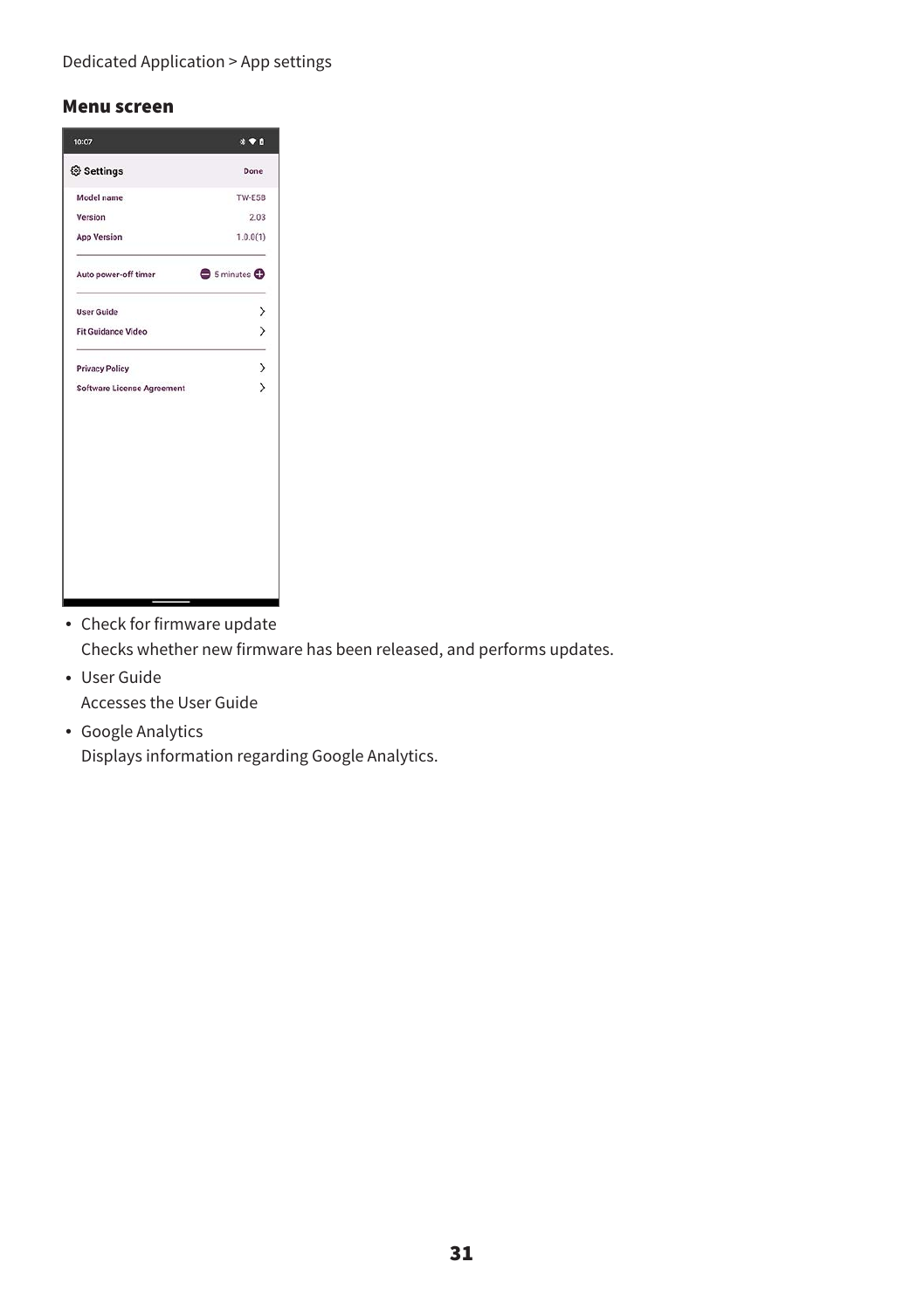## <span id="page-31-0"></span>Troubleshooting

## <span id="page-31-1"></span>Read this first

If this product does not operate normally while you are using it, first check the following.

[Search tag] #Q01 Troubleshooting

- $\bullet$  After putting the earbuds back into the charging case, wait for at least 10 seconds and then take them out again.
	- If this does not solve the problem, initialize (factory reset) the earbuds.
	- $\cdot$  ["Initializing \(performing a factory reset\)" \(p.42\)](#page-41-0)
- ( Make sure that this product has been sufficiently charged.
	- $\cdot$  ["Charging the earbuds" \(p.10\)](#page-9-1)
	- ( ["Charging the charging case" \(p.12\)](#page-11-0)
- ( Update the firmware of this product to the latest version.
	- ( ["Updating the firmware" \(p.44\)](#page-43-0)
- ( Check the following items according to the trouble you are experiencing.
	- ( ["Cannot connect" \(p.33\)](#page-32-0)
	- ( ["Power will not turn on" \(p.34\)](#page-33-0)
	- ( ["The product cannot be charged" \(p.35\)](#page-34-0)
	- ( ["The product does not operate or play back" \(p.36\)](#page-35-0)
	- ( ["No sound can be heard" \(p.37\)](#page-36-0)
	- ( ["Sound can only be heard from one earbud" \(p.38\)](#page-37-0)
	- ( ["Sound is not good or sounds strange" \(p.39\)](#page-38-0)
	- ( ["The sound is distorted, noisy or choppy" \(p.40\)](#page-39-0)
	- $\cdot$  ["Using only one of the earbuds" \(p.41\)](#page-40-0)
	- ( ["Initializing \(performing a factory reset\)" \(p.42\)](#page-41-0)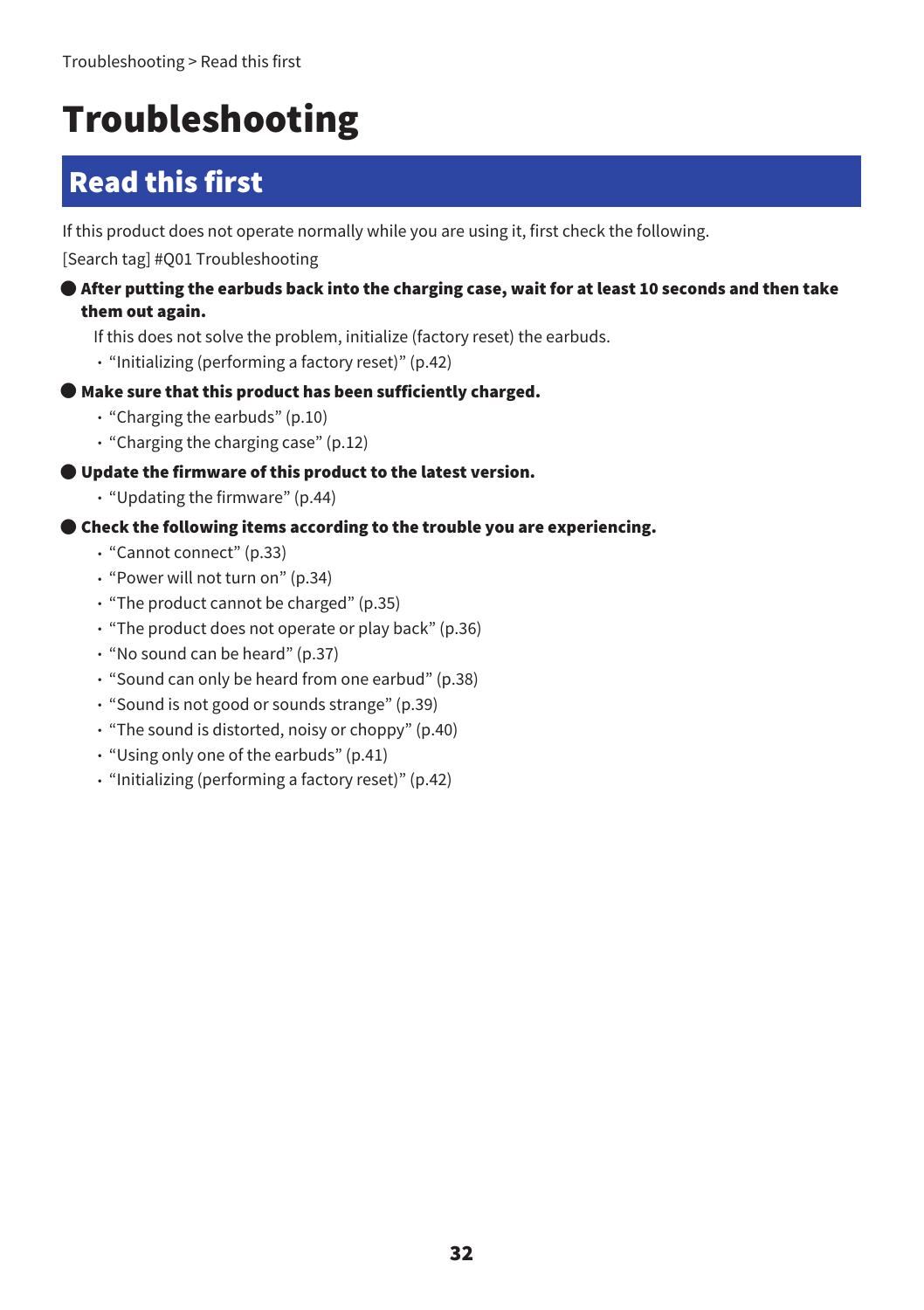### <span id="page-32-0"></span>Cannot connect

#### ( Earbuds (L) and (R) are not connecting properly.

Put the earbuds back into the charging case and then take them out again. The earbuds will turn on and both earbuds automatically connect. The indicators display as shown below.

- Power on: Blue Lights up for 1 sec
- ( Earbuds (L) and (R) are now connected: Purple Lights up for 5 sec

The indicators may flash blue for a while after you remove the earbuds from the charging case.

#### ( The product is not pairing correctly.

If the information for this product still remains in the list of connected devices on your Bluetooth device, delete that information and try pairing again.

( ["Pairing with a Different Device" \(p.19\)](#page-18-0)

#### ( The information for a Bluetooth device that was registered on this product was deleted.

If you pair a device beyond the maximum number of pairable Bluetooth devices, the information for device you first paired (the oldest pairing) is deleted. Pair this product once more.

( ["Pairing with a Different Device" \(p.19\)](#page-18-0)

#### ( This product may already be connected to another Bluetooth device.

On your Bluetooth device, remove the connection with this product and then connect this product again.

#### ( This product and your Bluetooth device may be too far apart.

Move this product closer to the Bluetooth device.

#### ( A device that emits electromagnetic waves (such as a microwave oven, access point and so on) might be nearby.

Do not use this product near other devices that emit electromagnetic waves.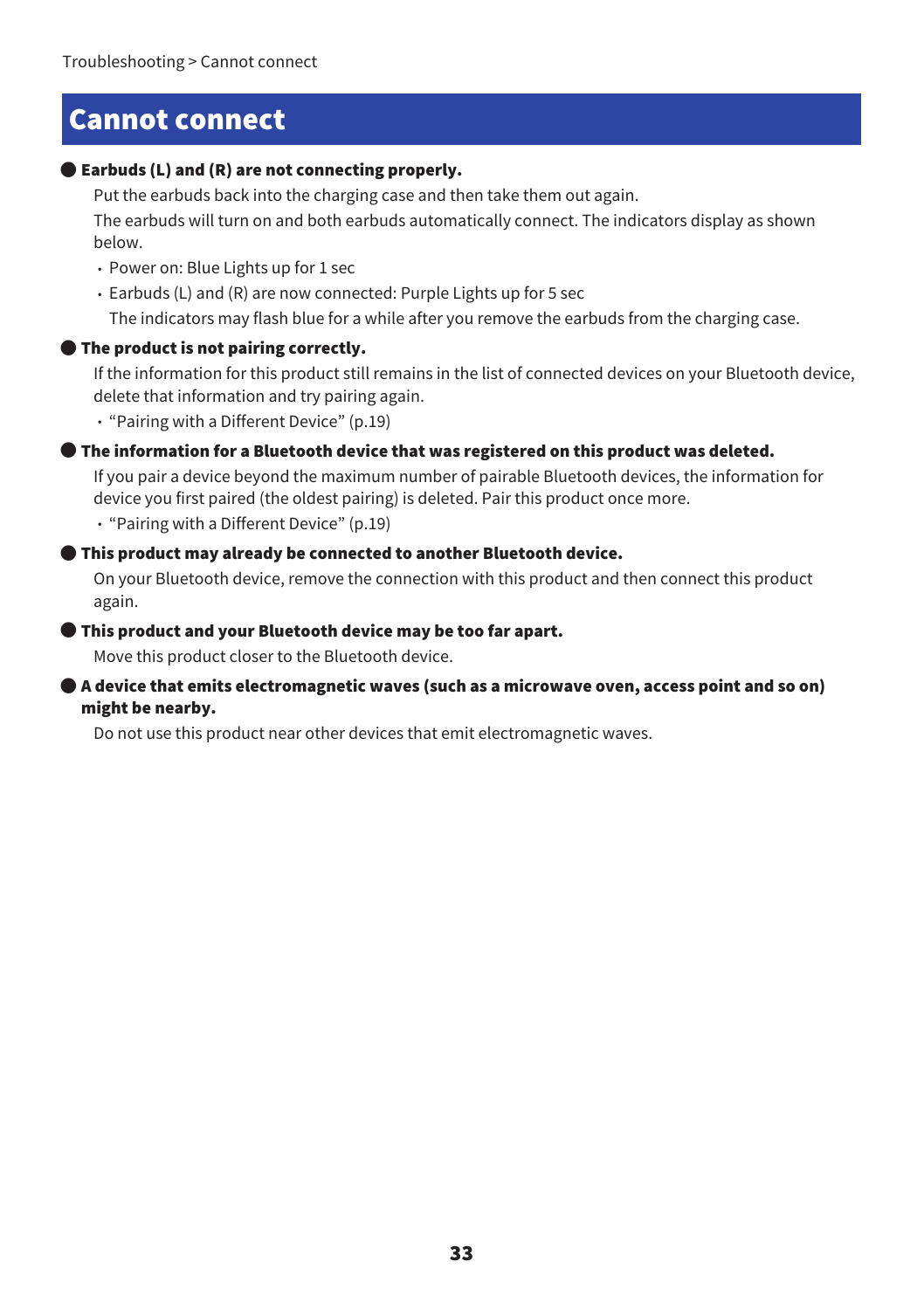### <span id="page-33-0"></span>Power will not turn on

#### ( There may not be enough battery power left.

Charge this product.

( ["Charging the earbuds" \(p.10\)](#page-9-1)

#### ( The battery power of the charging case may have been depleted while charging the earbuds.

Turn on the power manually by holding down the function key and the + (plus) key for about one second until the indicator lights up blue. You can also do this by charging the charging case.

- $\cdot$  ["Charging the charging case" \(p.12\)](#page-11-0)
- $\cdot$  ["Turning on the power" \(p.14\)](#page-13-0)

#### ( The product is temporarily not functioning in a stable way.

After putting the earbuds back into the charging case, wait for at least 10 seconds and then take them out again.

If this does not solve the problem, initialize (factory reset) the earbuds.

( ["Initializing \(performing a factory reset\)" \(p.42\)](#page-41-0)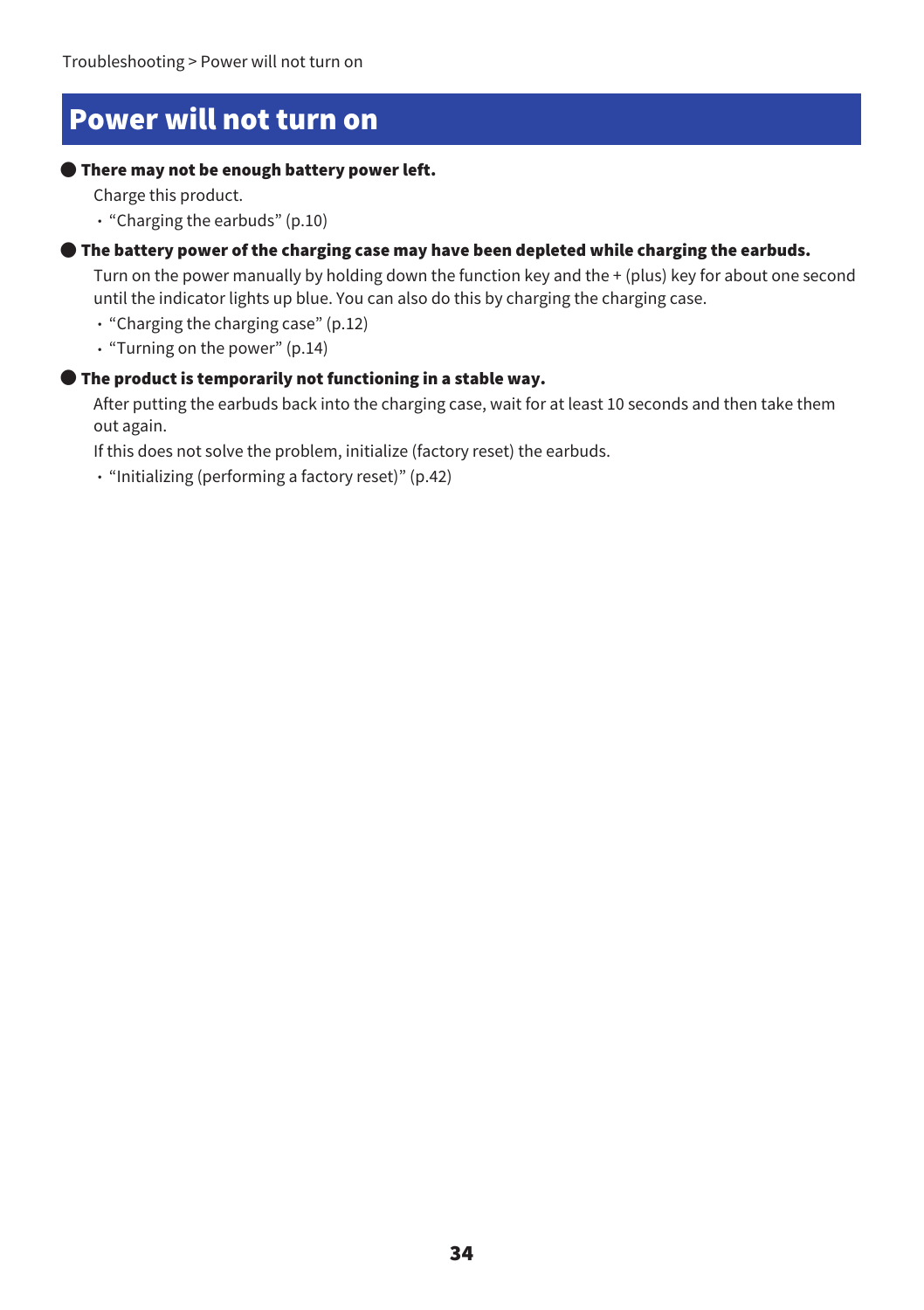## <span id="page-34-0"></span>The product cannot be charged

( Your computer is not turned on (when charging from your computer).

Turn the power of your computer on, and then charge this product.

( You may have been using a USB power cable other than the one included with this product.

Use the included USB power cable to make sure the product correctly charges.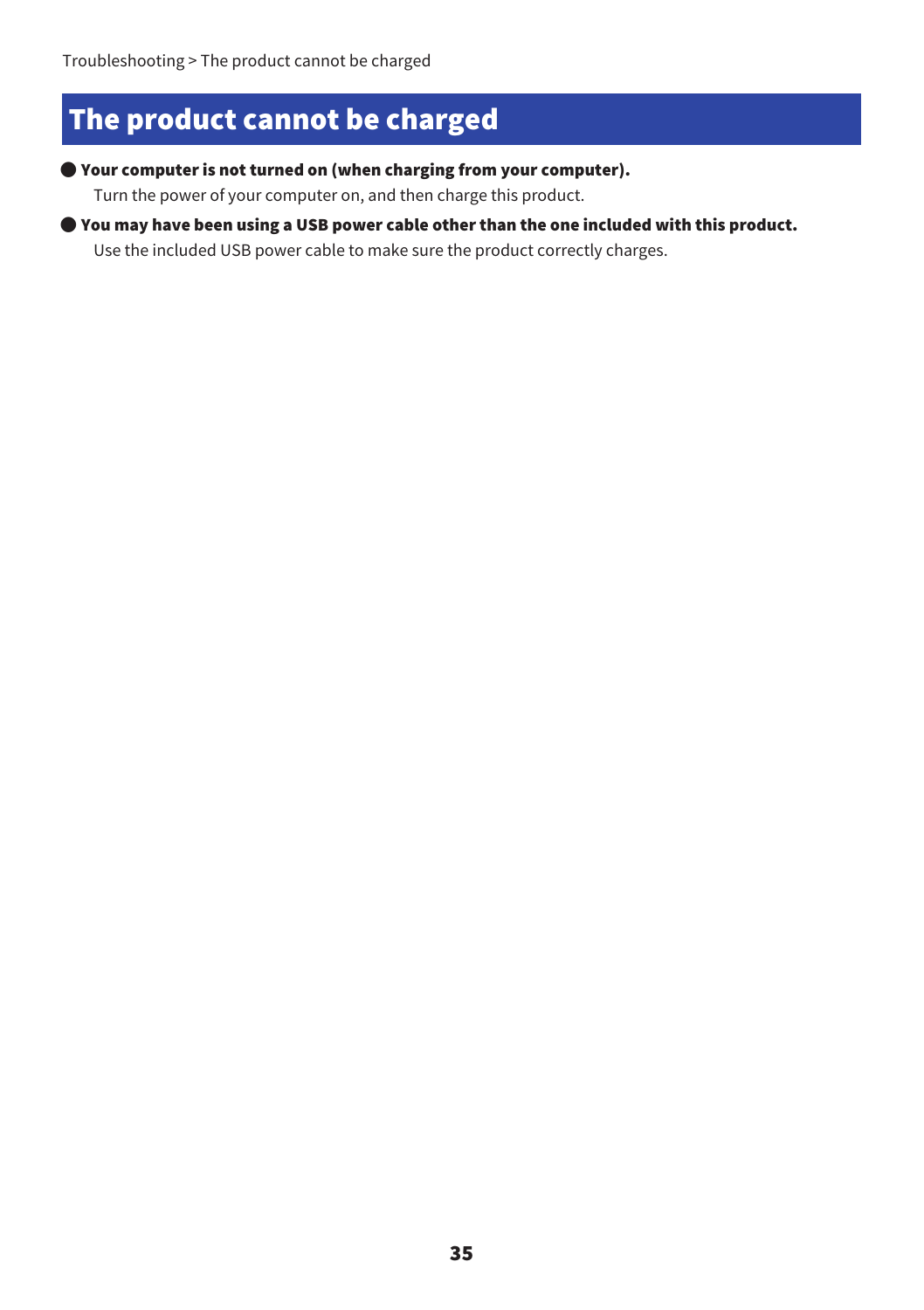### <span id="page-35-0"></span>The product does not operate or play back

#### ( The earbuds are still charging.

You cannot use this product while they are charging. Use the earbuds after charging is finished.

#### ( There is not enough battery power.

Charge the earbuds.

- ( ["Charging the earbuds" \(p.10\)](#page-9-1)
- ( ["Charging the charging case" \(p.12\)](#page-11-0)

#### ( The product is temporarily not functioning in a stable way.

After putting the earbuds back into the charging case, wait for at least 10 seconds and then take them out again.

If this does not solve the problem, initialize (factory reset) the earbuds.

( ["Initializing \(performing a factory reset\)" \(p.42\)](#page-41-0)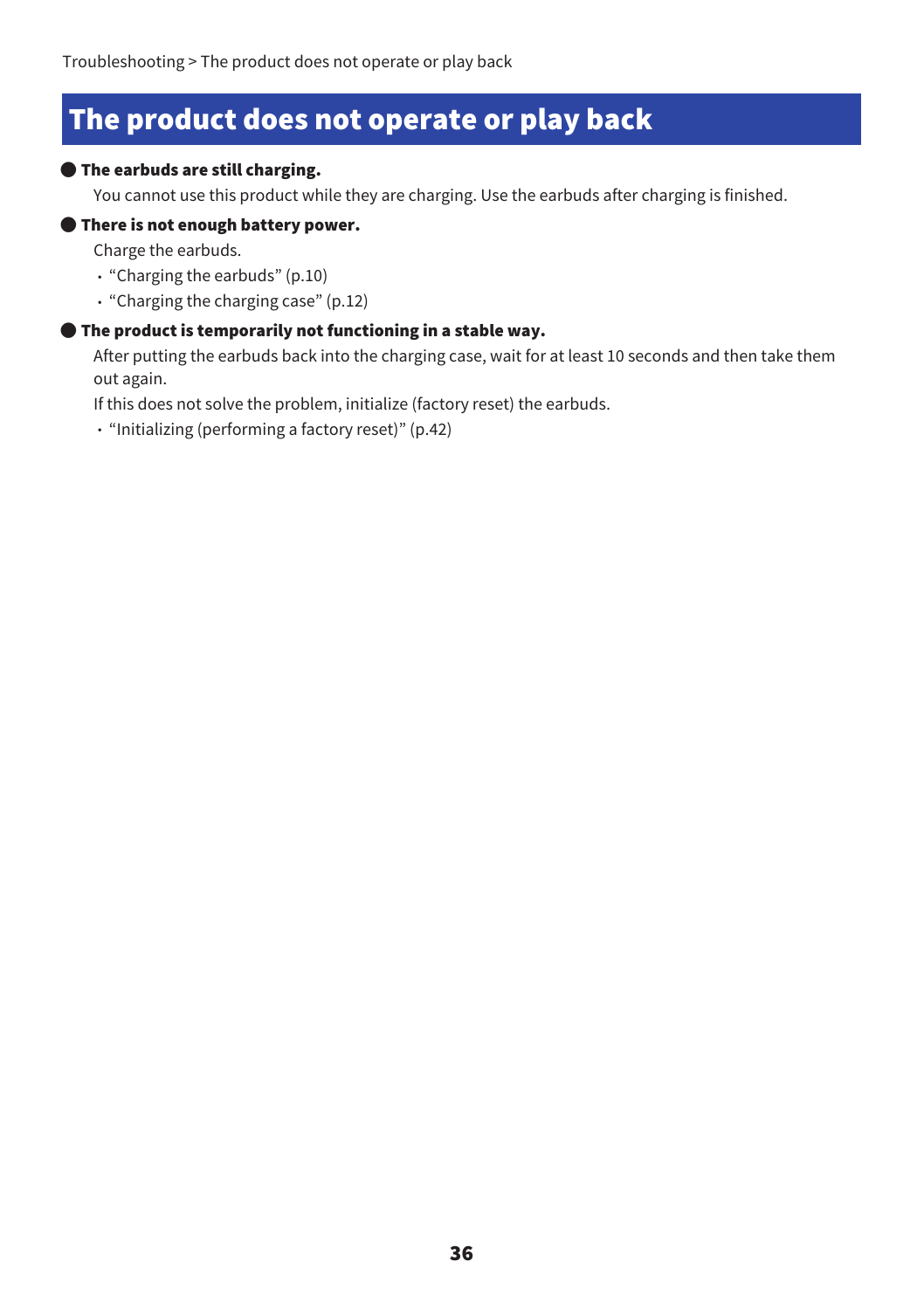## <span id="page-36-0"></span>No sound can be heard

#### ( The earbuds are not connected to a Bluetooth device.

Pair this product.

- ( ["Pairing for the First Time" \(p.17\)](#page-16-1)
- ( ["Pairing with a Different Device" \(p.19\)](#page-18-0)

#### ( The volume is too low.

Raise the volume.

( ["Playing back audio on this product" \(p.24\)](#page-23-1)

#### ( The audio stopped playing back.

Start playback.

( ["Playing back audio on this product" \(p.24\)](#page-23-1)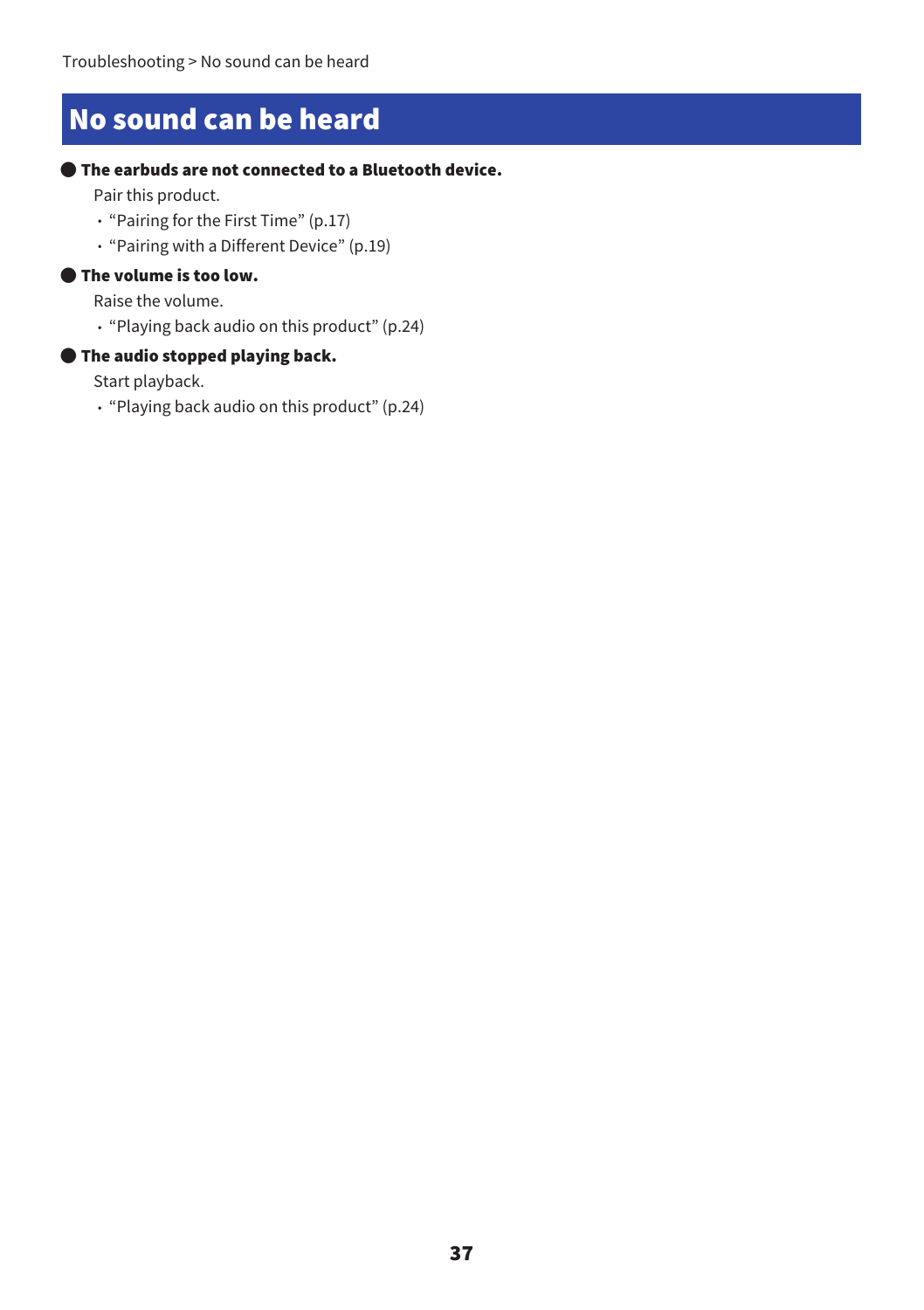### <span id="page-37-0"></span>Sound can only be heard from one earbud

#### ( Earbuds (L) and (R) are not connecting properly.

Put the earbuds back into the charging case and then take them out again. The earbuds will turn on and both earbuds automatically connect. The indicators display as shown below.

- Power on: Blue Lights up for 1 sec
- ( Earbuds (L) and (R) are now connected: Purple Lights up for 5 sec

The indicators may flash blue for a while after you remove the earbuds from the charging case.

#### ( The signal may not be coming in clearly, making the connection unstable.

Move away from wireless devices such as access points, or appliances that produce electromagnetic waves such as microwave ovens. After placing both earbuds into the charging case, take them out again.

#### ( You may be using a smartphone app that generates sound from only one channel.

Check whether you can hear sound coming from both left and right channels by playing back sound from a different app.

#### **One of the earbuds might be turned off.**

Turn the power on.

( ["Turning on the power" \(p.14\)](#page-13-0)

#### $\bullet$  The connection information for the registered Bluetooth device may not be working properly.

Delete the connection information of this product from the Bluetooth device, and then pair the earbuds with the Bluetooth device.

( ["Pairing with a Different Device" \(p.19\)](#page-18-0)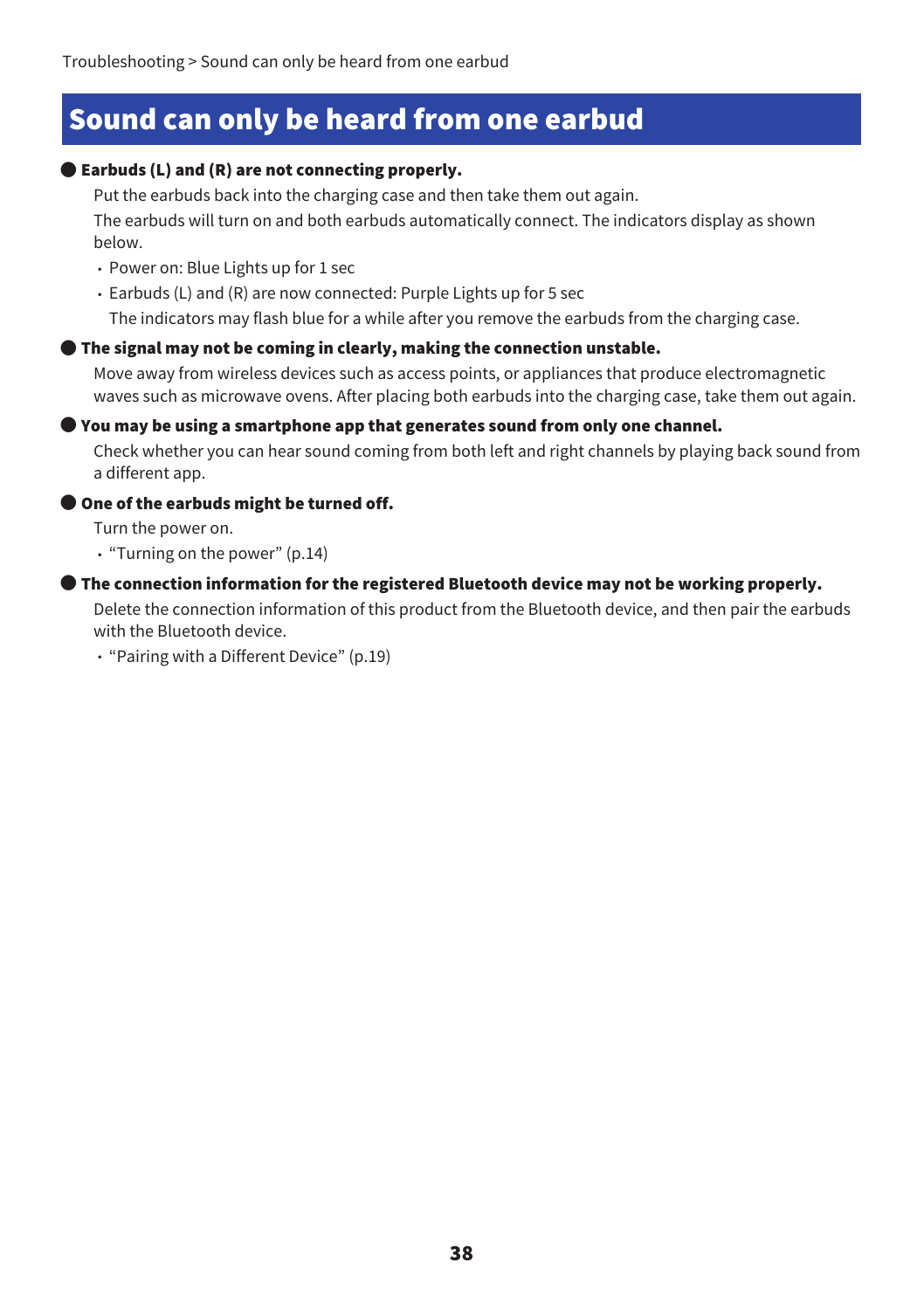## <span id="page-38-0"></span>Sound is not good or sounds strange

#### ( You might be wearing the earbuds on the wrong sides (L/R).

Check that the left (L) and right (R) earbuds are worn on the correct sides.





( ["Putting on the earbuds" \(p.22\)](#page-21-1)

#### ( The eartips don't fit my ears.

Replace the eartips with the size that match your ear shape.

( ["Replacing the eartips" \(p.23\)](#page-22-0)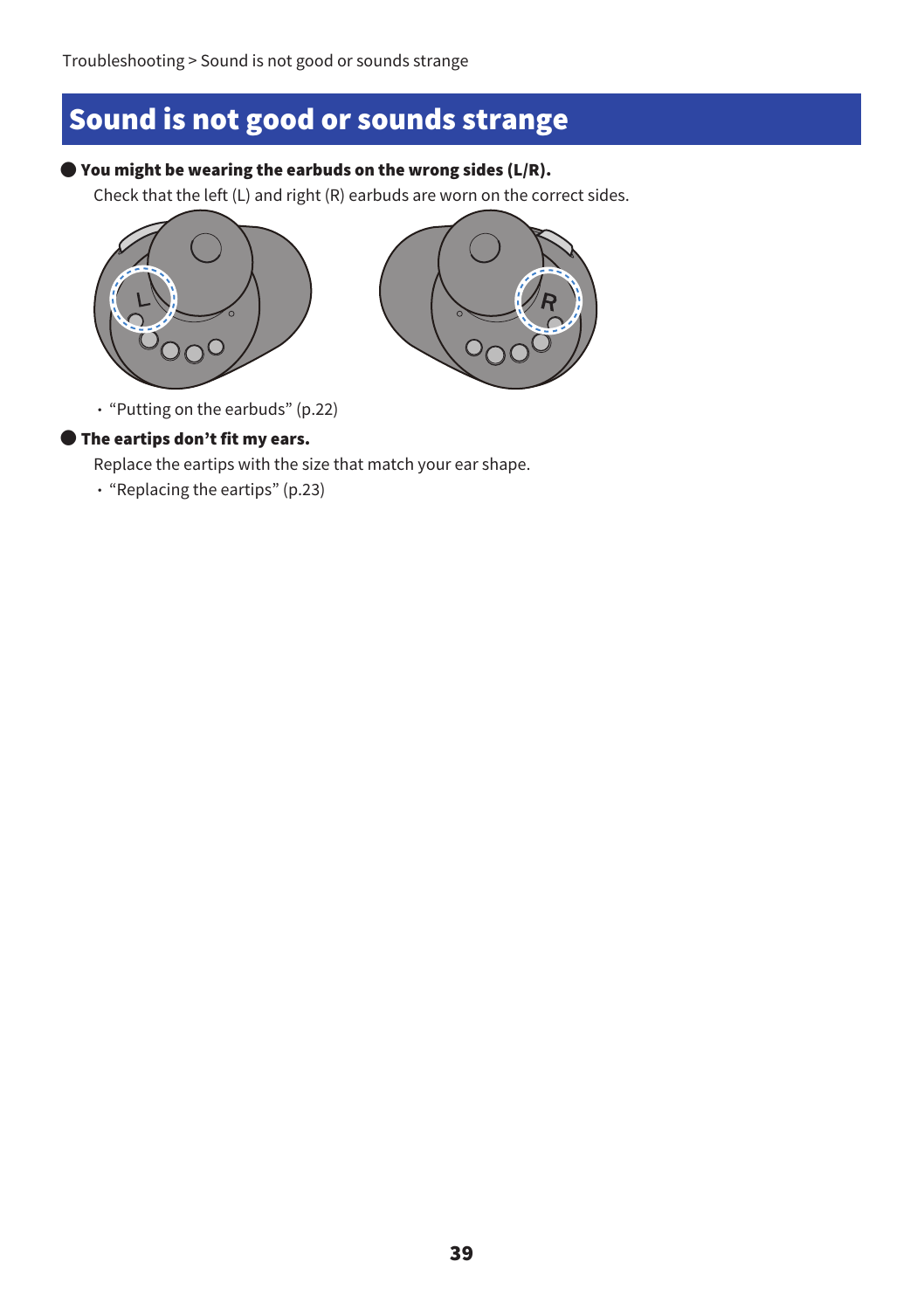## <span id="page-39-0"></span>The sound is distorted, noisy or choppy

#### ( The signal may not be coming in clearly, making the connection unstable.

Move away from wireless devices such as access points, or appliances that produce electromagnetic waves such as microwave ovens.

Try placing the connected Bluetooth device as close to this product as you can.

Devices with wireless network connectivity may transmit signals that obstruct Bluetooth communications. In this case, turn off the wireless network connectivity feature on your Bluetooth device.

#### ( The product is temporarily not functioning in a stable way.

After putting the earbuds back into the charging case, wait for at least 10 seconds and then take them out again.

If this does not solve the problem, initialize (factory reset) the earbuds.

( ["Initializing \(performing a factory reset\)" \(p.42\)](#page-41-0)

#### ( GAMING MODE is ON.

Set GAMING MODE to OFF.

When using GAMING MODE, the video/audio latency may change or the sound quality and connection stability may degrade, depending on the usage environment and how you wear the product.

- ( ["Playing back audio on this product" \(p.24\)](#page-23-1)
- ( ["App settings" \(p.29\)](#page-28-0)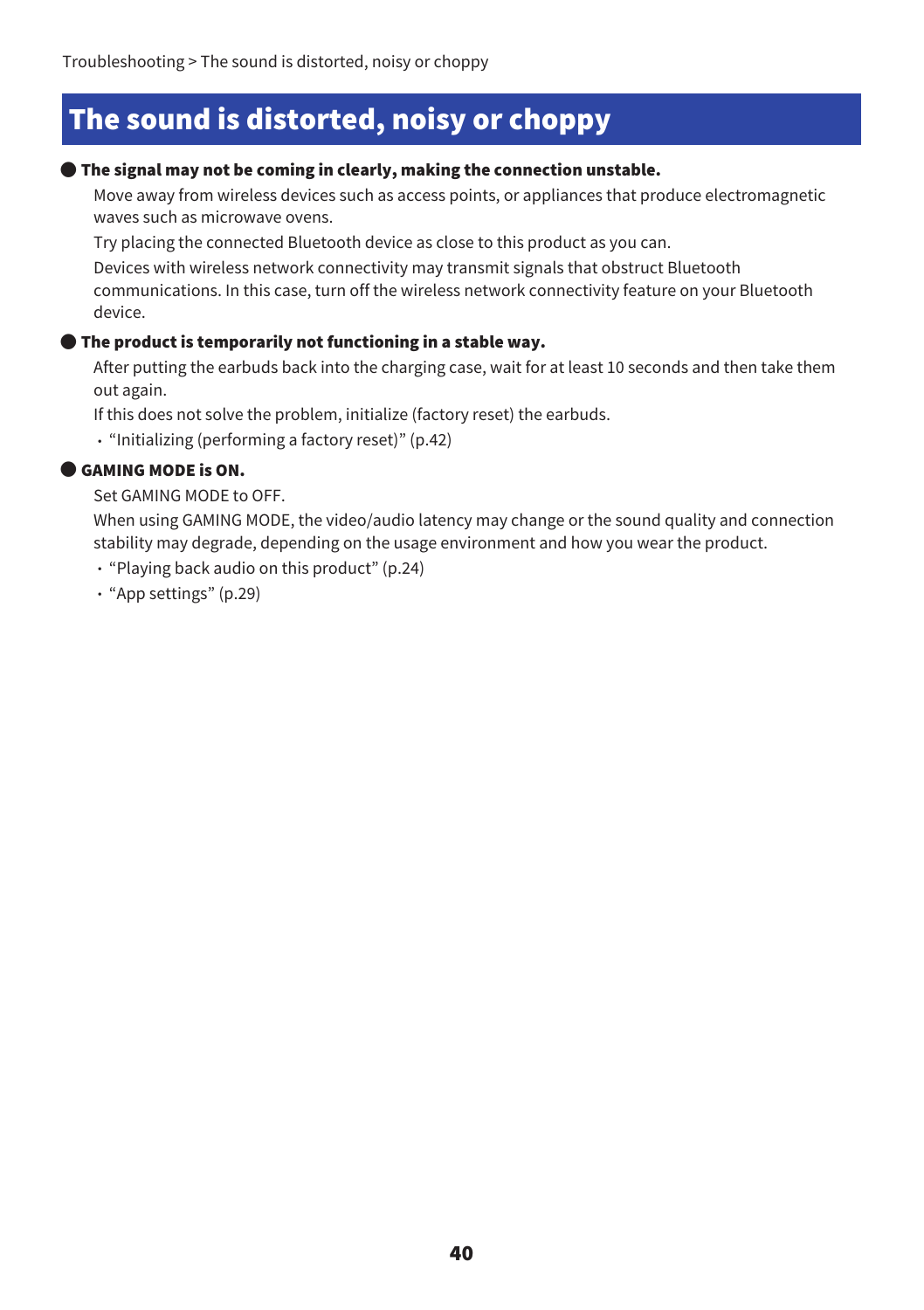## <span id="page-40-0"></span>Using only one of the earbuds

Pair the earbud you want to use with the Bluetooth device.

When doing this, note the following.

- This product does not offer a function to convert stereo sound to monaural sound.
- The L and R side keys on the earbuds work differently. When using only one earbud, use your Bluetooth device to operate controls like playback or talking on the phone.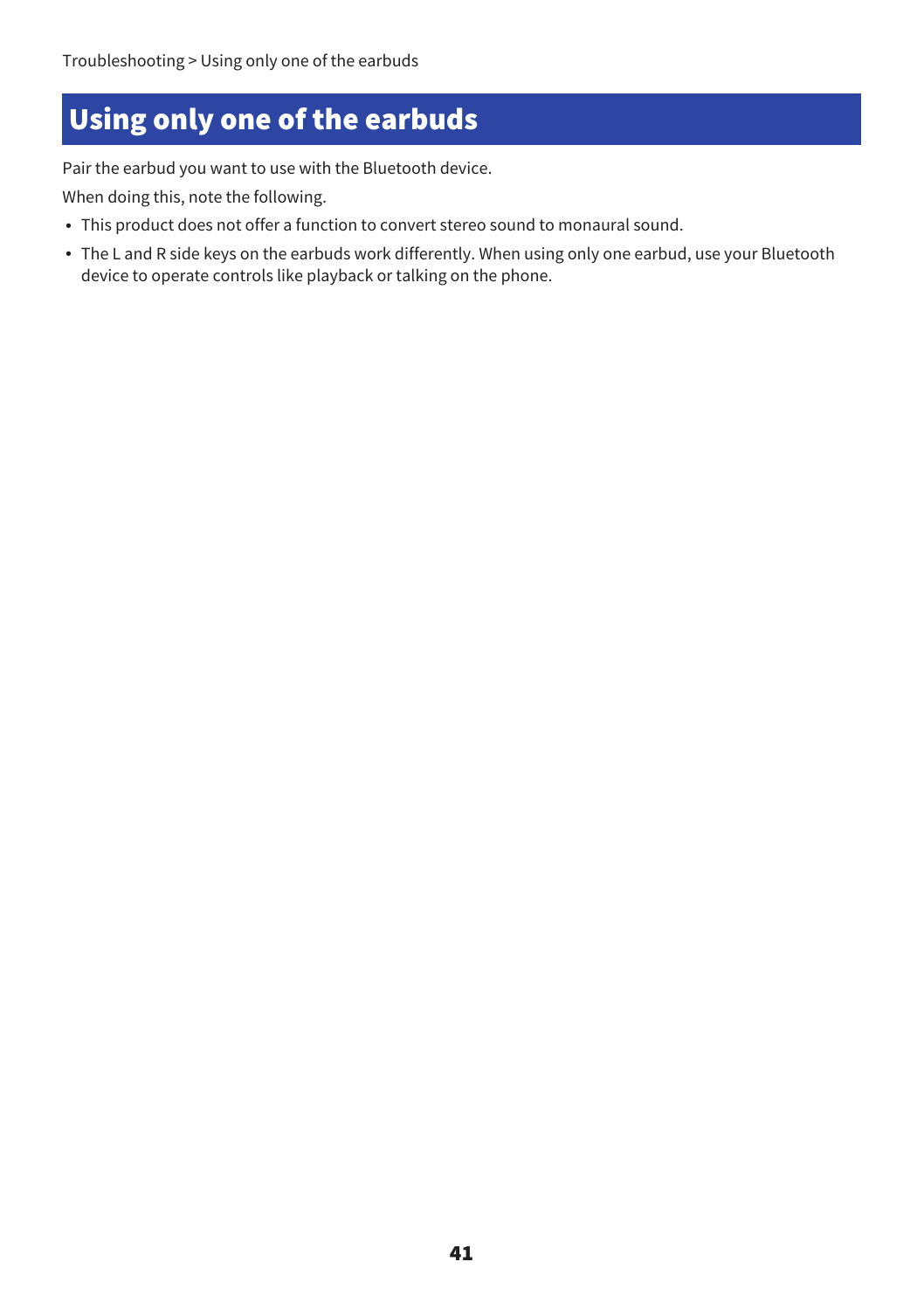## <span id="page-41-0"></span>Initializing (performing a factory reset)

Follow the steps below to initialize (perform a factory reset on) this product. [Search tag] #Q04 Reset

#### Initializing (performing a factory reset)

This will restore all of the earbud settings to their factory defaults. The information for devices registered (paired) will be deleted.

#### **1** Remove earbuds (L) and (R) from the charging case.

The indicators light up blue for one second.



2 Hold down the function key and the + (plus) key for about seven seconds to turn the power off.



Make sure that the indicator lights up as shown below.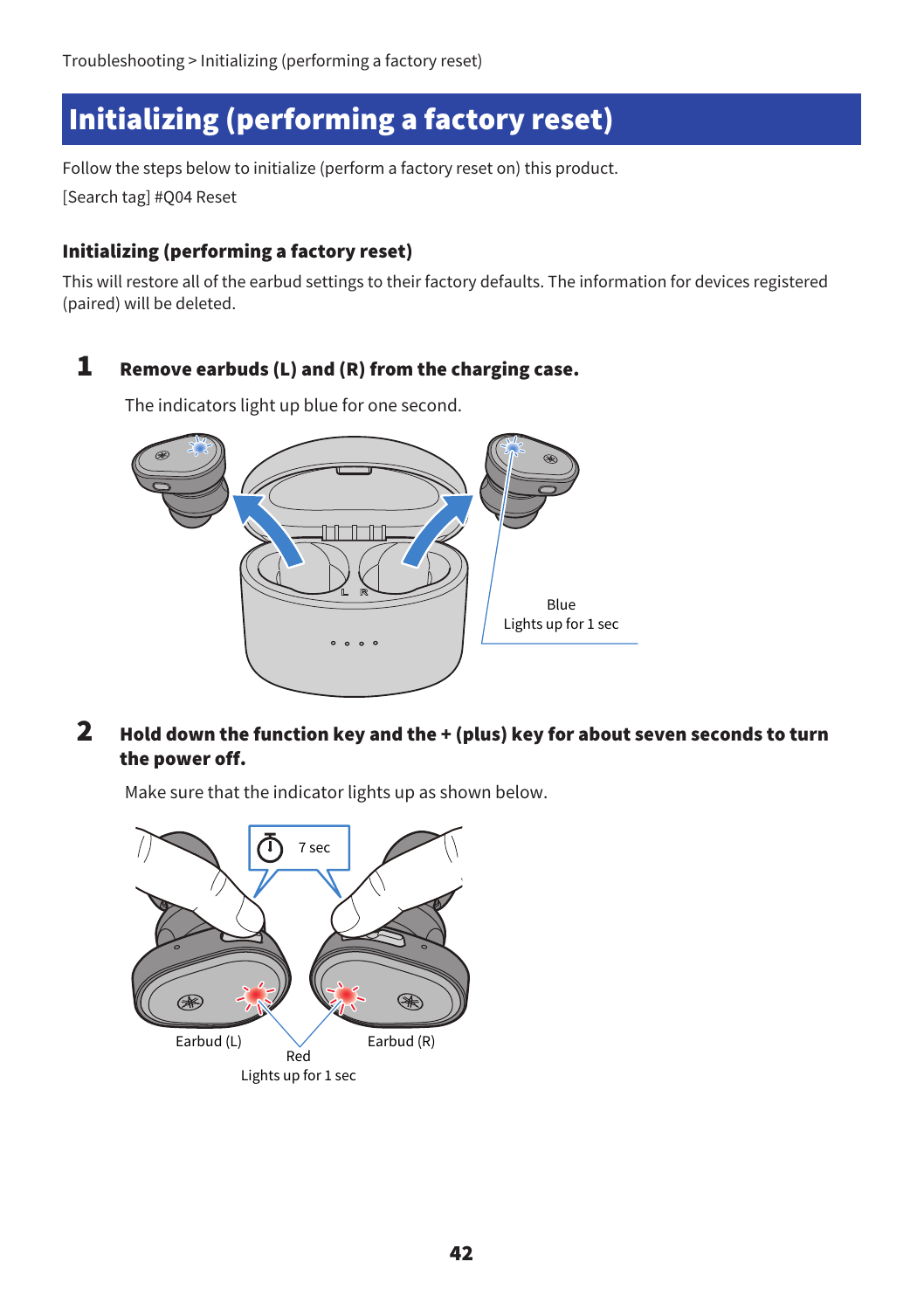#### 3 After the power turns off, hold down the function key and the + (plus) key for 10 seconds.

Make sure that the indicator lights up as shown below.



#### 4 Place earbuds (L) and (R) in the charging case.

The earbuds are now initialized (factory reset).

#### Related links

["Pairing for the First Time" \(p.17\)](#page-16-1)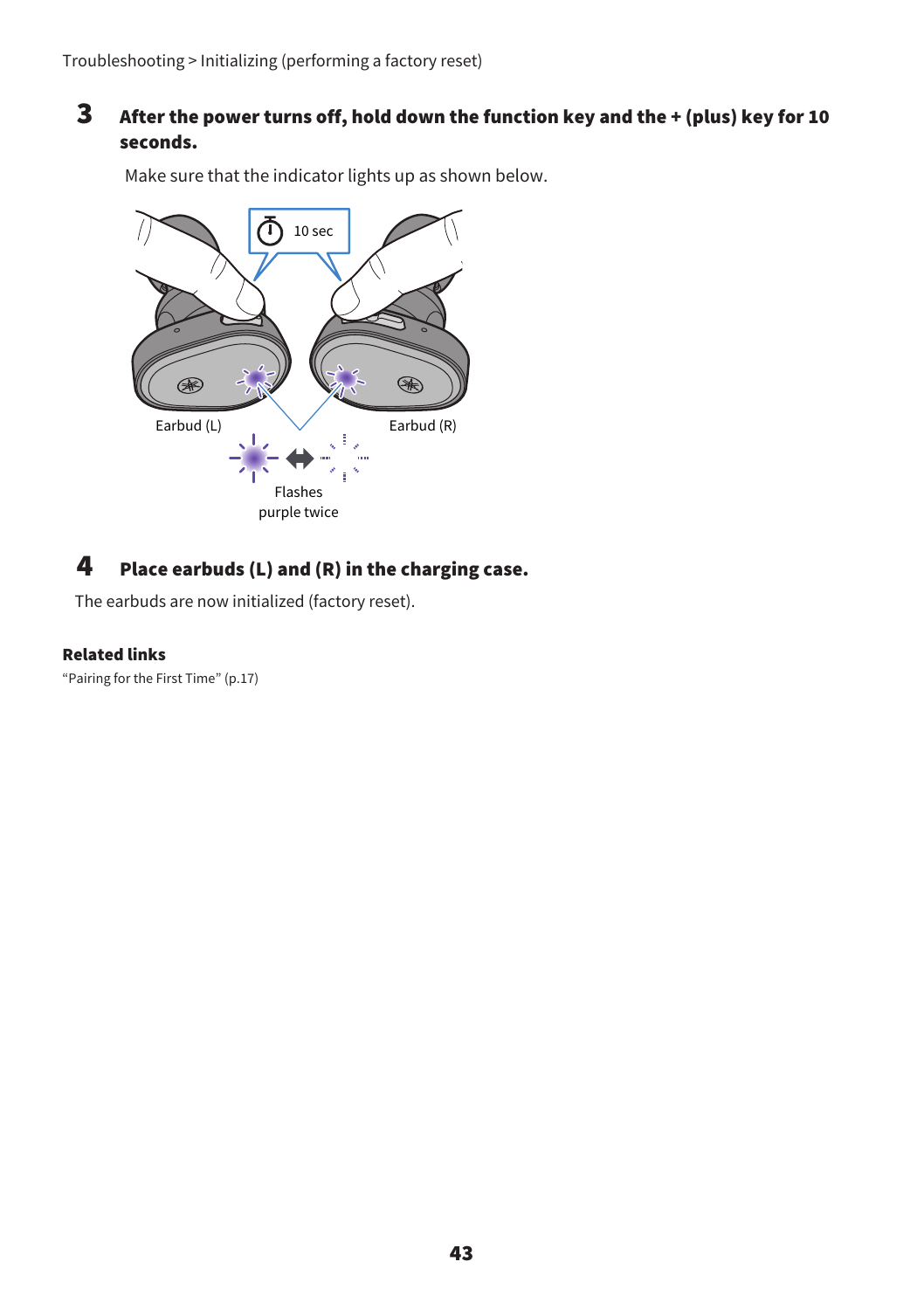## <span id="page-43-0"></span>Updating the firmware

Update the firmware on this product with the Headphone Control app.

The firmware on this product can be updated to add new functionality, rectify product issues and so on. For more details on the contents of updates, see the product information page on the Yamaha website.

#### **NOTICE**

- For stable data communication between this product and your Bluetooth device, update the firmware in a place where the signal is good. Do not do the following while the firmware is being updated.
	- Placing the earbuds in the charging case
	- Turning the power of this product off
	- Closing the Headphone Control app, or using another app
	- Turning your smartphone off
	- ( Canceling the connection between your smartphone and this product

#### $\boldsymbol{1}$  On the main screen of the Headphone Control app, open the menu.

#### 2 Tap "Check for firmware update".

If new firmware has been released, you will see instructions on how to perform the update. Install the firmware by following the instructions on the screen.

#### Related links

- ["About the "Headphone Control" app" \(p.28\)](#page-27-1)
- ( ["App settings" \(p.29\)](#page-28-0)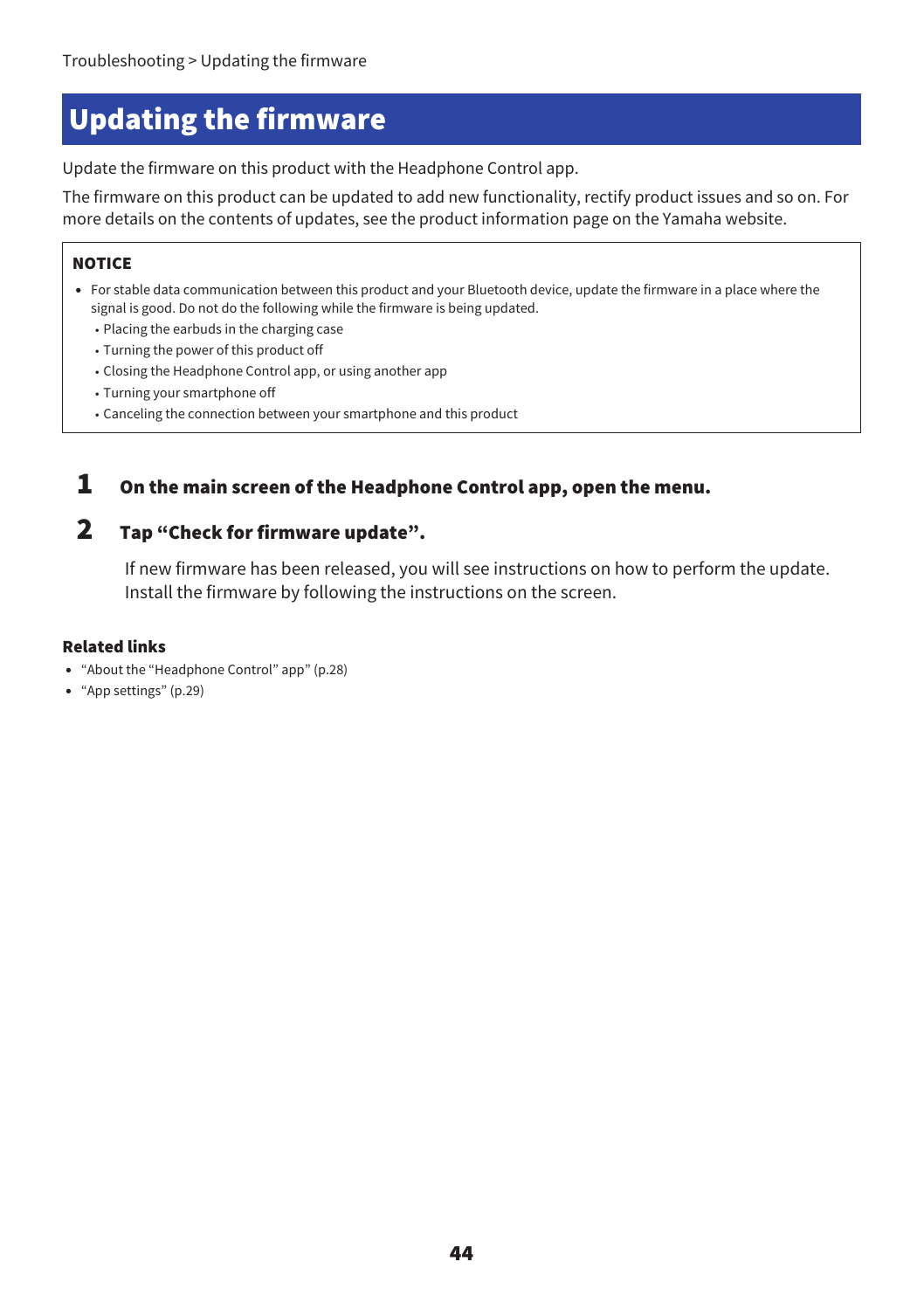## <span id="page-44-0"></span>List of support centers

If the trouble still cannot be solved, please contact us for product support as shown below.

#### For customers within Japan

• Please contact the store where you purchased this product, or the Product Support Center as listed in the "Quick Start Guide" included with this product.

#### For customers outside of Japan

• Please contact your nearest authorized Yamaha dealer or service center. https://manual.yamaha.com/av/support/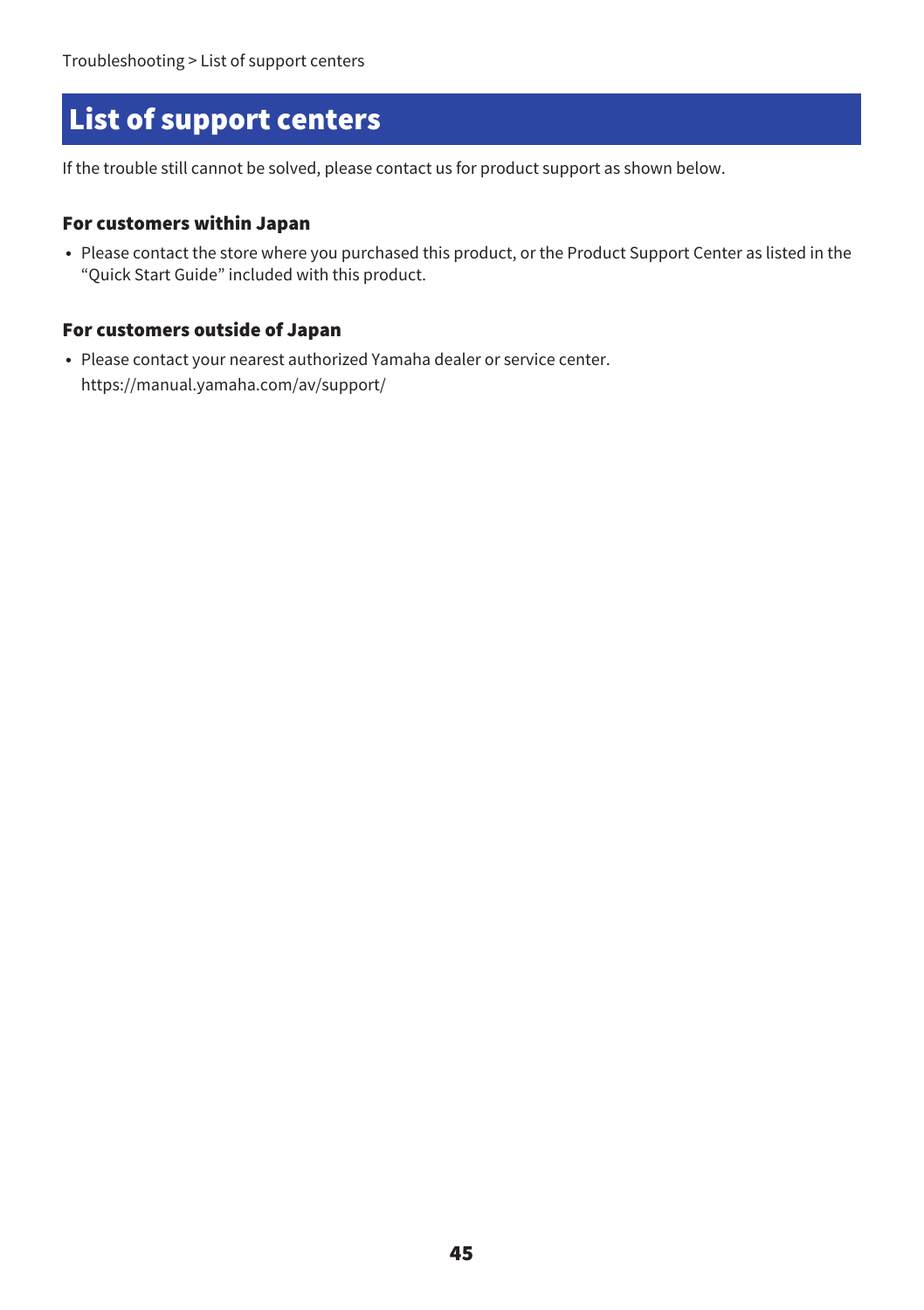## <span id="page-45-0"></span>Appendix

## <span id="page-45-1"></span>List of operations

The main operations of this product are as shown below.



#### Power

- Power on Remove from the charging case
- Power off Function key, + (plus) key (hold down for seven seconds)

#### Volume

- Volume up
- + (plus) key
- Volume down
	- − (minus) key

#### Audio playback

- Pause/play Function key
- Skip to the next song + (plus) key (press quickly twice)
- Go back to the beginning of the song, or skip to the previous song
	- − (minus) key (press quickly twice)

The operation may differ, depending on the Bluetooth device or app you use.

#### Selecting the modes

• Switch AMBIENT SOUND/ON/OFF Function key (press quickly, two times in a row)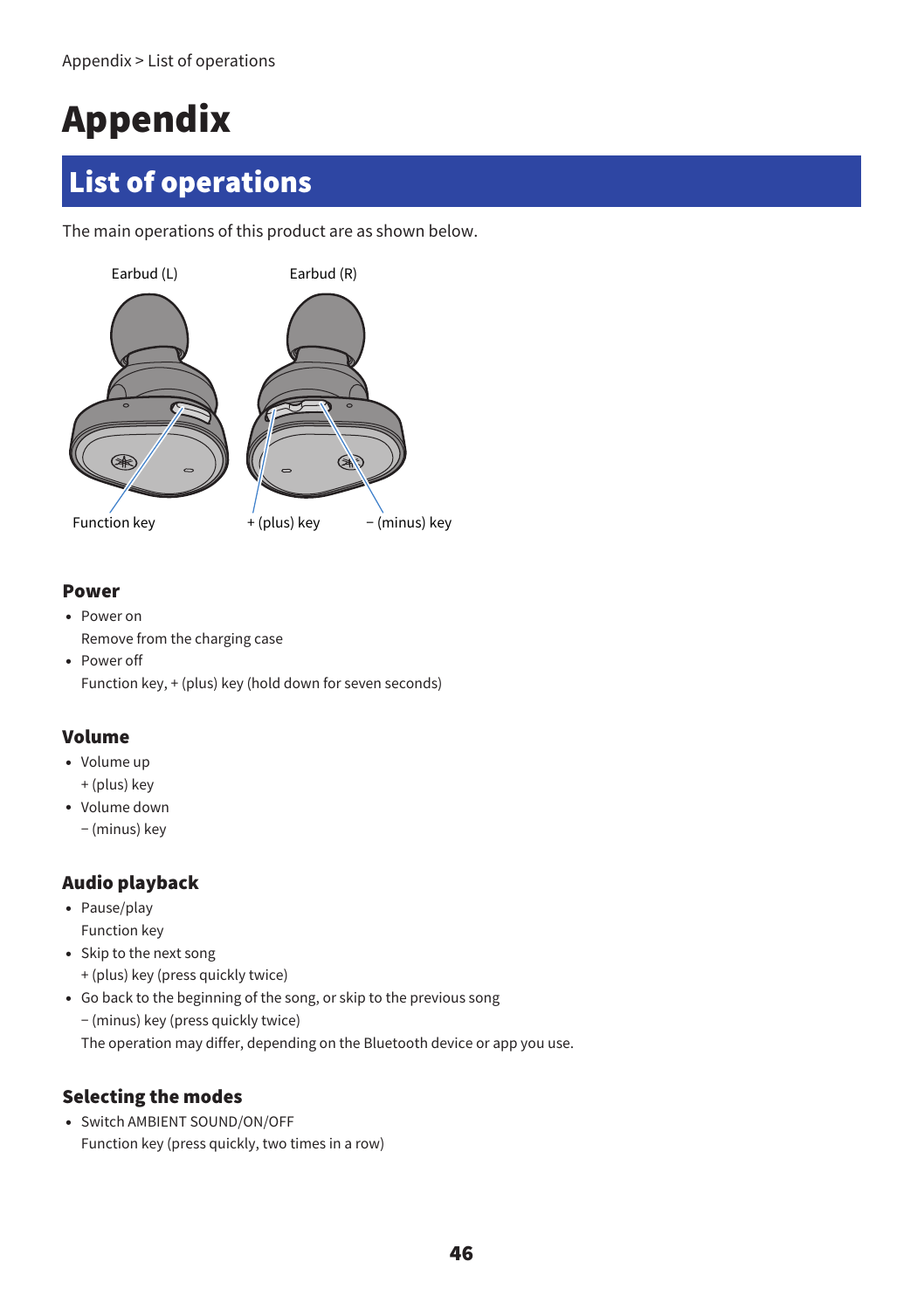#### Appendix > List of operations

#### Phone calls

- Receive a phone call Function key
- End a phone call Function key (hold down during a call for at least one second)
- Ignore a call

Function key (hold down when a call is coming in for at least one second)

#### Other functions

• Start pairing

Hold down the function key and + (plus) key with the power turned on (hold both down for about three seconds and then release)

- Start voice assistant
	- − (minus) key (hold down for about one second)
- End voice assistant (Siri only)
	- − (minus) key (hold down for about one second)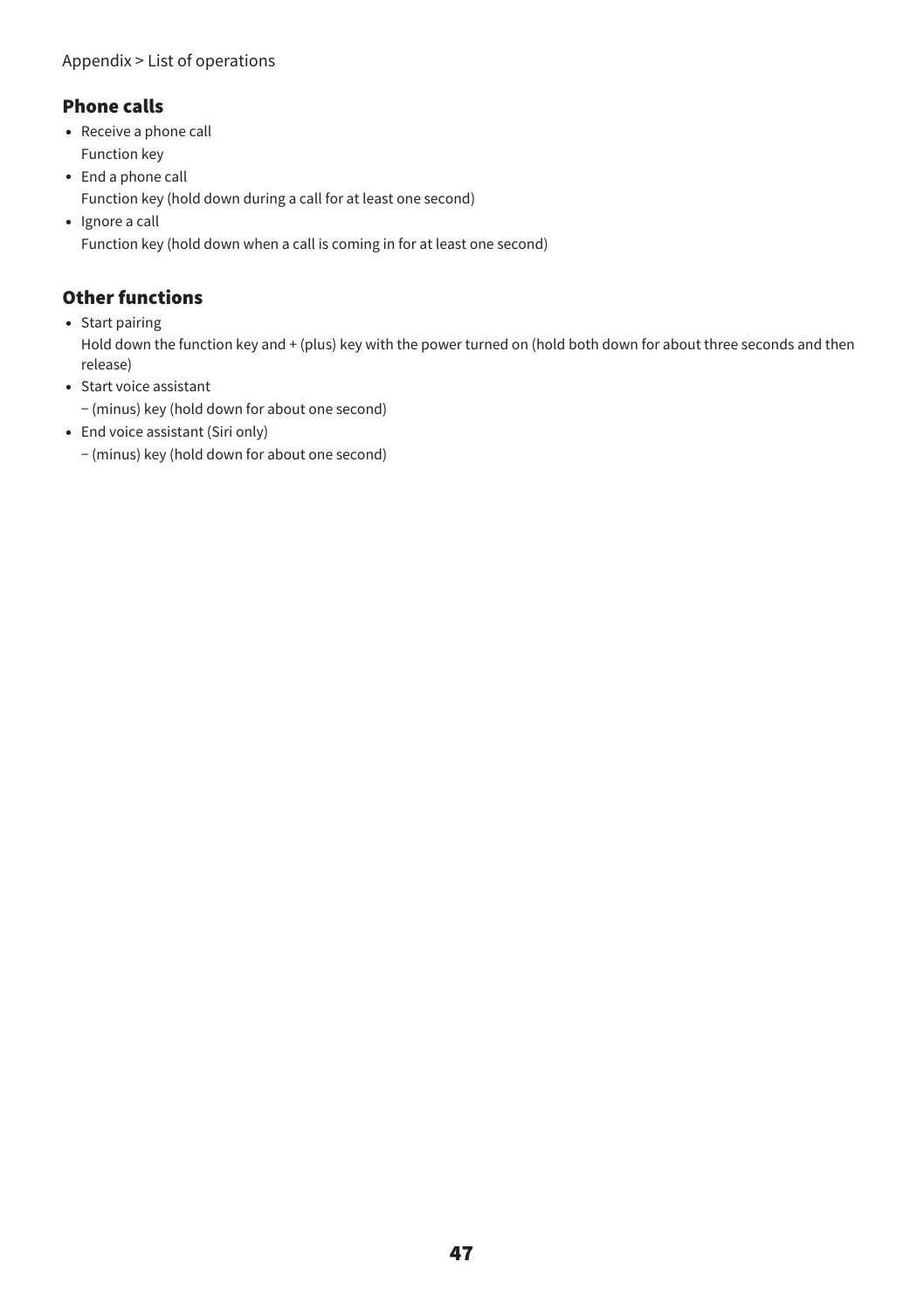## <span id="page-47-0"></span>List of indicator displays and audio messages

The indicator displays and audio messages on this product are shown below.

#### Earbud indicator display

- Power on
	- Lights up for one second (blue) and turns off
- Standby mode for pairing with Bluetooth device Flashes (between red and blue alternately; only the primary earbud)
- Searching for paired Bluetooth device Not lit
- Finished connecting to Bluetooth device Lights up (blue, for approx. 10 sec) and turns off
- Power off
	- Lights up for one second (red) and then turns off (when using the button on the earbuds to turn the power off)
- $\bullet$  Earbuds (L) and (R) are connecting Flashes (blue)
- Connection with earbud (L) and earbud (R) complete Lights up for five seconds (purple) and then turns off

#### Indicator display when charging

- Charging Lights up (red)
- ( Charging completed Not lit

#### Charging case indicator display

When the charging case is not connected to a power source

• For five seconds right after placing the earbuds in the charging case Shows the remaining battery power of the charging case and turns off

When the charging case is connected to a power source

• Shows the remaining battery power of the charging case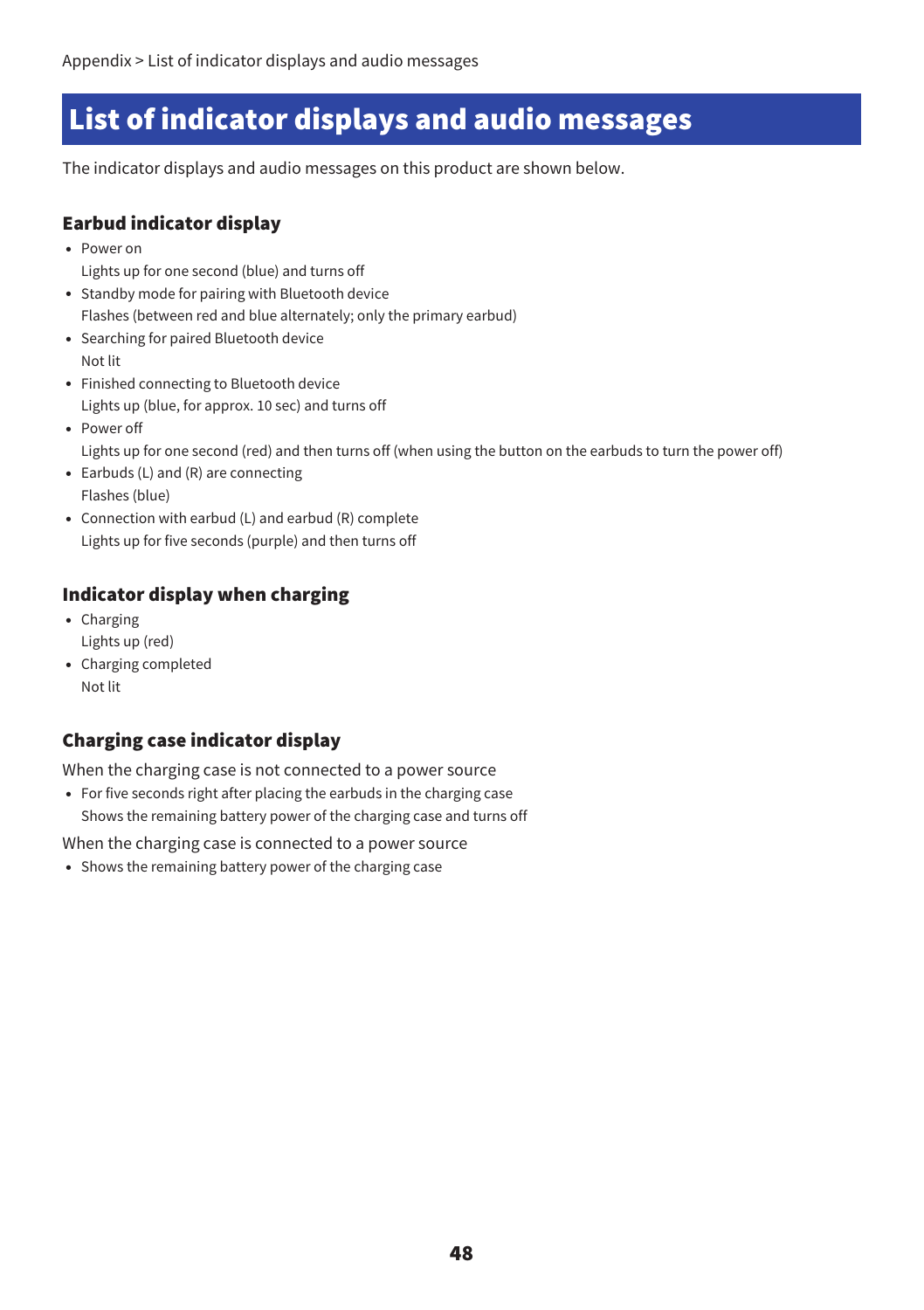Appendix > List of indicator displays and audio messages

#### Audio messages

- Battery High Plenty of battery charge remaining
- Battery Medium Moderate battery charge remaining
- Battery Low Small amount of battery charge remaining
- Power Off Power off
- Pairing
	- Start pairing (device registration)
- Pairing Successful Pairing successful/finished connecting
- Pairing Failed Pairing unsuccessful
- Connected Finished connecting to Bluetooth device
- Disconnected Disconnected from Bluetooth device
- Link Lost

The link to the Bluetooth device has been severed

#### Related links

- ( ["Charging the earbuds" \(p.10\)](#page-9-1)
- ( ["Charging the charging case" \(p.12\)](#page-11-0)
- ( ["Turning on the power" \(p.14\)](#page-13-0)
- ( ["Turning off the power" \(p.15\)](#page-14-0)
- ( ["Remaining Battery Power" \(p.16\)](#page-15-0)
- ( ["Pairing for the First Time" \(p.17\)](#page-16-1)
- ["Pairing with a Different Device" \(p.19\)](#page-18-0)
- ( ["Connecting to a Device Already Paired" \(p.21\)](#page-20-0)
- ( ["Making ambient sounds easier to hear \(AMBIENT SOUND\)" \(p.25\)](#page-24-0)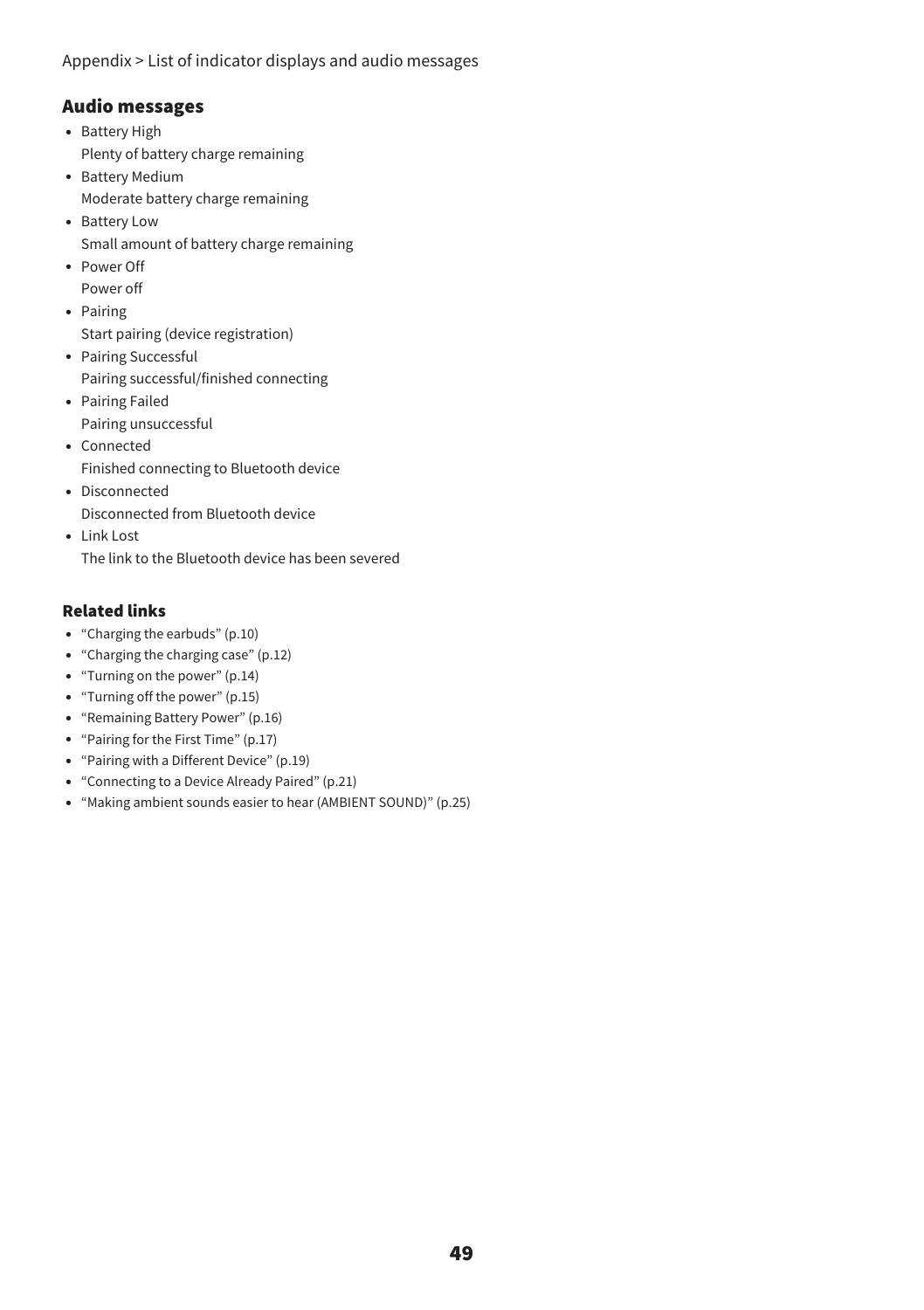## <span id="page-49-0"></span>**Specifications**

The specifications of this product are as shown below.

- Driver type Dynamic
- Driver unit
- 7 mm
- Frequency range 20–20,000 Hz
- Bluetooth version 5.2
- Supported profiles A2DP, AVRCP, HFP, HSP
- Supported codecs SBC, AAC, Qualcomm® aptX™ Adaptive
- ( Supported content protection (Japan only) SCMS-T
- RF output power Class 1
- Maximum communication range 10 m (without obstructions)
- Maximum number of pairable devices 3

#### Microphone for phone calls

- Driver type MEMS
- Directivity characteristics Overall directivity
- Frequency range 100–10,000 Hz

#### Rechargeable battery

- Internal rechargeable battery Lithium-ion battery
- Charging time (to full capacity) Earbuds: approx. 1.5 hours Charging case: approx. 2.5 hours
- Continuous playback time Approximately 8.5 hours Number of earbud charging cycles available with charging case (when charging case is fully charged) Approx. 3 times
- Temperature range for usage (when charging) 5–40°C

Charge this product within the listed temperature range.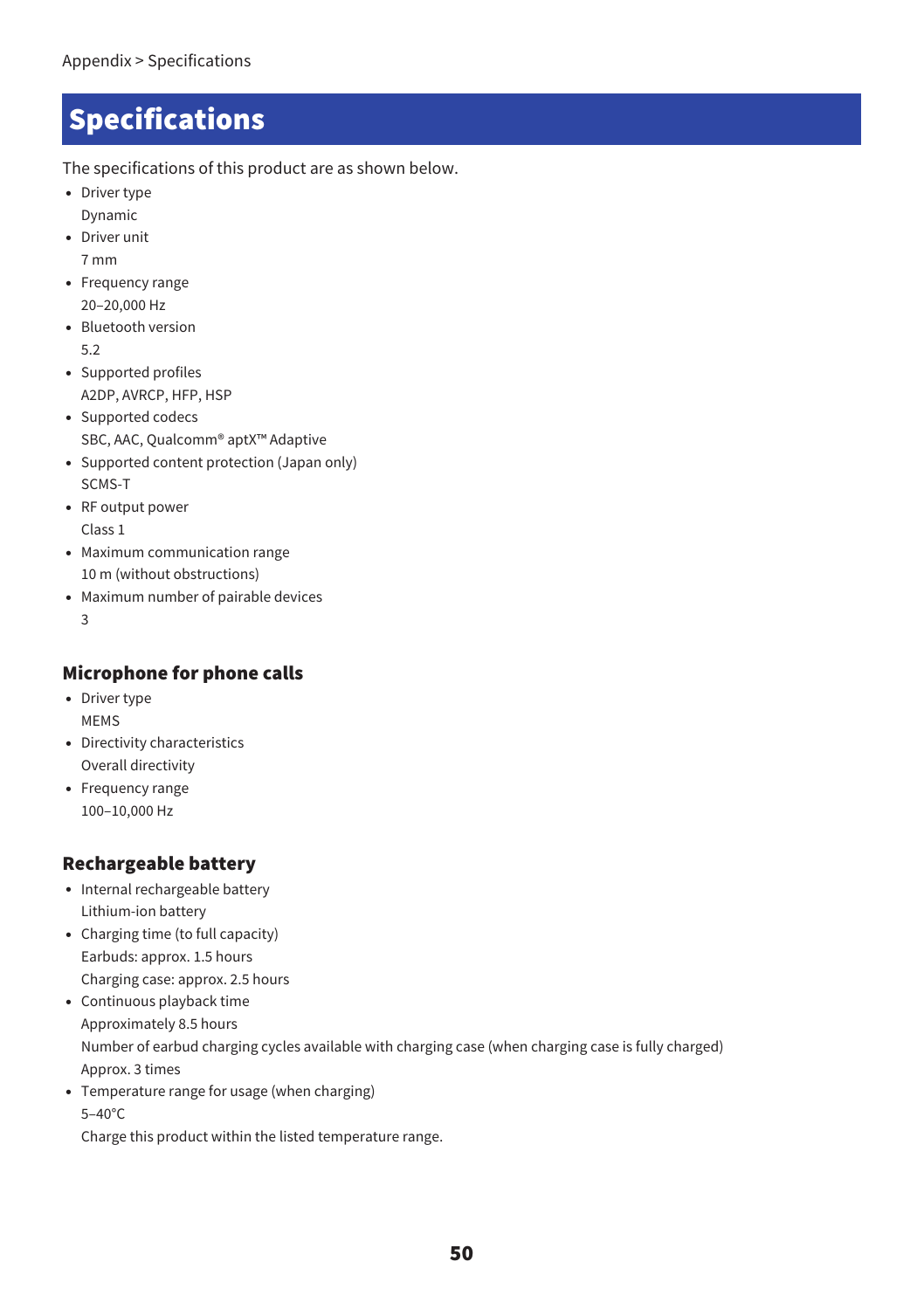#### Appendix > Specifications

#### General

- Waterproof rating IPX 5 (earbuds)
- Weight 6.5 g (per earbud)

\*The explanations in this User Guide are written according to the latest specifications as of the date of publication. For the latest version of the User Guide, refer to the Yamaha website.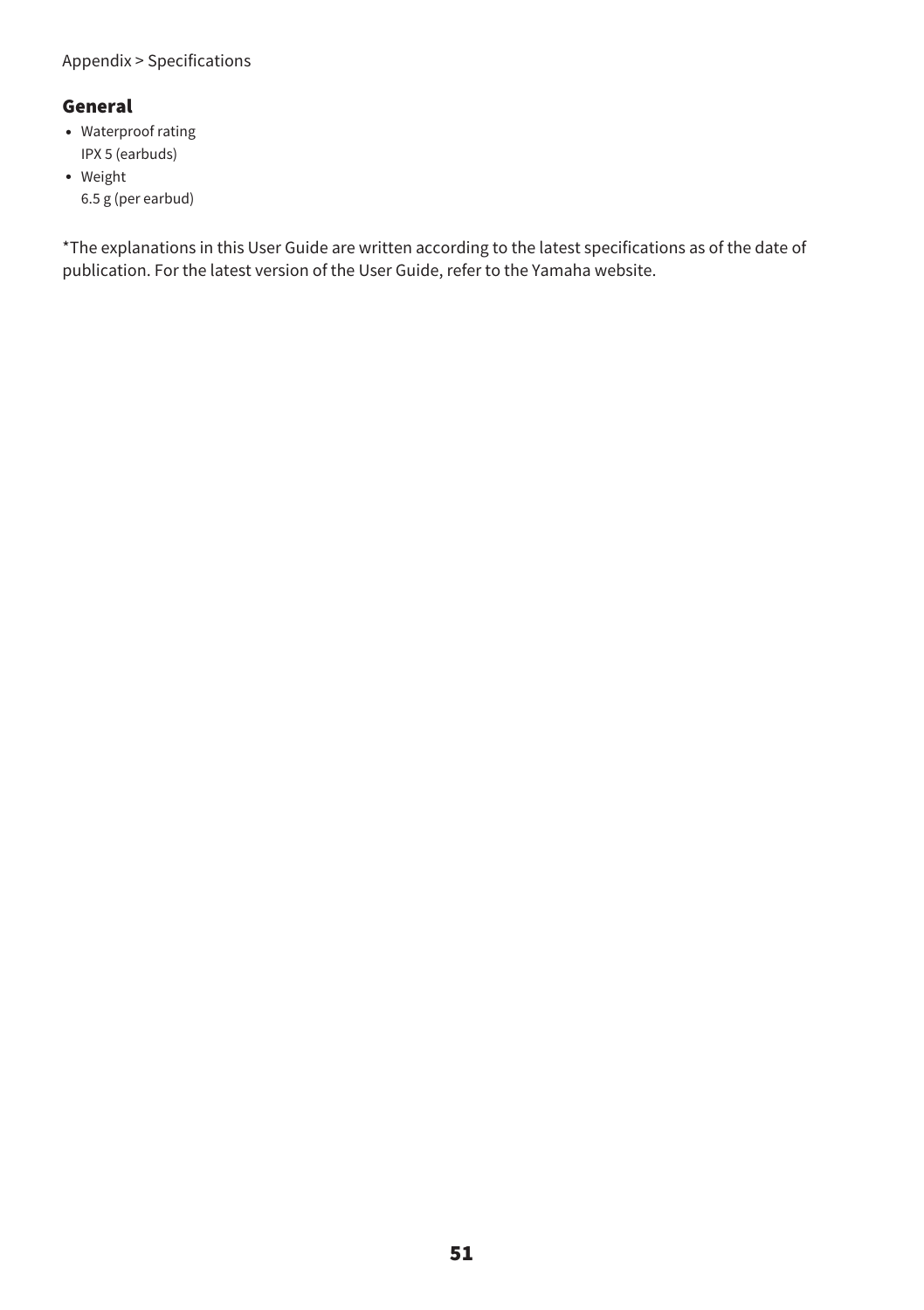### <span id="page-51-0"></span>**Trademarks**

The trademarks used in this guide are as follows.

The Bluetooth® word mark and logos are registered trademarks owned by Bluetooth SIG, Inc. and any use of such marks by Yamaha Corporation is under license. Other trademarks and trade names are those of their respective owners.

Qualcomm aptX and Qualcomm TrueWireless are products of Qualcomm Technologies, Inc. and/or its subsidiaries.

Qualcomm and Qualcomm TrueWireless are trademarks of Qualcomm Incorporated, registered in the United States and other countries.

#### Android and Google Play

Google, Android and Google Play are trademarks of Google LLC.

#### App Store

App Store is a service mark of Apple Inc., registered in the U.S. and other countries.

#### Siri

Siri is a trademark of Apple Inc., registered in the U.S. and other countries and regions.